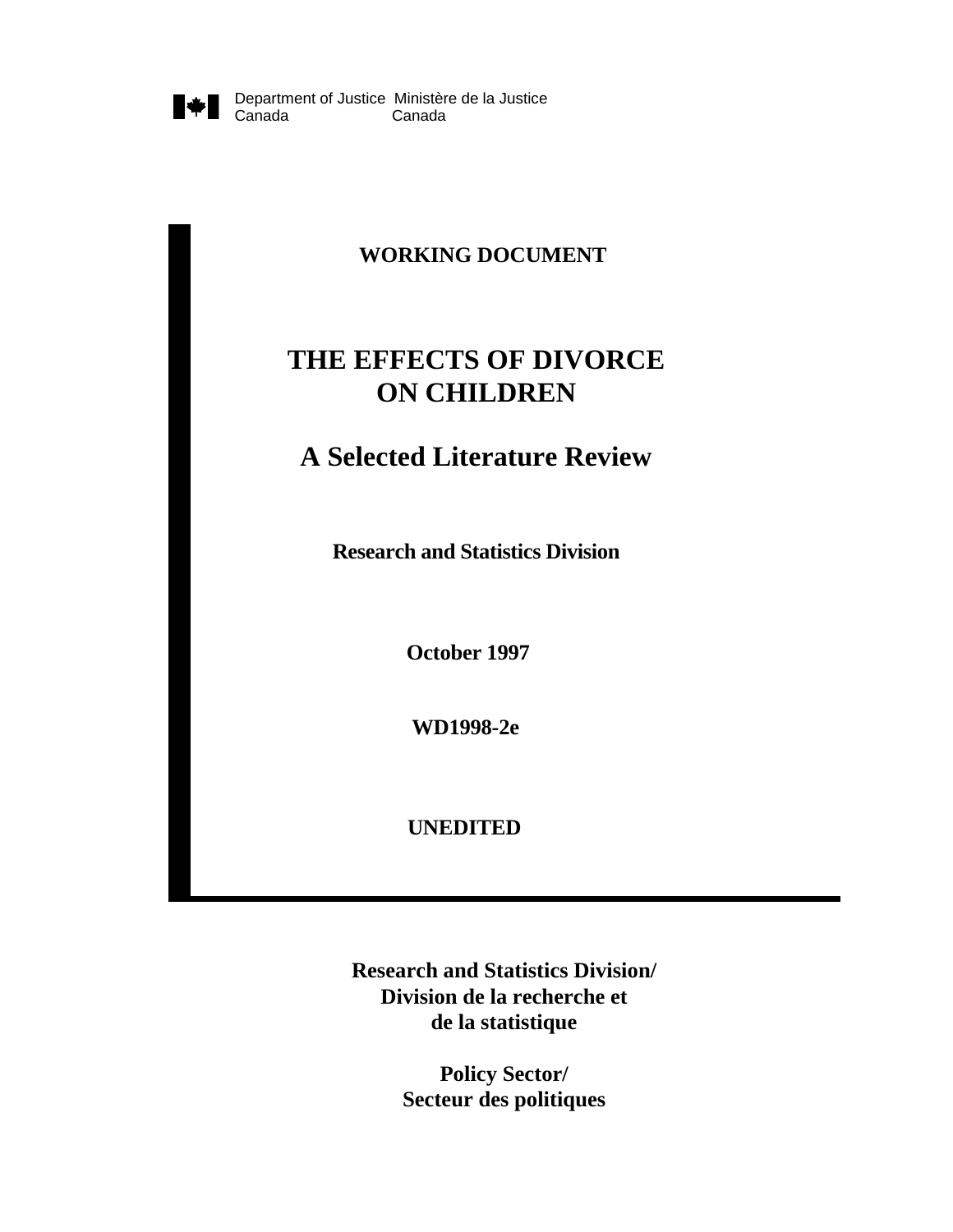# **WORKING DOCUMENT**

# **THE EFFECTS OF DIVORCE ON CHILDREN**

# **A Selected Literature Review**

**Research and Statistics Division**

**October 1997**

**WD1998-2e**

# **UNEDITED**

 The views expressed in this paper do not necessarily reflect those of the Department of Justice Canada.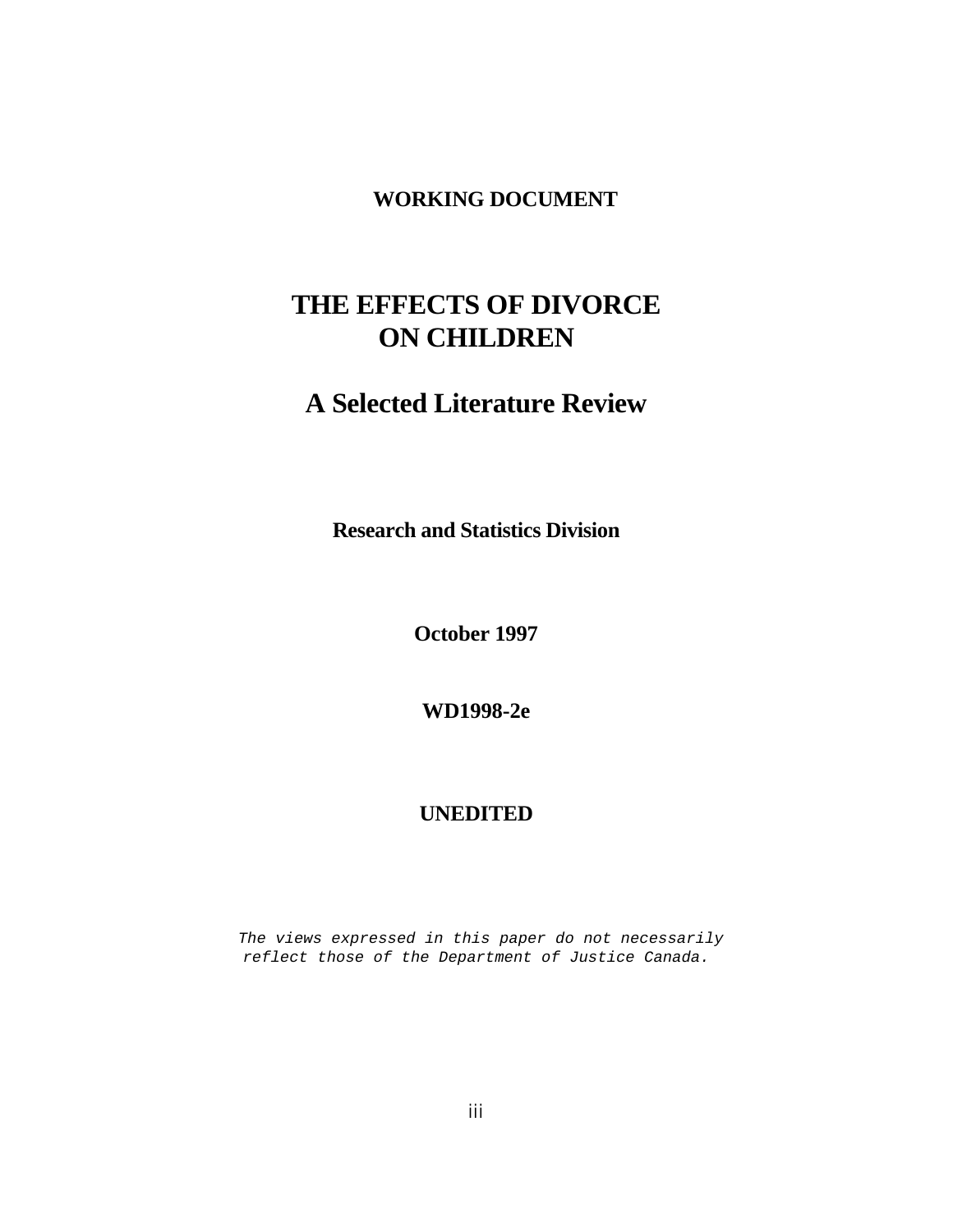# **TABLE OF CONTENTS**

| 3.0 FACTORS AFFECTING CHILDREN'S POSTDIVORCE ADJUSTMENT  6 |  |
|------------------------------------------------------------|--|
|                                                            |  |
|                                                            |  |
|                                                            |  |
|                                                            |  |
|                                                            |  |
|                                                            |  |
|                                                            |  |
|                                                            |  |
|                                                            |  |
|                                                            |  |
|                                                            |  |
|                                                            |  |
|                                                            |  |
|                                                            |  |
|                                                            |  |
|                                                            |  |
|                                                            |  |
|                                                            |  |
|                                                            |  |
|                                                            |  |
|                                                            |  |
|                                                            |  |
|                                                            |  |
|                                                            |  |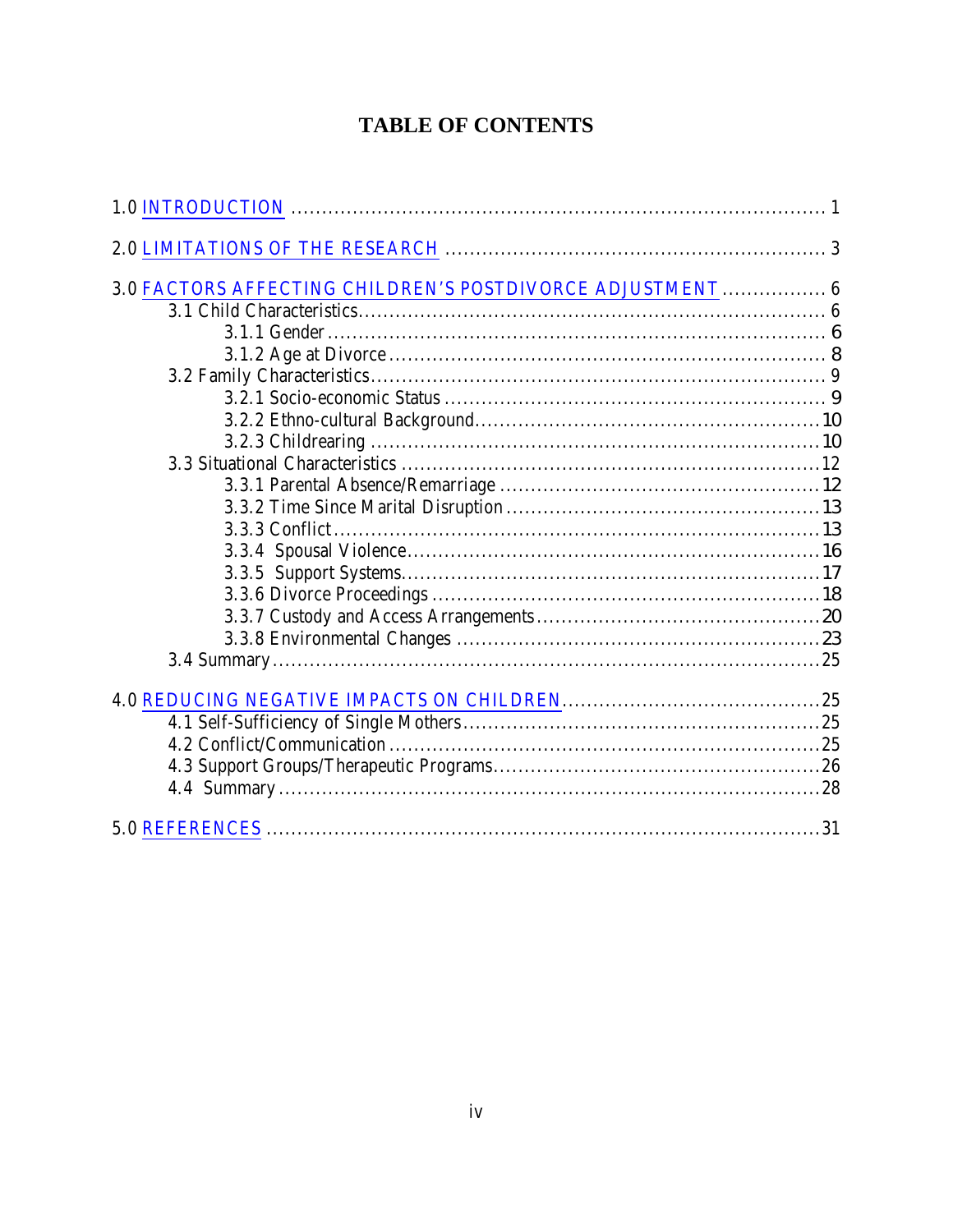# <span id="page-3-0"></span>**1.0 INTRODUCTION**

This paper seeks to provide an overview of some of the social science findings related to the effects of marital disruption<sup>1</sup> on children. Divorce and life in a one-parent family are becoming increasingly common experiences in the lives of parents and children. Prior to the 1960s, divorce in Canada was rare. However, following the adoption of the new *Divorce Act* in 1968, which made divorces more accessible in all provinces/territories and allowed marriage breakdown as grounds for separation, the number of divorces increased dramatically. According to Dumas and Péron (1992), between the end of the 1960s and the mid 1980s, the divorce rate increased fivefold. In 1995, the most recent year for which data are available, there were approximately 77,000 divorces granted in Canada, a rate of 262 per 100,000 people (Statistics Canada, 1997). According to a report prepared by the Bureau of Review (1990), Statistics Canada estimates that almost one-third of all Canadian marriages will end in divorce. Moreover, it is estimated that one in two divorce cases involve dependent children, illustrating that each year a substantial number of children are affected by divorce<sup>2</sup>. According to the report, in the late 1980s, approximately 74,000 children became "children of divorce"<sup>3</sup>.

Starting in the early sixties, a great deal of research has been conducted on the effects of marital disruption on children and it is perhaps not surprising that the social sciences have had more impact in this area of the law than in any other. During the 50s and 60s, the dominant discourse in the literature constructed the mother as vital to the child's well being and this was associated with legal and policy shifts that emphasized the 'tender years doctrine'. Beginning in the late 70s and particularly since the 80s, however, a shift has occurred. The welfare of the child has become the central and determining metaphor in family law and we are witnessing an emphasis on the importance of the role of the father as an instrument of that welfare. Moreover, rights to equality between parents have been used to bolster that role. There has been an emphasis on consensual joint parenting after divorce and on agreement rather than conflict between parents. Fatherhood has achieved a new status and policy shifts seek to maintain relationships between men and children.

Through a review of the literature, this paper attempts to examine how one might best understand the concept of 'best interests of the child' by examining studies which attempt to tease out the effects of marital disruption on children. Although the majority of articles are from the United States, for the most part, similar results have been found in other countries and there is little reason to suspect that the experience of Canadian children would be substantially different.

 $\overline{a}$ 

 $<sup>1</sup>$  The term "marital disruption" is used in this paper to denote separation and/or divorce.</sup>

 $<sup>2</sup>$  This number refers only to legal divorces and does not take into account other forms of marital disruption, such as separation. Therefore, the</sup> number of children involved in marital disruption is even higher.

<sup>&</sup>lt;sup>3</sup> This is based on an average of 1.8 children per couple.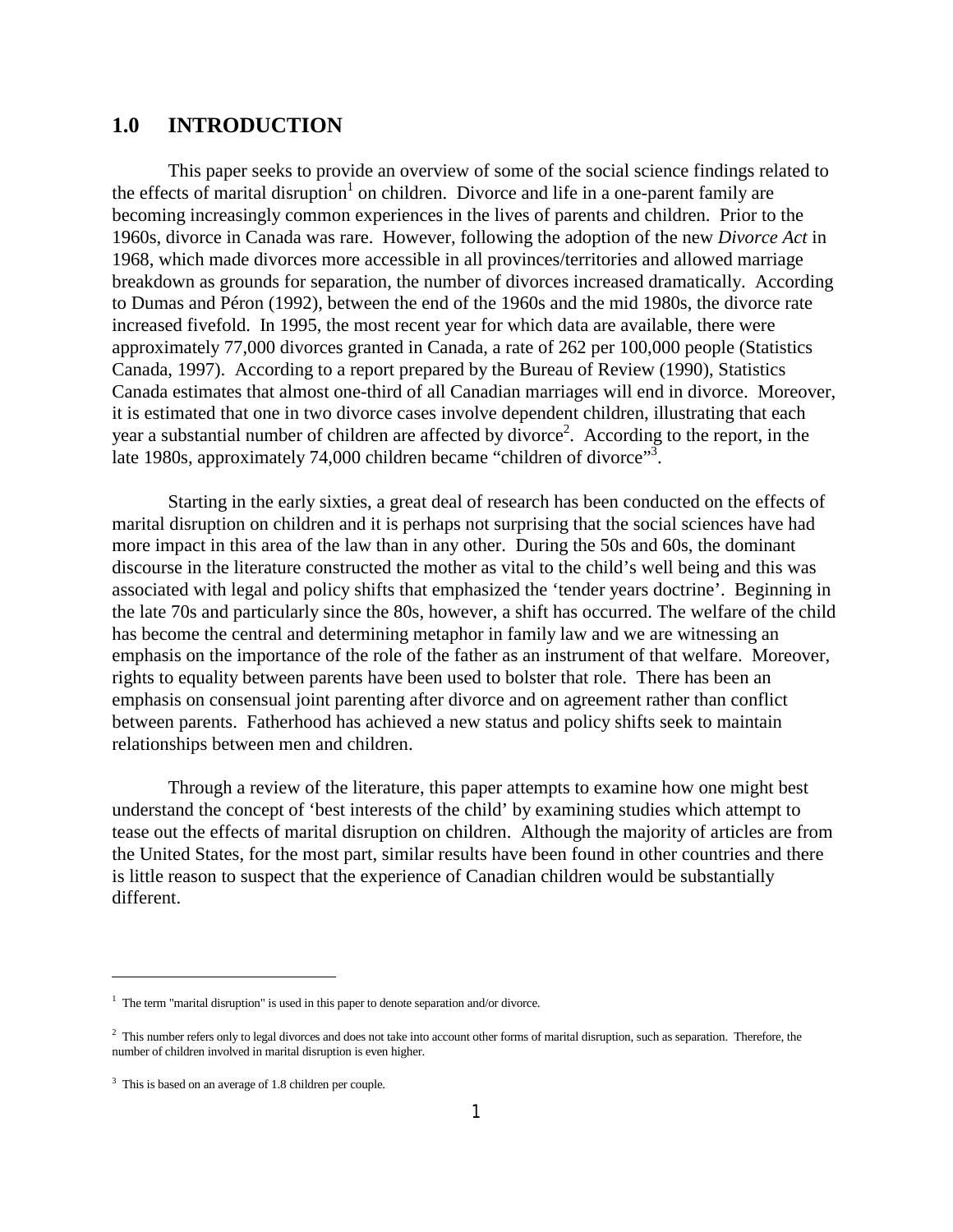The first section of this paper discusses the limitations associated with research conducted in this domain. The second section examines a range of key situational and demographic factors associated with the negative impacts of marital disruption on children. These include: child characteristics (e.g., gender, age); family characteristics (e.g., socio-economic status, childrearing techniques); and, situational characteristics (e.g., the existence of conflict before and after divorce, custody arrangements, availability of support systems). The final section of this paper highlights research aimed at reducing the negative impacts of divorce and marital disruption on children.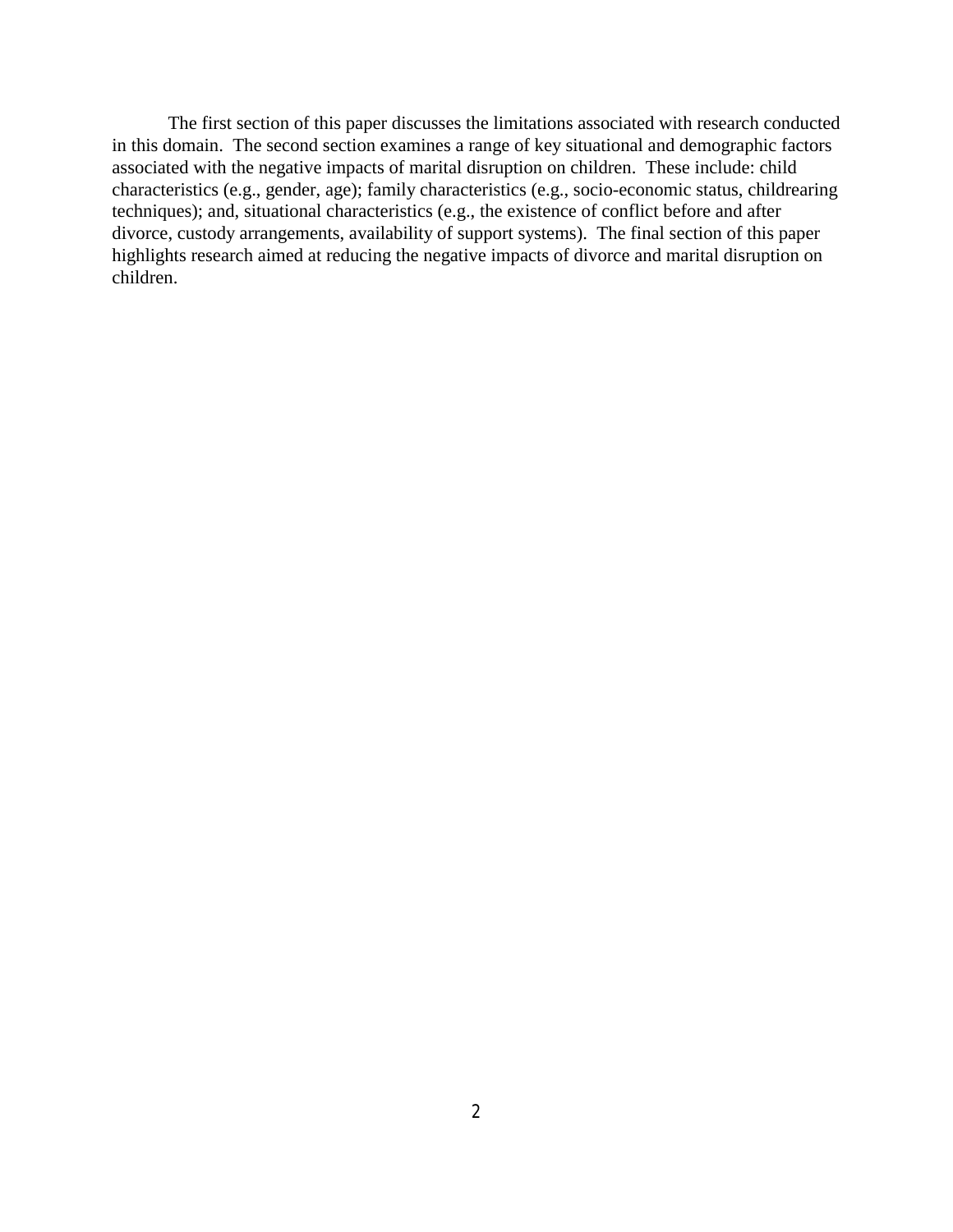# <span id="page-5-0"></span>**2.0 LIMITATIONS OF THE RESEARCH**

In order to examine the effects of marital disruption on children, three different research techniques have commonly been employed: clinical assessments; comparisons of children from divorced and intact families; and, in-depth interviews with divorced families (Amato, 1987). Clinical assessments generally involve examining children of divorce who have been referred to various counselling or clinical programs. For instance, Wallerstein and Kelly (1975) examined the effect of parental divorce by interviewing parents and children referred to divorce counselling. Although clinical assessments provide a great deal of information concerning children from maritally disrupted families, they focus on extreme cases and, therefore, the results cannot be generalized to the majority of children who experience marital disruption. In addition they present an almost invariably negative picture of children's post-divorce adjustment and it is these studies which predominated in the early years of research on the effects of divorce. Comparative studies usually compare non-clinical samples of children from families experiencing marital disruption with children from intact families. These studies usually examine objective, quantifiable outcomes, such as academic achievement, emotional adjustment and self-esteem, through the use of tests or questionnaires. However, many of these measures do not allow an understanding of how separation and divorce are subjectively experienced and interpreted by parents and children. The third technique involves conducting in-depth interviews with parents and/or children from divorced families in order to elicit the experiences from their own perspective. Problems associated with this technique include potential bias or distortion of facts by those interviewed.

In addition to various research techniques, both cross-sectional and longitudinal research has also been conducted. Cross-sectional, the most commonly used approach, involves examining individuals at one point in time - for instance examining children of divorce shortly after the divorce in order to see whether they differ from intact families. Longitudinal studies, on the other hand, track a sample of individuals from a particular point in time (usually following marital disruption), with follow-up interviews at various times following the divorce. Crosssectional studies rarely collect retrospective data, and little information is therefore available on the socio-economic history of the family, level of family conflict, parent-child relations, etc. prior to the divorce (Demo & Acock, 1988). As a result, no examination of causal directions or developmental effects is possible. For example, cross-sectional designs are not able to determine whether some characteristics of children seen as a consequence of divorce are present prior to marital dissolution (e.g., behavioural problems). Although longitudinal studies are better able to track the causes and effects of marital disruption on children and may include retrospective data, they are quite costly and time intensive and consequently are more rarely conducted .

While the literature examining the effects of divorce on children is extensive, many of the findings are inconclusive or inconsistent. One possible reason for these disparities is that different procedures have been used among studies. For example, as mentioned previously, Wallerstein and Kelly (1975) based their results on a clinical sample of children referred for divorce counselling to a local Community Mental Health Centre. Since these children may not be representative of all children experiencing divorce, the findings with respect to the problems experienced by children of divorce may not be generalizable to the broader population of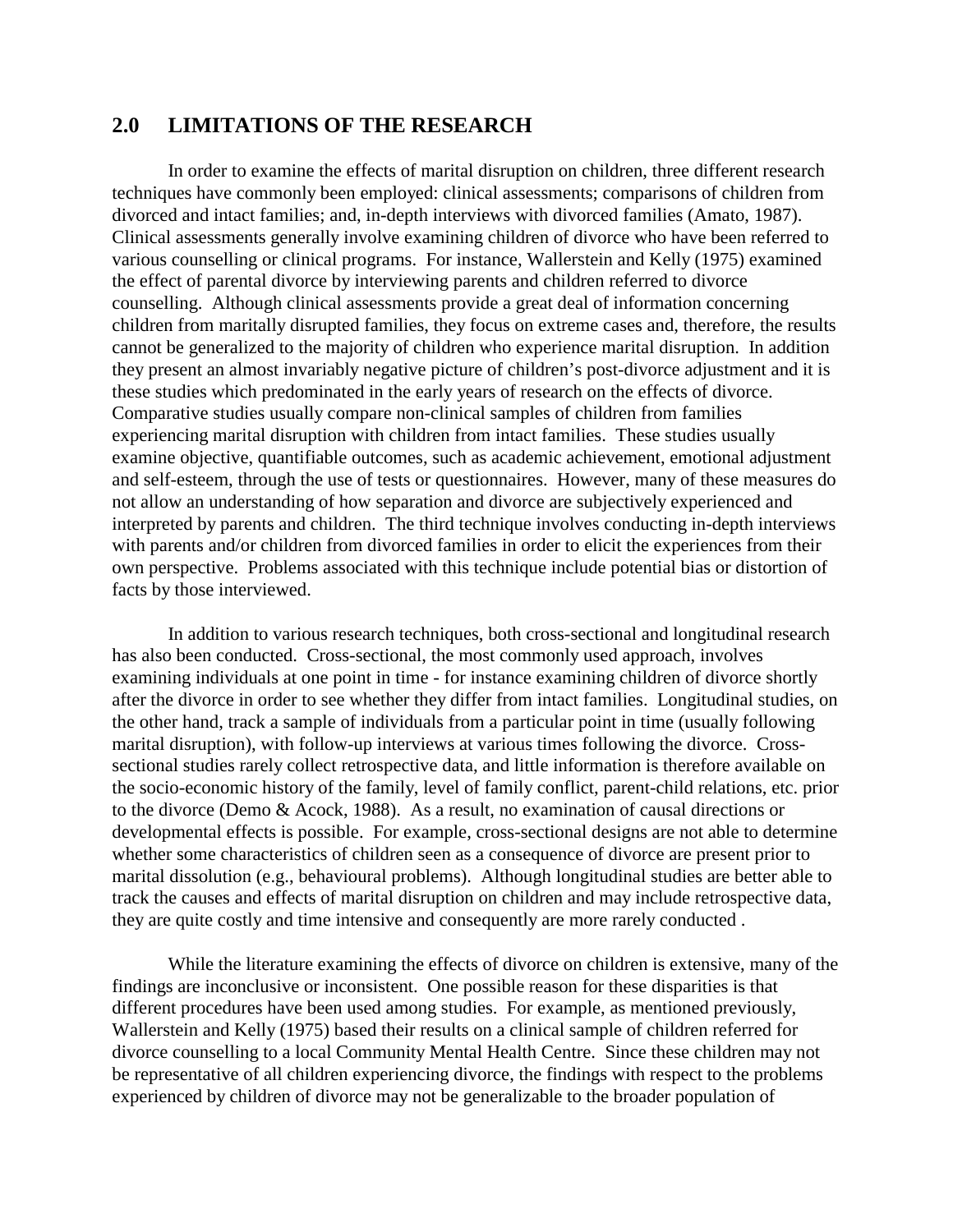children of divorce. Healy, Malley and Stewart (1990) also suggest that observed gender differences in adjustment to divorce may reflect the overuse of clinical samples rather than genuine gender differences. They argue that the undercontrolled behaviour of boys is more readily observed and, therefore, more likely to lead to clinical referral.

In addition to procedural variations, the definition of "family structure" may lead to differing results. Many studies examine single-parent households, which may be a due to divorce, death, a parent who has never married, etc. Since it is fairly well established that children of divorce differ from children from other single-parent households (Demo & Acock, 1988; Felner, 1977; Felner, Farber, Ginter, Boike & Cowen, 1980; Mechanic & Hansell, 1989), it is necessary to avoid grouping divorced, widowed, and never-married parents. Further, it is important to distinguish between single-parent families and those where the parent has remarried (Barber & Eccles, 1992).

Studies also vary in the extent to which they control for potentially intervening factors, such as socio-economic status of families, race/ethnicity, gender and age of children, thereby making comparisons difficult. Most studies utilize caucasian, middle-class children, from urban areas, making it difficult to generalize to other groups. Krantz (1988) suggests that caution should be used in interpreting studies which do not control for factors other than marital status. She also argues that studies which group children from divorced and intact families by socioeconomic status are problematic because divorced families tend to cluster at the lower end of these groups. Furthermore, studies that match divorced and non-divorced persons are rare, as are studies which use statistical controls of extraneous factors.

Another limitation of many studies concerns the validity of the measurements used. For instance, information provided by adults (e.g., teachers) about children may reflect stereotypes about what children of divorce should be like, rather than the actual behaviour of the child. Parental reports may be biased due to the personal involvement of the parent with the child. For example, a parent opposed to the divorce may only be aware of problem behaviours associated with the child. In an examination of the adjustment of children to divorce, Kurdek (1987) found that children, mothers and teachers do not provide similar information with regard to children's divorce adjustment. Clinically observed behaviours in subjects can also be problematic because they are highly subjective and can be difficult to replicate. Even supposedly objective reports (such as police records) may be biased because police may be more likely to charge a child from a single-parent than intact home. Finally, assessment instruments that tap some objectively defined behaviour are often biased by the prevailing cultural norms and values. These values and norms change over time and at any point in time may be disputed.

In addition to these limitations, there is a need for sensitivity to cohort effects. It has been found that the results from some of the early studies differ from more recent studies (Amato & Keith, 1991a&b). It is possible that the older studies were conducted during a period when divorce and single-parenthood was seen as anomalous or socially unacceptable. Therefore, Barber and Eccles (1992) suggest that the results of these older studies may be time-bound experiences which are no longer prevalent today. Amato and Keith in two meta-analyses, one of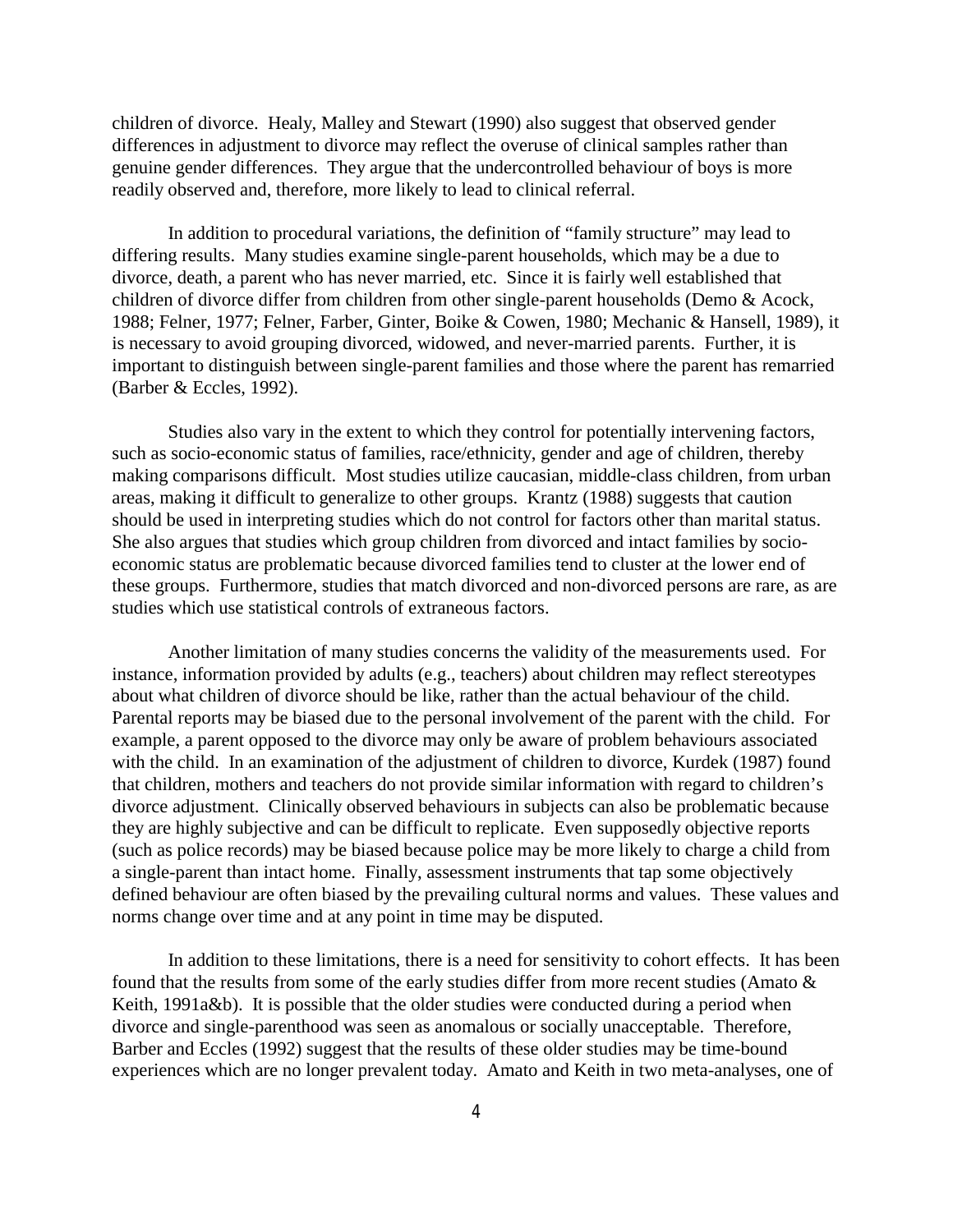children (1991b) and one of adults (1991a), conclude that the more sophisticated and recent the study, the more tenuous the connection between parental divorce and well-being of the child. This indicates that if the various interacting effects are taken into account, many of the effects vanish.

Due to these limitations, it is difficult to draw firm conclusions based on the literature. However, in recent years, an attempt has been made to control for many of these limitations. For example, most recent studies attempt to control for intervening variables such as age and gender of child, socio-economic status and conflict. Krantz (1988) argues that although there are serious limitations with some of the studies, the information need not be rejected if conclusions are made cautiously and with full recognition of their limitations. Further, she argues that biases in the available information are unlikely to distort the conclusions if the data are repeatedly replicated and biased in different directions.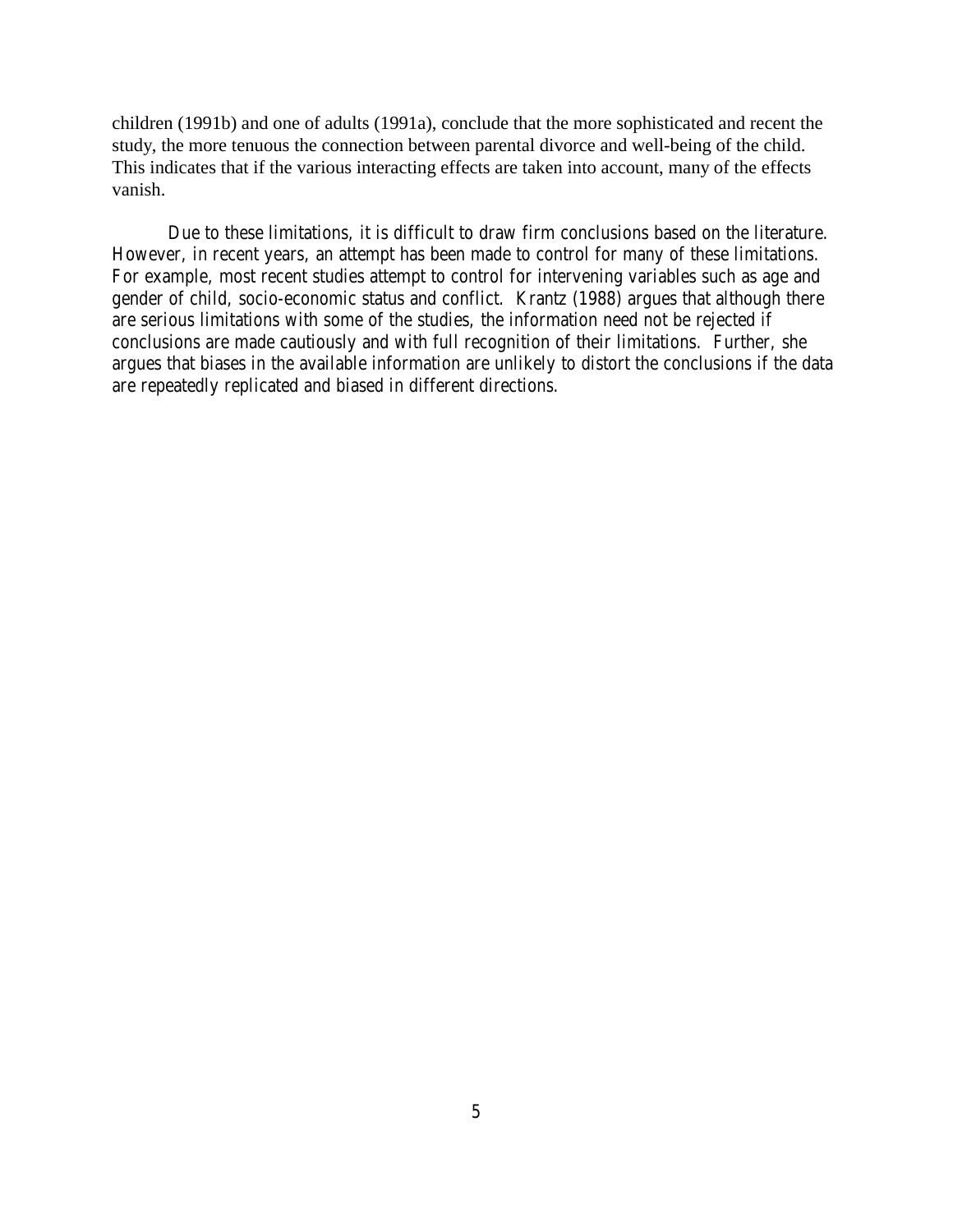# <span id="page-8-0"></span>**3.0 FACTORS AFFECTING CHILDREN'S POSTDIVORCE ADJUSTMENT**

Although the research suggests that children of divorce may experience a variety of problems ranging from psychological disturbances to diminished social relationships, the type, severity and persistence of these problems may be mediated (or moderated) by a number of factors. Some of the factors researchers have identified include: child characteristics, such as gender and age at the time of divorce; family characteristics, such as socio-economic status of the custodial household, race, and childrearing skills; and, situational characteristics, such as parental absence, length of time since marital dissolution, conflict, support systems, divorce proceedings, custody arrangements, remarriage, and environmental changes. These factors are discussed below.

## **3.1 Child Characteristics**

### **3.1.1 Gender**

The findings on gender differences in children's responses to divorce have been contradictory. Some research points to more adjustment problems for boys in divorcing families than for girls (Guidubaldi & Perry, 1985; Hetherington *et al.*, 1979, 1985; Kaye, 1989; Kurdek, 1987); other research finds more negative effects for girls (Farber *et al.*, 1983; Frost & Pakiz, 1990; Slater, Stewart & Linn, 1983; Wallerstein & Kelly, 1975); and some research has found no differences in the effects of divorce on boys and girls (Kinard & Reinherz, 1984; Mechanic & Hansell, 1989; Rosen, 1979; Zill *et al.*, 1993).

Immediately following divorce, Kaye (1989) found that both boys and girls showed poorer performance on achievement tests compared to children from intact families. However, by the fifth year following divorce, boys' grades and achievement tests were adversely affected, while girls' were not. Similarly, Hetherington *et al.* (1979) found that, immediately following the divorce, boys and girls experienced some disruption in play situations, however, the effects appeared to be more sustained in boys. Wallerstein (1985a), in a ten-year follow-up of children who were pre-schoolers at the time of divorce found that although there were no initial sex differences in the effects of divorce. Eighteen months following the divorce, many of the girls appeared recovered, but boys were significantly more troubled at school, in the playground and at home. Five years after the divorce, these sex differences had again disappeared. Guidubaldi and Perry (1985) found that boys in divorced households exhibited more adverse effects than girls, in terms of inappropriate behaviour, work effort, and happiness. Girls with divorced parents, on the other hand, scored higher in locus of control than their counterparts.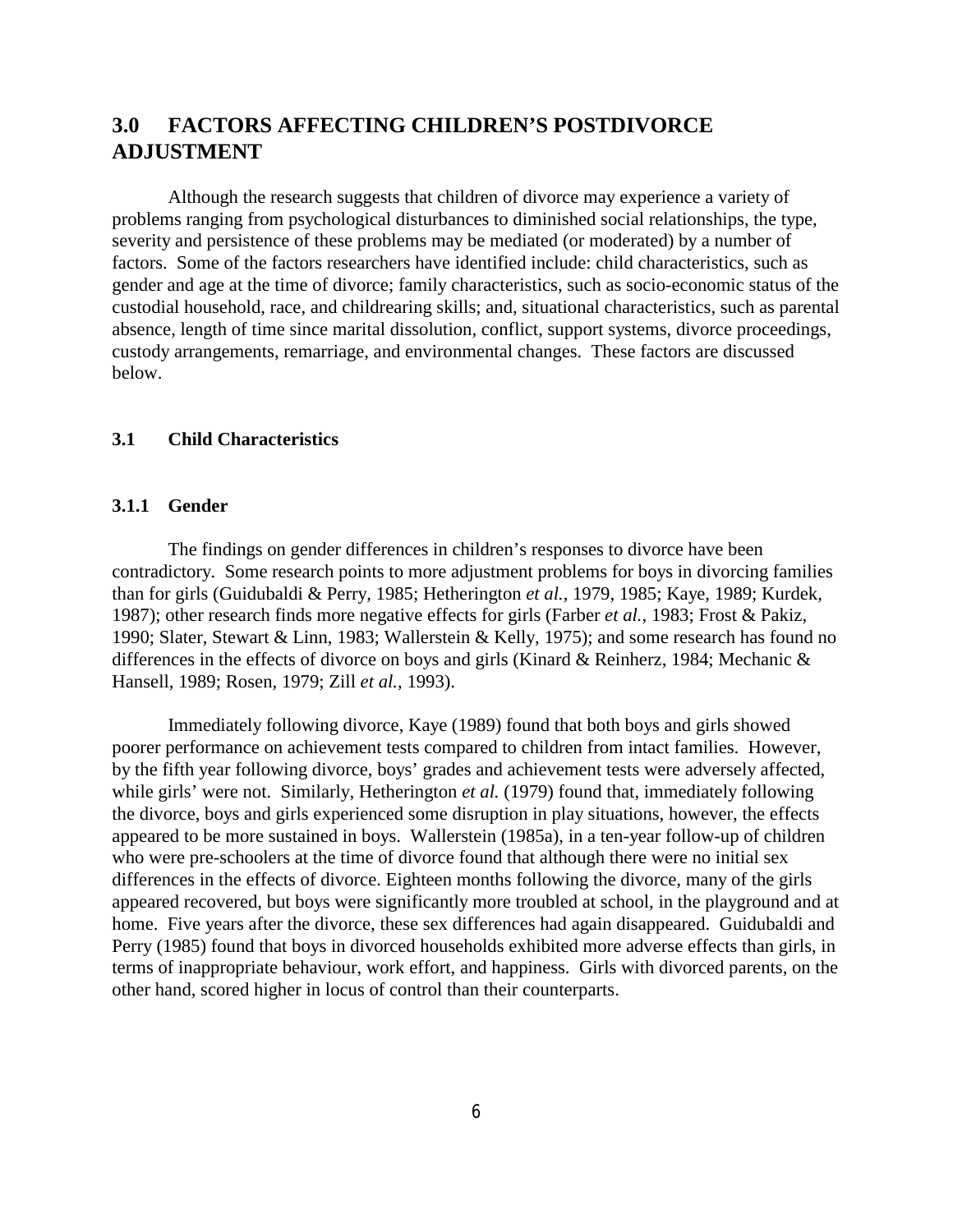Other studies have found more detrimental effects for girls than boys. Slater *et al.* (1983) found that adolescent girls from disrupted homes had lower self-esteem and more behaviour problems than adolescent boys in similar homelife situations. Furthermore, while female adolescents from disrupted homes reported higher levels of family conflict than females from intact families, the opposite was true for males. Wallerstein and Kelly (1975) found that, one year following divorce, 63 percent of the girls were in worse psychological condition compared to 27 percent of the boys. Frost and Pakiz (1990) found that girls from recently disrupted households reported truancy in higher proportions than their male counterparts and than children from intact families. They were also significantly more dissatisfied with their social network than girls from intact families.

Finally, some studies have found no differences on various effects of divorce between girls and boys (Kinard & Reinherz, 1984; Mechanic & Hansell, 1989; Rosen, 1979). Frost and Pakiz (1990) found no gender differences for self-reported antisocial behaviour among adolescents from divorced families, although they found gender differences in other areas (such as truancy and social networks).

There have been fewer studies examining differences among adult children of divorce. In a study by Farber *et al.* (1983), clinical directors of college mental health counselling centres said that female adolescents had more difficulty than males in adapting to divorce. However, in a review of the literature, Amato (in press) found minimal sex differences, although women from divorced families appear to attain lower levels of education than those from intact families. In a meta-analysis of 37 studies which examined the long-term consequences of parental divorce for adult well-being, Amato and Keith (1991a) found no support for the contention that parental divorce has more detrimental consequences for males than females. Finally, in a longitudinal study, Zill *et al.* (1993) found no evidence to support the hypothesis that young adult males were more likely than girls to be vulnerable to the effects of marital disruption.

A possible reason for the contradictory findings related to gender could be that boys and girls may be affected by divorce in different ways. For instance, Kalter (1987) suggests that disruptions in the father-son relationship are linked to a multitude of development interferences in boys. For girls, on the other hand, the emotional loss of father is seen as rejection. Similarly, Healy *et al.* (1990) argue that boys and girls show sex-role-typical patterns of distress when they see their fathers more often and more regularly - high self-esteem and more behaviour problems for boys, and low self-esteem and fewer behaviour problems for girls. Amato (in press) suggests that the negative effects on social adjustment may be stronger for boys than girls, but in other areas there are no major differences. Other research suggests that girls may be more affected psychologically (e.g., depression) (Peterson & Zill, 1986). Also, it is possible that behaviour problems commonly seen in boys are the more readily observed behaviours than the types of problems that girls have (self-esteem).

Another possible reason for the differing results among studies could be that boys and girls are affected by different aspects of the divorce process. For instance, although Hetherington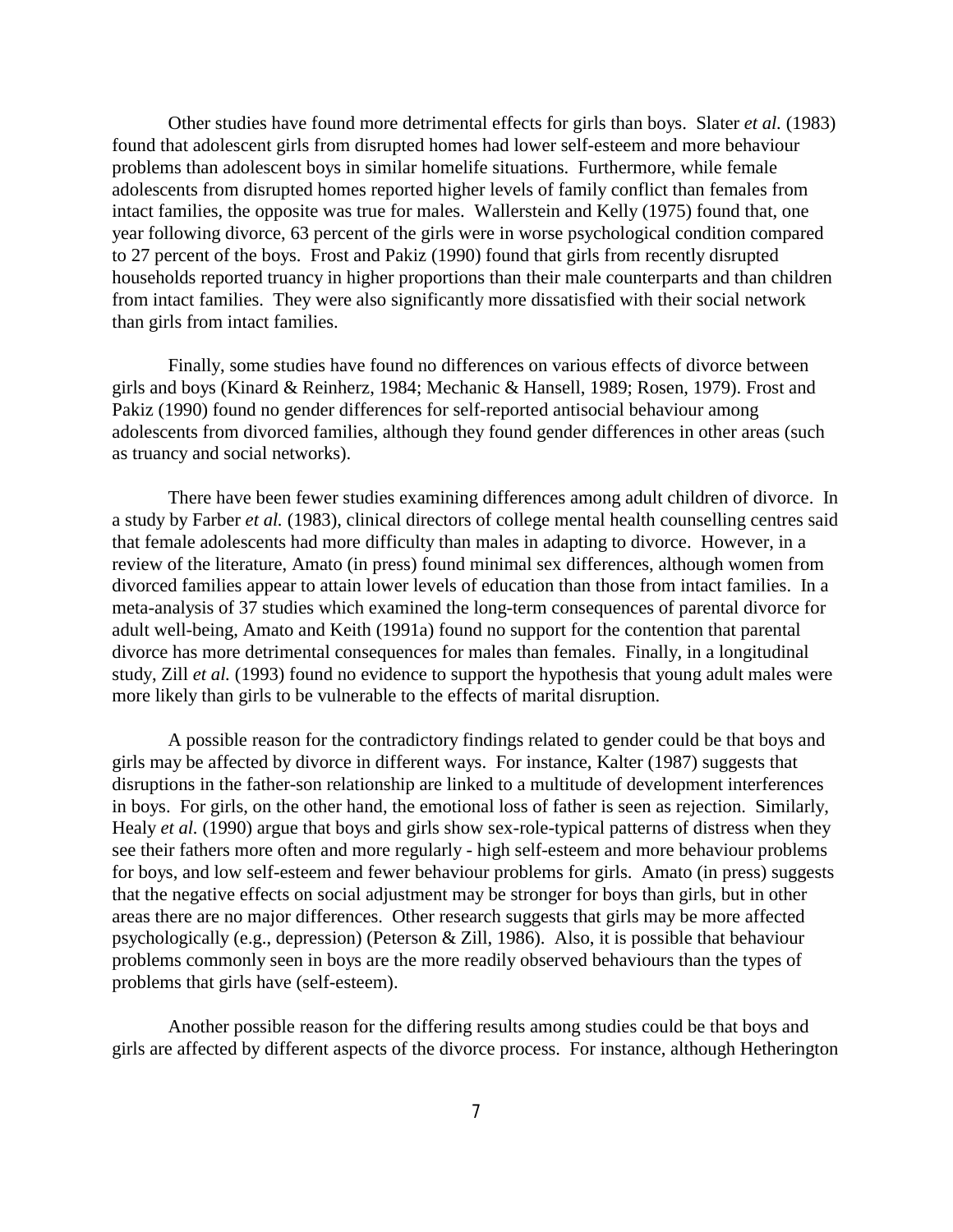<span id="page-10-0"></span>*et al.* (1985) found that divorce had more adverse, long-term effects on boys than girls, they found that girls had more adverse effects as a result of remarriage of the custodial mother.

Finally, the heightened divorce adjustment problems for boys found in some research may be less related to gender per se than to characteristics of the postdivorce household arrangements. For instance, Peterson and Zill (1986) found that children living with parents of the opposite sex were especially prone to problem behaviours. However, other studies (e.g., Buchanan, Maccoby & Dornbusch, 1992; Rosen, 1979) have found no significant differences between sex of custodial parent and child's adjustment. It has also been argued that the differential impact of divorce on children may be linked to parenting styles - particularly with regard to the issue of discipline. Heath and MacKinnon (1988) found that mothers use different amounts of control for sons than daughters. The use of relaxed control by mothers on boys was a high predictor of the child's competent social behaviour. Further, custodial fathers and mothers have been found to differ in their parenting style, with fathers much less likely to become involved in coercive exchanges with boys than mothers (Grych & Fincham, 1992). The very small number of father custody families and the very selective nature of this arrangement compared to mother custody families means that these studies must be interpreted with a great deal of caution. Grych and Fincham suggest that the question of whether boys or girls are more adversely affected by divorce is quite complex, and the answer is likely to depend on a host of factors such as the sex of the custodial parent, their parenting style, whether they have remarried, the quality of the parent-child relationship, and the amount of contact with the noncustodial parent.

#### **3.1.2 Age at Divorce**

Many studies point to the relevance of age at the time of separation for children's divorce adjustment. Although early findings suggested that separation from a parent at an early age had more negative effects for children than for older youth, this factor has proven to be more complex than was initially believed. In a ten-year follow-up of pre-school children from divorced families, Wallerstein found the initial response to divorce to be worse for younger children, but in later years they appeared better adjusted than their older counterparts (Wallerstein, 1984). She concluded that those who are very young at marital breakup may be less burdened in the years to come than those who are older. Similarly, Amato (1987) found that the majority of children who were very young at the time of divorce reported that they were not strongly affected by the break-up.

The current thinking appears to be that children at every age are affected by divorce, but in differing ways. For example, Krantz (1988) suggests that early separations may be associated with deficits in social and emotional functioning, but not in intellectual functioning. From an examination of numerous studies, Demo and Acock (1988) argue that young children encounter problems with personal adjustment and peer relations, while adolescents encounter problems with sexual relations and antisocial behaviour. Similarly, Zill *et al.* (1993) found that youth who experienced a family disruption prior to 6 years of age showed poorer relationships with their fathers than those who experienced disruption later in childhood. Landerkin and Clarke (1990)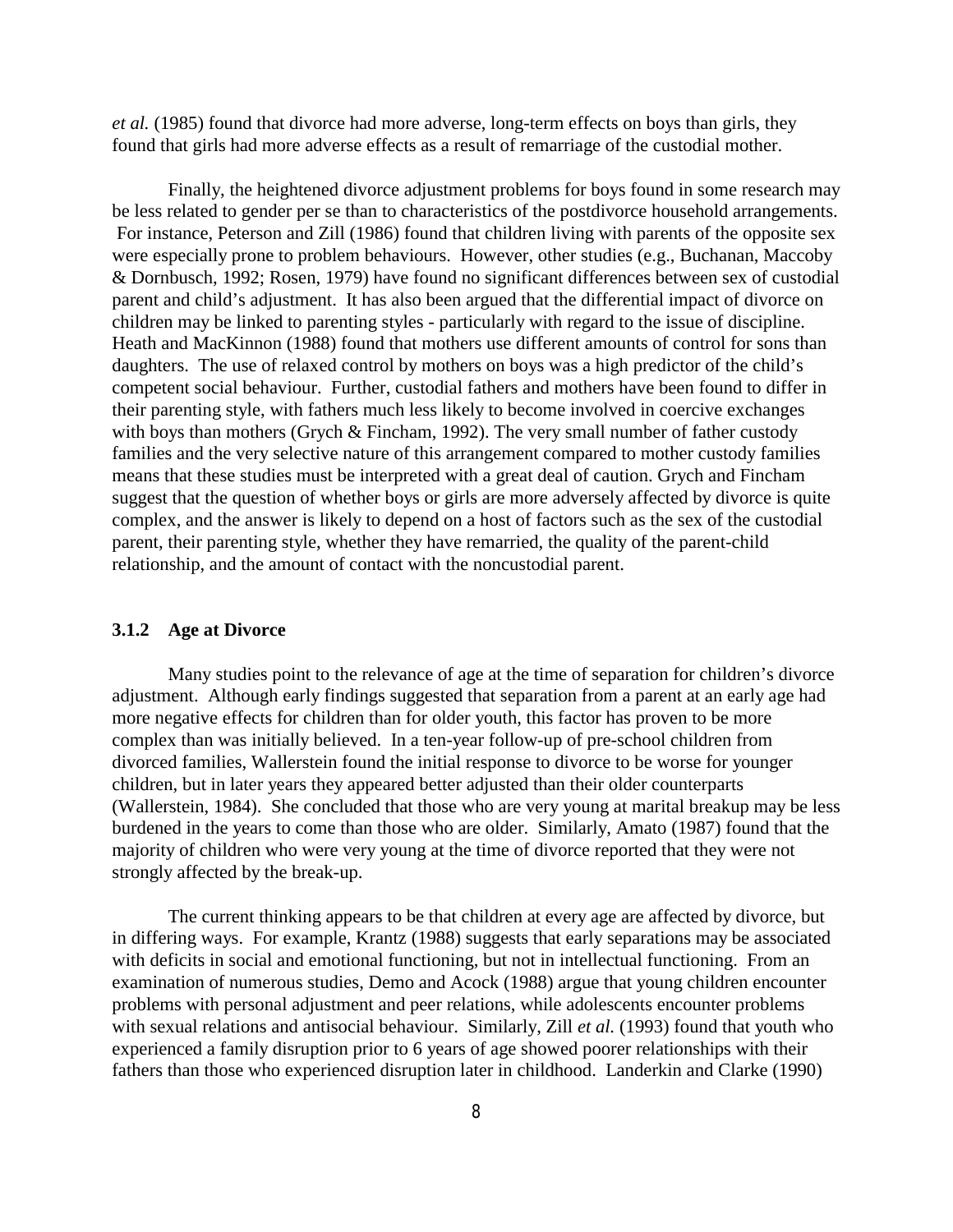<span id="page-11-0"></span>describe how children's level of development affects their reactions to divorce, although they acknowledge that there may be overlap. The primary reaction among infants may be regression in developmental attainments (e.g., sleeping, eating, language, independence). For pre-schoolers, difficulties may appear in social relationships and separation anxiety. School age children may react with sadness, somatic complaints (e.g., headaches, stomach-aches) and intense anger towards parents. Adolescents may encounter problems establishing an adult identity, demonstrate anger towards self or others, and experience somatic complaints. Finally, Kalter and Rembar (1981) found marital dissolution which occurred very early in a child's life (2½ years of age or less) was associated with separation-related difficulties; separation during the oedipal phase (2½-6) caused the greatest effects overall on children; and, for those 6 years of age or older, the results were inconsistent.

## **3.2 Family Characteristics**

### **3.2.1 Socio-economic Status**

Often one of the first impacts that divorce has on a child is a dramatic decline in the standard of living in the custodial household (Bean, Berg & VanHook, 1995; Duncan, 1994; Ross, 1995). Krantz (1988) suggests that children belonging to lower socio-economic groups after divorce experience greater hardships. Do these hardships, however, translate into adjustment problems? Some researchers argue that this decline in socio-economic status is directly linked to a variety of problems experienced by the child, such as psychological maladjustment and behavioural difficulties in school. For instance, Nelson (1990) found that family income, rather than marital status, was associated with mothers' life strains and children's self-esteem. In addition, Kalter, Kloner, Schreier and Okla (1989) found a negative relation between socio-economic status and children's adjustment in postdivorce households. However, they suggest that economic deprivation, along with a number of other factors (e.g., inter-parental hostilities, burden of single parenting) take their toll on custodial mothers, which results in poorer adjustment among children.

With a sample of children entering kindergarten, Guidubaldi and Perry (1984) attempted to examine the relation between single-parent status and children's development, controlling for socio-economic status. They found an association between socio-economic status of parents and intellectual, academic and personal-social development of children. However, even when socioeconomic status was controlled, children from divorced families entered school with significantly less social and academic competence than those from intact families. This indicates that singleparent status may predict poor academic and social competence in addition to, and independent of, socio-economic status. They argue that socio-economic status has a generalized association with both intellectual and non-intellectual measures, while single-parent status is associated with only non-intellectual variables.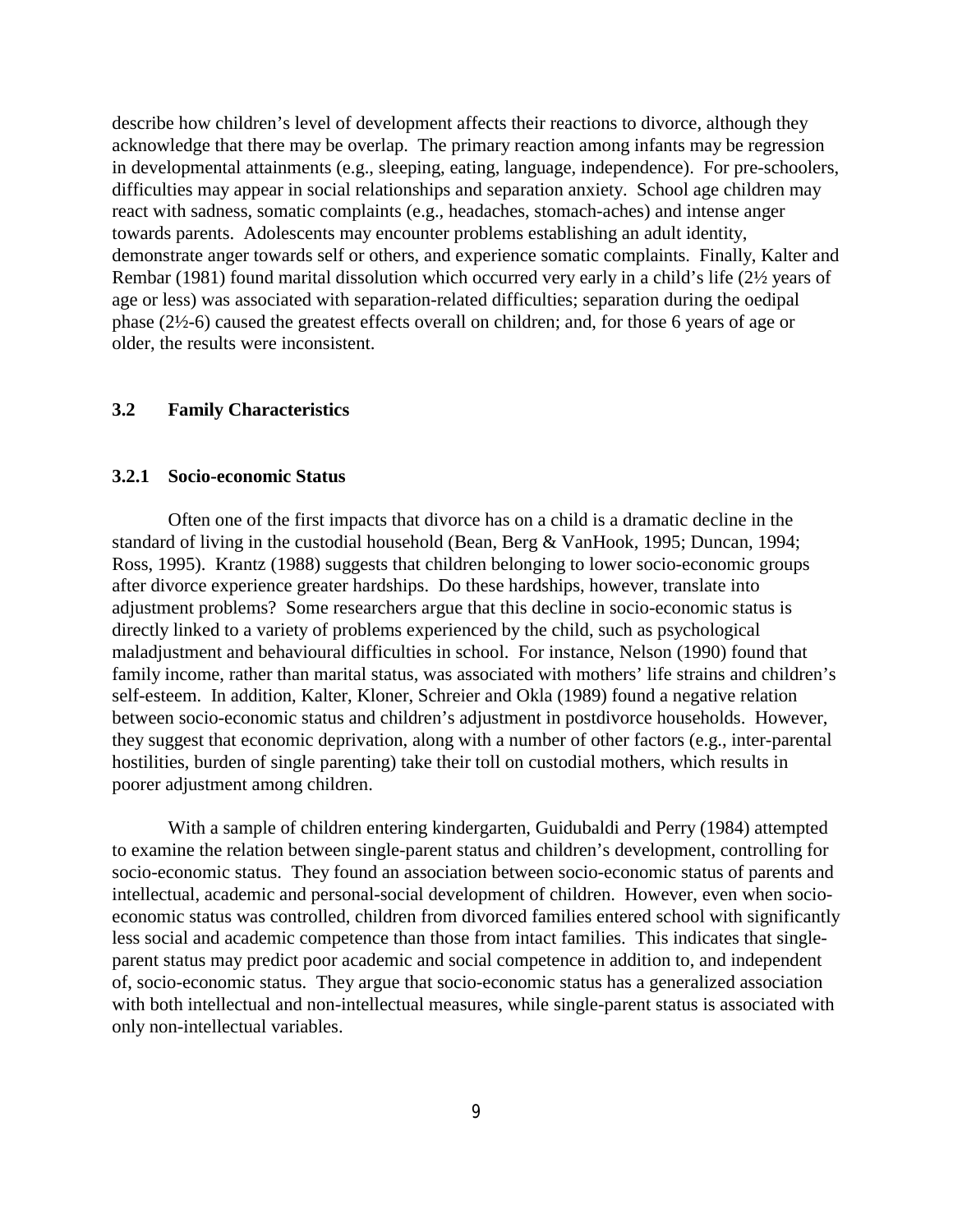### <span id="page-12-0"></span>**3.2.2 Ethno-cultural Background**

Very little research has examined ethno-cultural<sup>4</sup> differences among children of divorce. Although there appear to be vast perceptual differences towards kinship, marriage, and divorce cross-culturally, the majority of studies continue to concentrate on Caucasian, and for the most part middle-class, respondents. The results are then interpreted as an indication of the effects of divorce on all children.

However, some research has addressed how various ethno-cultural groups may respond differently to divorce. For instance, in their 1995 study Durndell, Cameron, Knox and Haag (1995) noted radical differences in attitudes towards divorce between native citizens of Rumania and Scotland. Similarly, Tien (1986) noted differences in attitudes towards divorce among Chinese Americans, Korean Americans, and Anglo-Americans.

Some studies have found Hispanic groups to be more affected by family conflict than non-Hispanic whites, while Asians were more affected by a recent divorce (Bean, 1995; Mechanic & Hansell, 1989; Wong 1995). As part of a national survey which examined the relation between adult depression and childhood separation from a parent (due to death, divorce, out of wedlock, etc.), Amato (1991) found that, although white and African American adults who experienced parental absence scored higher on depression than those raised in intact families, these differences, did not appear for Hispanics. He hypothesized that Hispanics may not experience the same negative effects of parental absence because they receive necessary support from their extended families.

Amato (1991) also found that a great deal of the impact of parental absence was mediated by lowered educational attainment and current marital status for whites and African American females, although not for African American males. Furthermore, in a meta-analysis of 37 studies of adults, Amato and Keith (1991a) found that white adults were affected more negatively by parental divorce than African Americans. Lawson and Thompson (1994, 1996) note that African American males are more likely to turn to family and friends, as well as church and other social activities as coping mechanisms following divorce. Each of these studies hypothesized that this was the case because divorce may only marginally lower the quality of life for African Americans, due to the disadvantages they already have.

Following a review of the research, Amato (in press) concludes that there is too little information to reach any conclusions regarding race/ethnicity for children. For adults, he concludes that African Americans appear to be affected less by parental divorce than whites.

### **3.2.3 Childrearing**

 $\overline{a}$ 

<sup>&</sup>lt;sup>4</sup> The term "ethno-cultural" is used in reference to one's race or ethnic background, as well as their learned, socially acquired life-styles and traditions (i.e., social customs, morals, beliefs, etc.).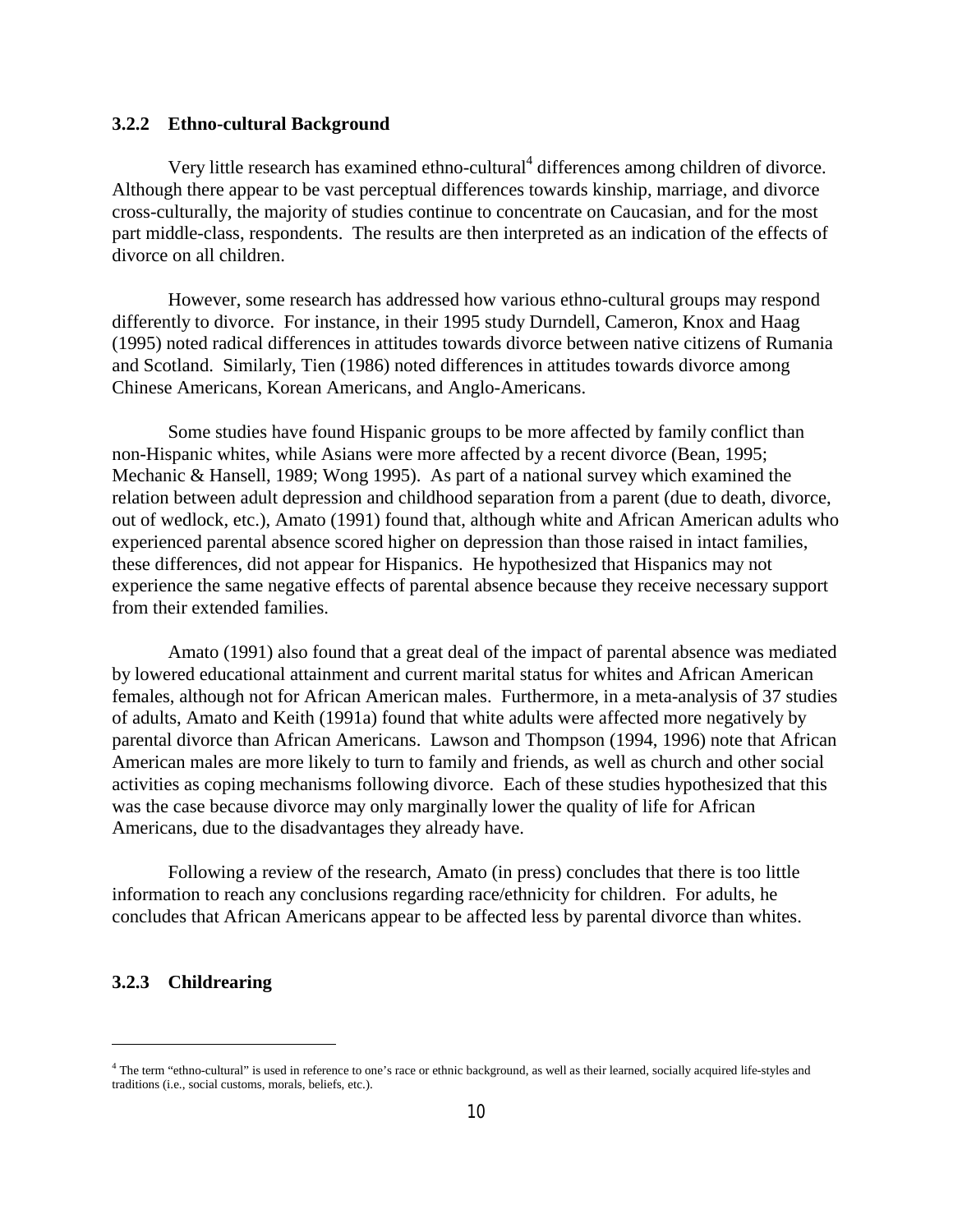The issue of childrearing can encompass a number of aspects, including the effects of employment by the custodial parent on the child, childrearing skills, and adjustment to the divorce by the custodial parent.

The issue of whether employment by the custodial parent has negative effects on children has not been examined in depth. Although it has been suggested that there may be negative effects on the child due to the sole-custody parent (usually the mother) working, a study conducted by Kinard and Reinherz (1984) did not substantiate this claim. Rather, they found that any negative consequences for children of divorce stem from having unemployed rather than employed mothers. However, other researchers have argued that a change in the employmentstatus of the custodial parent may affect the child. For instance, Mednick, Baker, Reznick and Hocevar (1990) found that instability in maternal employment was associated with negative effects on children.

In a review of the literature, Grych and Fincham (1992) found that parenting styles and discipline practices are linked to the development of behaviour problems in children. This is often the case because, after divorce, parenting is disrupted and discipline frequently becomes inconsistent, both within and between parents. Heath and MacKinnon (1988) argue that childrearing factors are important predictors of children's social competence in single-parent households. They found that parental acceptance of children was positively related to children's social competence, while psychological control was negatively related. Further, although they found that social competence related to firm control for males, but moderate control for females, the results indicated that mothers tended to use more lax control for sons than daughters. They suggest that this may provide an explanation for findings which show boys to be worse off than girls in divorces. Heath and MacKinnon found that mother's unwillingness to exercise firm control over their sons to be a more important determinant of the child's social competence than father absence. However, Buchanan *et al.* (1992) found that children living with their fathers had poorer adjustment as a result of poorer monitoring.

The psychological adjustment of the custodial parent after divorce is emerging as a central factor in determining children's post-divorce adjustment (Cohen, 1995; Kelly, 1993), although the role of maternal adjustment after divorce has been more often examined than the impact of paternal adjustment on children and no studies have looked at the relative contribution of maternal versus paternal adjustment on children. Nor have there been any studies examining the effect and interaction between both parents' adjustment, conflict, time with both parents, and residence. Weiss (1979) notes that single parents tend to face the following problems which make effective parenting difficult: they often lack adequate support systems; they may feel overburdened by the demands and responsibilities of making all of the daily household decisions alone; they frequently face task overload; and, they may experience emotional overload because of the need to cope with both their own emotional reactions and those of the children. Therefore, it may be particularly difficult for them to discipline consistently and be responsive to their children's needs. The better the custodial parent adapts to the adversity of the divorce, the more effective he/she can be at providing care, guidance, and support for the children and the more positively adjusted they will be (Kalter *et al.*, 1989). For instance, Nelson (1990) found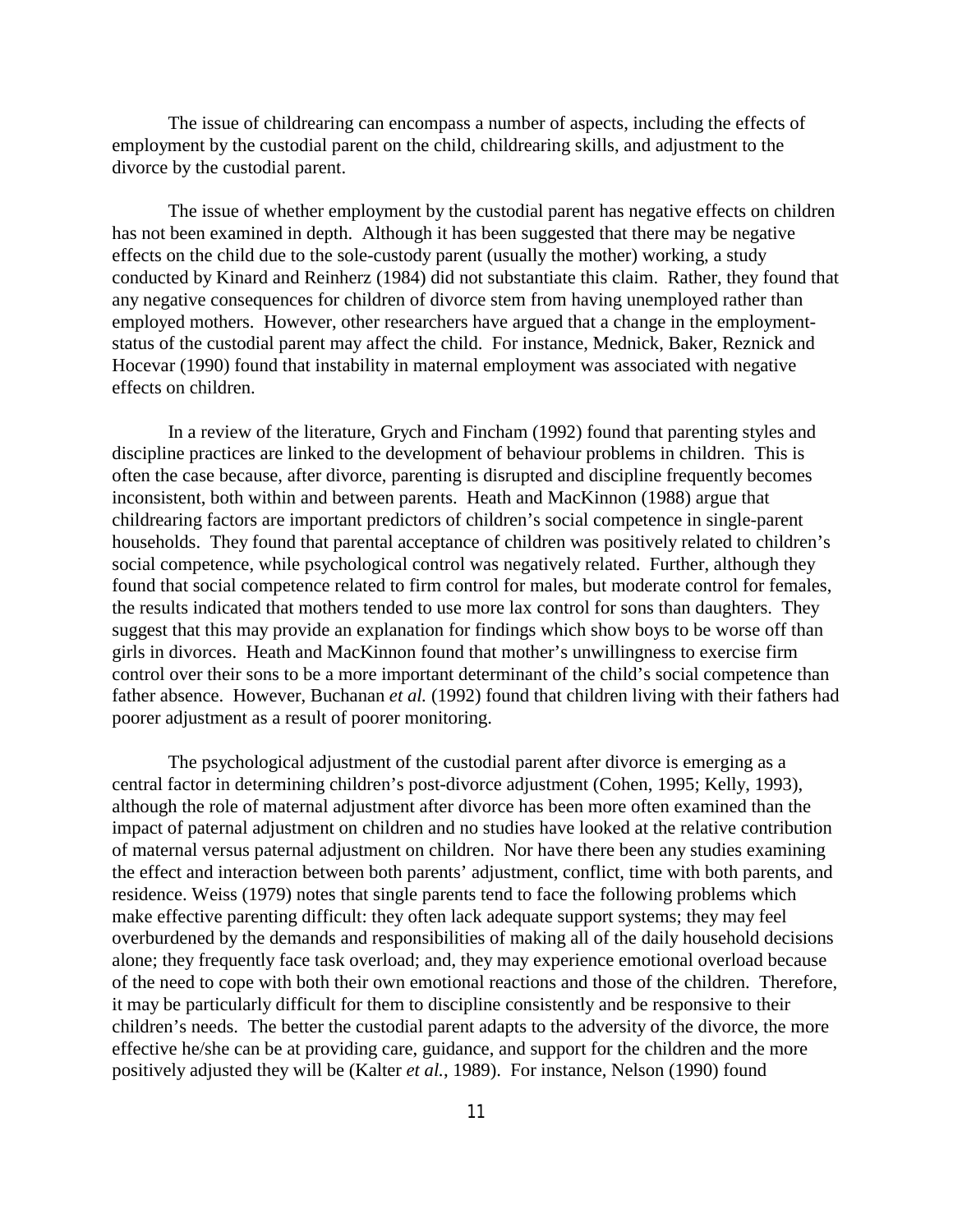<span id="page-14-0"></span>children's self-esteem to be directly related to their mother's life strains. Further, Mednick *et al.* (1990) found that lower adolescent academic proficiency was related to mother's adjustment following the divorce. They suggest that the mother's adaptation to her own personal situation may have a positive influence on the long-term adaptation of her children. Kelly and Wallerstein (1977) suggest that parents should identify the aspects of their behaviour which produce stress on the child and change them to help reduce the negative effects of divorce. Whatever the initial reaction post-divorce, it is important to note that the psychological functioning of parents after separation and divorce improves significantly over time in both men and women (Kelly, 1990).

## **3.3 Situational Characteristics**

### **3.3.1 Parental Absence/Remarriage**

Until recently, a common assumption in the divorce literature was that both parents living in the same household as the child would be a better environment for children's development than a single-parent family. According to this view, the absence of one parent from the household is problematic for children's socialization. Although there is some support for this view, it does not appear to be the only factor involved in children's well-being following divorce.

It has been found that, following divorce, many children experience a decrease in the quantity and quality of contact with the noncustodial parent (Amato, 1987; Schlesinger, 1982). Stolba and Amato (1993), however, argue that adolescents' well-being is not solely associated with the loss of the noncustodial parent. Instead, they conclude that alternative family forms can be suitable for raising adolescents, if they provide support, control and supervision. However, they suggest that extended single-parent households may be less beneficial for younger children.

There are conflicting views as to whether or not remarriage of the custodial parent is beneficial for the children. Researchers who emphasise the importance of economics or parent absence argue that the remarriage of the custodial parent should be beneficial for the children because it normally increases the family income and provides more parental supervision and support for the children. On the other hand, it has been argued that the entrance of a new, and possibly unwelcome, adult into the family can be a source of stress and rivalry for the children (Hetherington & Camara, 1988). Simons (1980) suggests that children may become resentful of the time they lose with the custodial parent as a result of the new partner. Furthermore, dating and remarriage may destroy children's belief that their parents will remarry. Finally, remarriage is often confusing for children because they must learn to adapt and accept yet another new family structure. It is interesting to note, however, that children living with stepfathers are much more likely to say that their stepfather is a member of their family than they are to include their non-residential biological father as a family member (Furstenber & Nord, 1985 cited in Seltzer, 1994).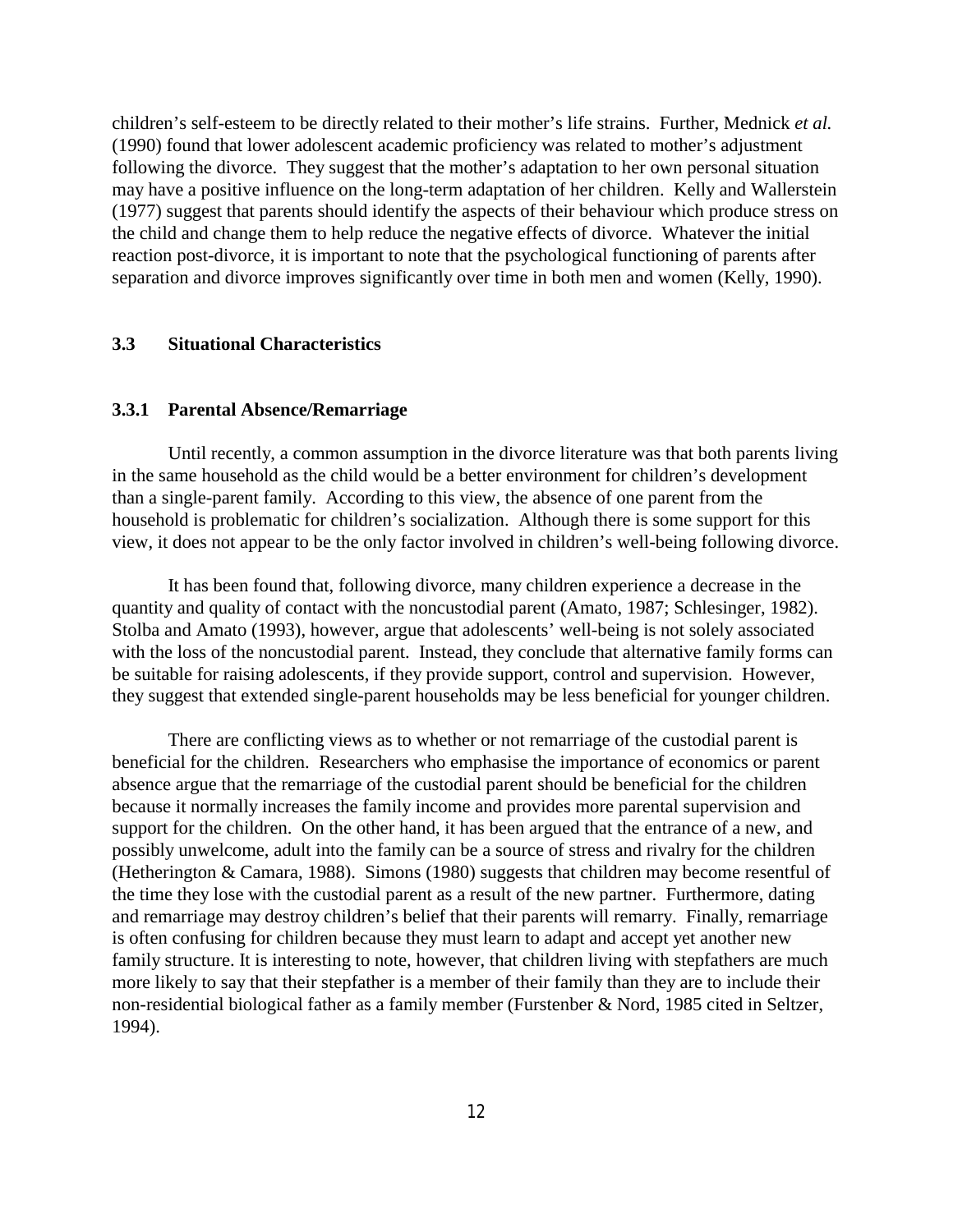<span id="page-15-0"></span>Although the financial advantages that step-children enjoy over those in single-parent families are evident, research to date has failed to show a beneficial effect of remarriage on children's achievement or behaviour. In a national longitudinal study of children (aged 12-16), Peterson and Zill (1986) found more behaviour problems among girls living with a remarried mother, as compared to boys. In a follow-up study with these children at ages 18-22, Zill *et al.* (1993) concluded that remarriage didn't have a protective effect on children. Hetherington and her colleagues (Hetherington, 1993; Hetherington *et al.*, 1985) found remarriage to be associated with more negative effects. For instance, remarriage of the custodial mother had more adverse effects on girls than boys, while the divorce itself had more adverse, long-term effects on boys. Over time, though, children adjust to remarriage and then there is an improvement (Hetherington, 1993; Peterson & Zill, 1986; Zill *et al.*, 1993).

### **3.3.2 Time Since Marital Disruption**

A number of researchers have argued that, although there are often negative effects on children immediately following the divorce, children adjust to divorce over time. For instance, Amato (1987) found that the length of time since marital disruption was related to children's well-being. That is, when interviewed years after the divorce, most children said that they had accepted the situation and had adjusted reasonably well to the divorce. Further, Walsh and Stolberg (1989) found that the amount of time that had passed since the separation was significantly correlated with child adjustment (i.e., beliefs about divorce, parent-reported behavioural adjustment, child-reported emotional labelling). They found that inter-spousal hostility was associated with increased child-reported anger for recent separations, but with lower anger for distant separations. In addition, they found that for recent separations, high levels of "bad" events were associated with fewer misconceptions about divorce; no relation at midlength; but, more misconceptions for distant separations.

### **3.3.3 Conflict**

The impact of parental conflict on children's post-divorce adjustment has received considerable attention in the literature. Most theorists agree that parental conflict, at the very least, provides some negative influences for children's adjustment to the divorce. For instance, it has been found that conflict can affect children's self-esteem, ability to adjust and cope, social competence and behaviour (see Grych & Fincham, 1992 for a review of the literature).

Johnston *et al.* (1985) conducted an in-depth examination of the nature of parental disputes with 39 families who were disputing custody or access arrangements. It should be noted that this sample is biased in that their rate of verbal and physical aggression is considerably higher than that of a normal divorcing sample. However, it provides us with an indication of the devastating effects conflict can have on children. According to these parents, children witness a great deal of verbally and physically abusive incidents, but much less of the verbal reasoning attached to such incidents. It was found that the parents involve children in conflicts as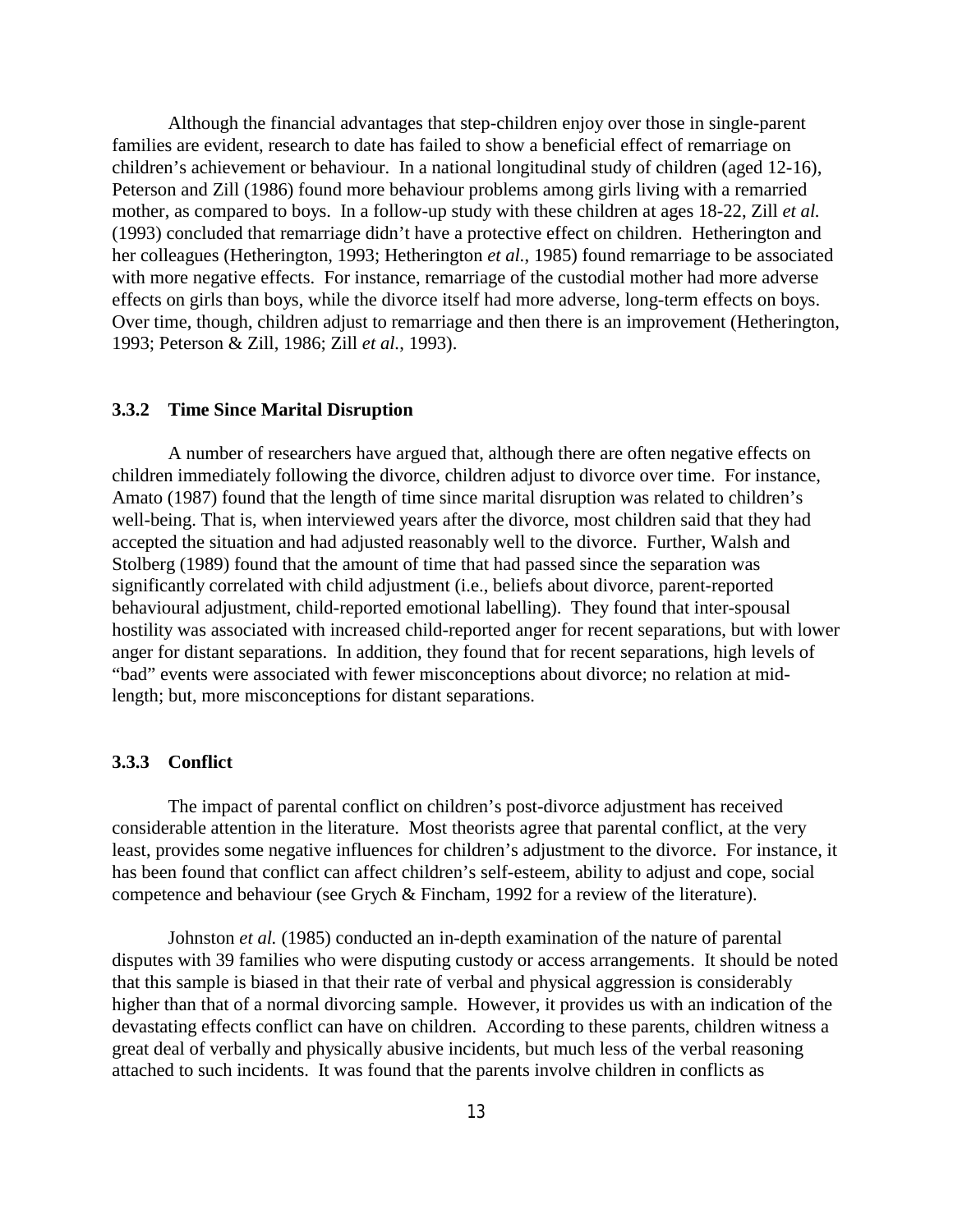bystanders, passive weapons, communication channels, or as active participants to collect evidence, spy, or communicate threats and insults. Only 5 percent of the parents reported that they protected their children consistently from arguments or the behaviour following an argument (i.e., depression). Children's reactions to these conflicts differed depending on age. Younger children had predominantly submissive distress responses and were more likely to try to control the fight than older children. Two-thirds of all the children tried to avoid the dispute and onequarter showed aggressive distress responses. Again, it should be noted that these children appear more distressed and more likely to become angry than children from non-disputing families, but both groups attempt to control, ignore and avoid the dispute. According to Johnston *et al.*, children's emotional and behavioural problems can be predicted by the amount of involvement the child has in disputes, the degree of role reversal with parents, the amount of disagreement between parents, and the duration of the dispute over the child.

There are some studies that go a step further, demonstrating that conflict, rather than divorce per se, is the major determinant of children's adjustment. For instance, Bishop and Ingersoll (1989) found that marital conflict had a greater impact on adolescents' self-concept than family structure. Similarly, Mechanic and Hansell (1989) found that family conflict had more direct effects on long-term changes in well-being (i.e., depression, anxiety, physical symptoms, self-esteem) than divorce, current separation from parents, or parental death. Furthermore, they found that adolescents in intact families with high levels of conflict had poorer well-being than those experiencing divorce with low levels of conflict. A recent survey of 9,816 secondary school students in the Netherlands indicates that the level of well being of children living in single mother families is higher than that of students living in two parent families with much parental conflict, the well being of children living in single mother families with no parental conflict and with a great deal of contact with the departed father is lower than that of children living in two parent families without parental conflict and finally, the degree of parental conflict after divorce is more important for the well being of the children than the degree of contact with the departed father (Dronkers, 1996).

Using data from the United States National Longitudinal Surveys of Youth, Jekielek (1996) found that both parental conflict and marital disruption were associated with decreases in the children's well being but children who remain in the high conflict environments do worse than children who experienced high conflict but whose parents had divorced at least two years previously. The results suggest that parental divorce following high conflict may actually improve the well being of children relative to a high conflict status. Using a 12 year longitudinal study, Amato, Loomis & Booth (1995) also found that the consequences of parental divorce depend on the degree of parental conflict prior to divorce. In high conflict families, children had higher levels of well being as young adults if their parents divorced than if they stayed together. In low conflict families, however, children had higher levels of well being if their parents stayed together than if they divorced. In marriages that did not end in divorce, parental conflict was negatively associated with the well being of the children.

On the other hand, some researcher have argued that while conflict is an important factor the relationship between conflict and children's post-divorce adjustment is neither universal,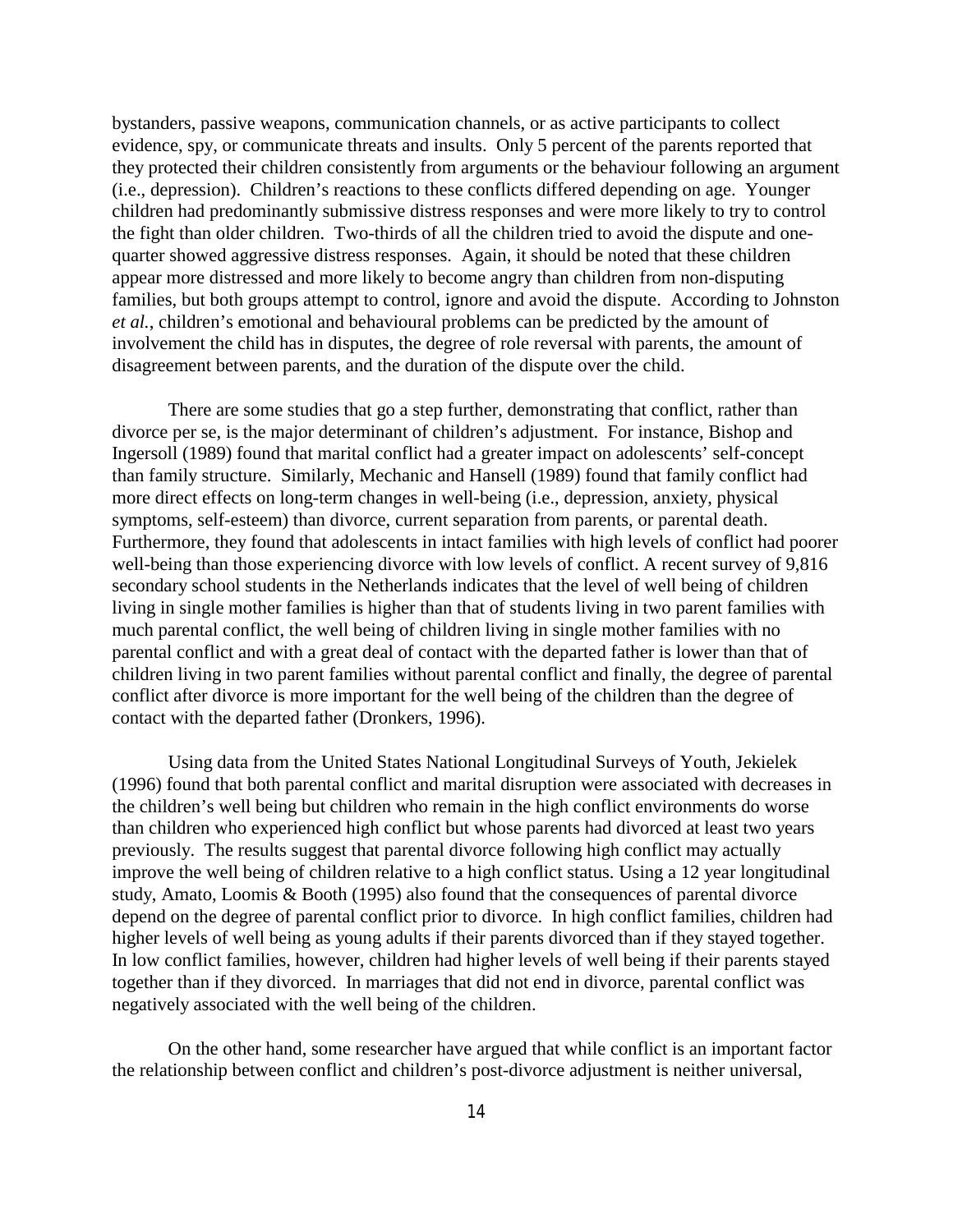simple nor straightforward. For instance, Cockett and Tripp (1994) found that, although marital conflict was associated with poor outcomes for children (in terms of health, behaviour, school, friendship, and self-esteem), family reorganisation appeared to be the main adverse factor. Further, Buehler and Trotter (1990) found co-parental competition to be related more strongly to children's social competence than conflict or co-operation. Although Hess and Camara (1979) found parental harmony to be a better predictor of child behaviour than family status, they also found that the parent-child relationship appeared to be the most powerful influence on the child's social and school adjustment, stronger than parental harmony. Kelly (1993) argues that the effects of conflict are indirect - they are either mediated through other behaviours of the parents or dependent on the strategies used to resolve conflict, or related to the extent to which parents expressed their conflicts directly with and through the children. In both married and divorced families, children were less aggressive and had less behavioural problems when parents had higher co-operation scores as opposed to when they used negative, attacking dispute resolution styles (Camara and Resnick, 19989). Furthermore, some researchers (e.g., Cohen, 1995; Heath & MacKinnon, 1988; Hoffman, 1995) have found parental co-operation to be highly correlated with the child-father relationship and predictive of child's social competence, indicating the importance of co-operative family interactions following divorce.

Kelly (1993) states that children can escape the negative consequences of parental conflict when they are not caught in it by their parents, when their parents avoid direct, aggressive expressions of their conflict in front of them or when they use compromise styles of conflict resolution. Buchanan *et al*. (1991) found that with adolescents who were living part of the time with each parent, the effects of discord between parents is stronger and they tended to feel caught in the middle. Children who were involved in their parents disagreements and who felt they had to manage their parents relationship to make things run smoothly were the most likely to feel depressed and exhibit deviant behaviour (Buchanan, 1991). Therefore, conflict per se is not necessarily the best predictor of adjustment and should perhaps not be used by itself as a sole determinant making decisions about custody and access. Another major difficulty with using conflict as a determinant in custody and access decisions is that conflict almost invariably diminishes over time (Kelly, 1990; Maccoby, Depner & Mnookin, 1990) and couples can move in and out of conflict both before and after separation and divorce (Neale & Smart, 1997).

In an examination of a number of common hypotheses relating to the effects of divorce on children, Kalter *et al.* (1989) found no support for the inter-parental hostility hypothesis. Instead, they suggest that when a number of stressors (i.e., economic deprivation, inter-parental hostilities, and the burden of single parenting) take their toll on custodial mothers, children fare less well. However, when parents are psychologically able to provide a loving relationship, children will be buffered from the stresses divorce can engender and will prosper developmentally (Cohen, 1995).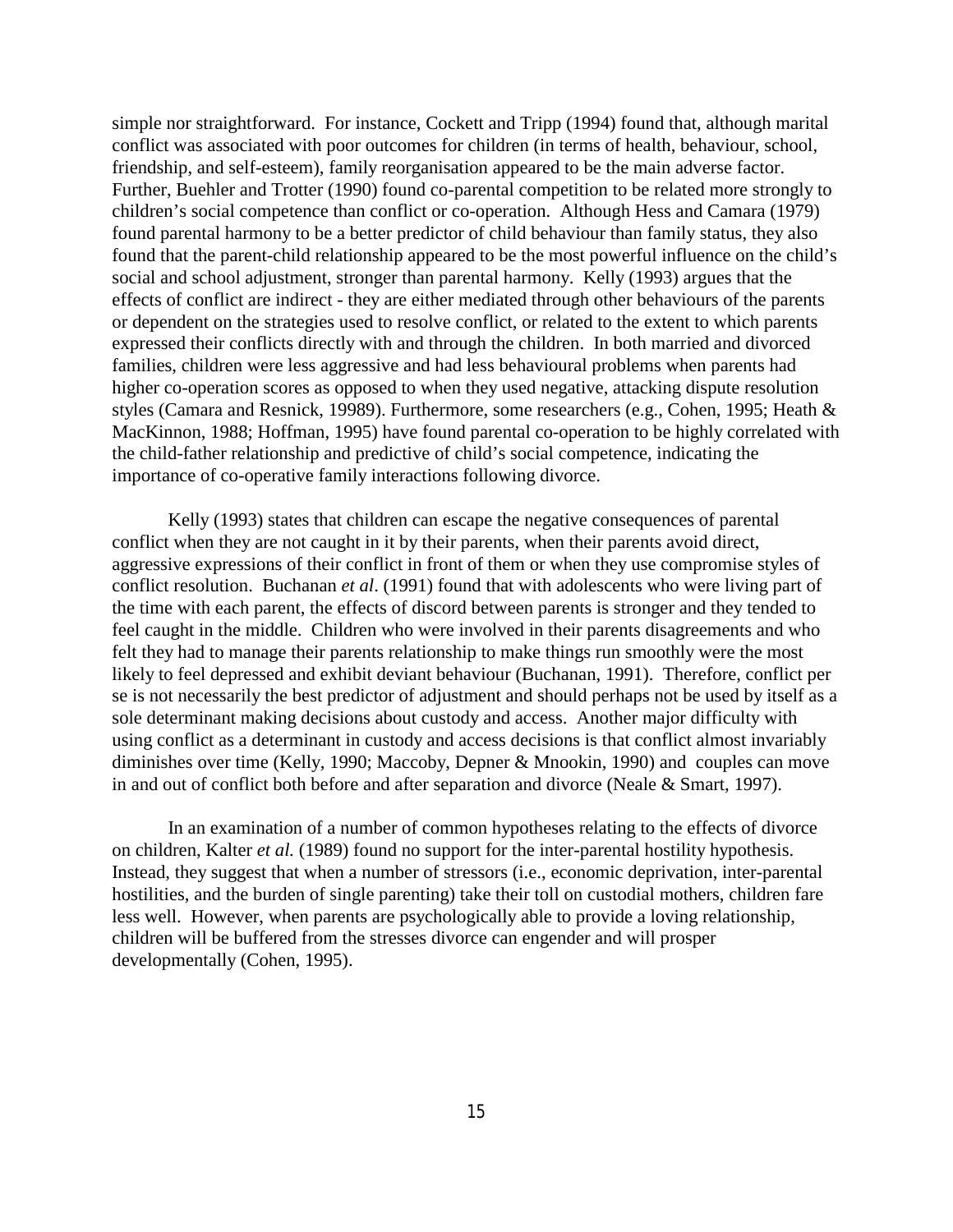## <span id="page-18-0"></span>**3.3.4 Spousal Violence**<sup>5</sup>

 $\overline{a}$ 

Perhaps more than any other piece of work, Statistics Canada's ground-breaking Violence Against Women Survey (VAWS) made it clear that in Canada violence against women in the family context is far from rare. Twenty nine percent of all women who had ever been married or had lived with a man in a common law relationship had experienced at least one episode of violence by a husband or a live-in partner (Johnson,1996). Furthermore almost half (48 percent) of women who had been previously married or had lived in a common-law relationship in the past had been assaulted or threatened in some way by previous partners. Relationships with violence are therefore more likely to end than peaceable ones and in some cases, the woman's decision to terminate the relationship results in a violent response from her partner. As well, risk of deadly violence was substantially higher for separated couples than for married couples who were living together: between 1974 and 1992, rates of wife killings were six times higher for separated wives than for those still living with the accused at the time of the killing (Wilson & Daly, 1994). Many men increase the level of battering against their wives when the women take steps to leave (Johnson, 1996). Separating couples are therefore particularly at risk. Moreover, the VAWS showed that in 39 percent of marital relationships with violence, victims said their children had been witnesses and that when the children were exposed to assaults on their mothers, in 61 percent of cases the women suffered physical injuries and in 52 percent of cases the violence was so severe that the victim feared for her life. It is clear that any treatment of the issues surrounding divorce, custody and access is incomplete without an understanding of the dynamics of domestic violence. Failure to take these cases into account can only increase the emotional trauma of those involved or worse, increase their physical danger.

Research has shown that not only is violence in families pervasive but that both the children who are victims of violence and those that witness violence that occurs between their parents suffer a great deal and are themselves at risk of using violence as adults (Jaffe, Wolfe & Wilson, 1990; O'Keefe, 1995; Pagelow, 1993; Saunders, 1994; Johnson ,1996) . It would be impossible to do justice here to the numerous findings on the effects of spousal violence on children but it can be safely stated that the effects are devastating and vary according to the child's age, sex, stage of development and role in the family. For example, infants suffer from having their basic needs for attachment to their mother disrupted or from having the normal routines around sleeping and feeding disrupted, and may also be injured in violent episodes. Older children come to see violence as an appropriate way of dealing with conflict in human relationships, which in turn affects their adjustment at school and with their peers. These children can suffer from serious emotional difficulties, living in shame, their sense of self undermined and with little confidence in the future. They are anxious, living in fear and waiting for the next violent episode to occur. Adolescents can react either by running away or becoming involved in delinquent behaviour or by trying to take on the responsibility for keeping the peace and ensuring the safety of their family. The sad irony for these children is that the very people on

 $5$  We will focus here on violence against women, fully recognising that women can be violent toward their husbands. However, the weight of statistical data shows that the overwhelming majority (90% in most studies) of victims are women, that the dynamics of spousal violence affect women in unique ways and can have devastating consequences for large numbers of women.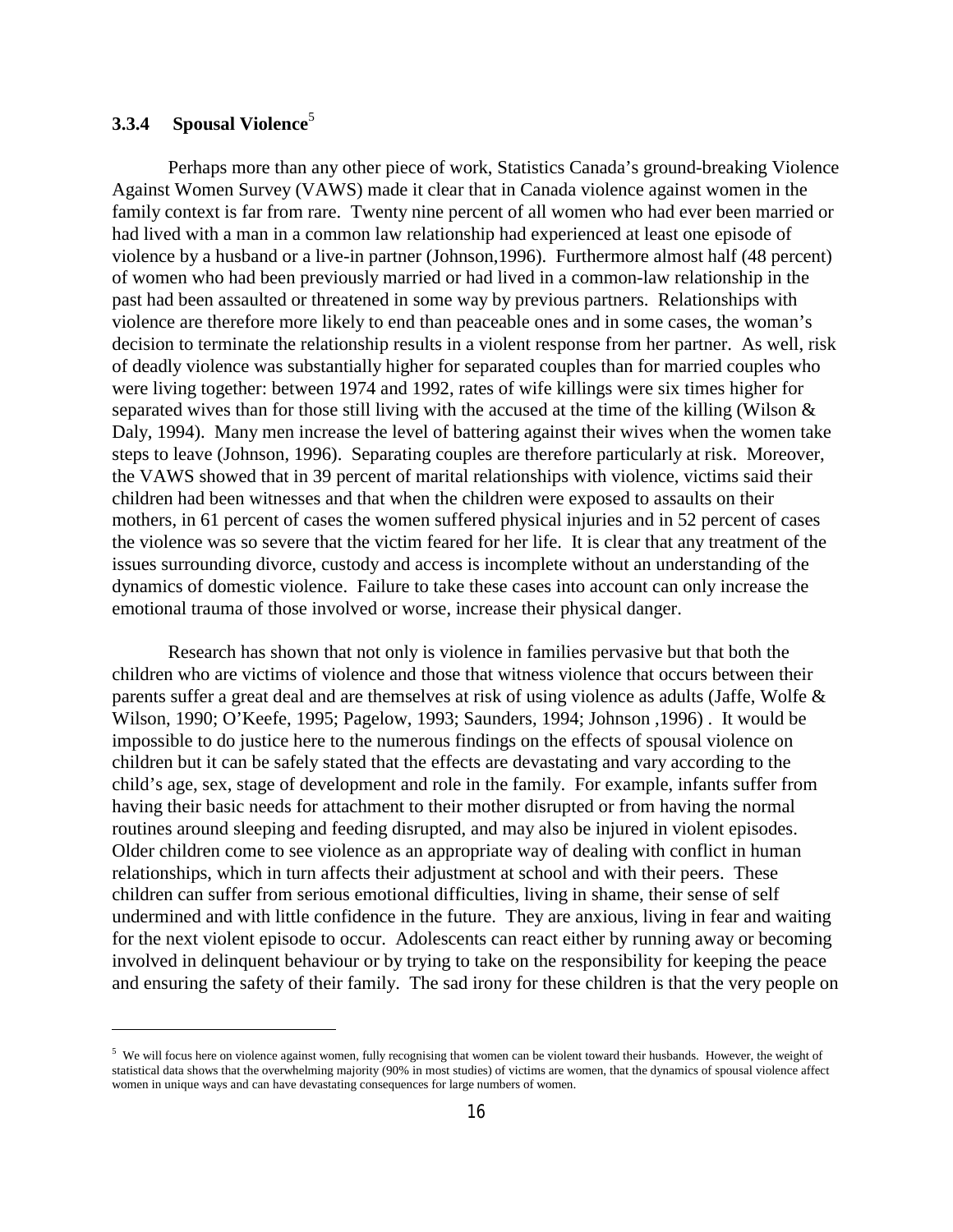<span id="page-19-0"></span>whom they depend for safety and nurturance can offer them neither (Jaffe, Wolfe & Wilson, 1990).

The impact of these findings must be acknowledged in discussions surrounding custody and access. The sheer prevalence of the problem of violence and the dynamics surrounding it make it clear any assumptions about equal partnership in these cases are out of the question. On the one hand, the majority of women never report the assaults or in fact ever tell anyone about it (Johnson, 1996) and thus may not be believed if the first time the issue is raised is at the point of separation. Victims of violence may avoid going to court out of fear of retaliation, a fear which is not unfounded given the data on the escalation of violence at separation. Women may agree to whatever the husband wants in an attempt to pacify him and in the process may give up property or other economic entitlements in what they see as an exchange for custody. If the effects of violence are not acknowledged women may appear unstable or emotional while their batterers are perceived as confident, rational and economically secure (Rosnes, 1997). Moreover, it is important to link the negative impact of wife abuse on children to the **abuser** to avoid judging the mother as unfit by virtue of being a victim of spouse assault. Indeed, virtually all the research flies in the face of what Rosnes argues is presently happening in the courts: "...judges assume that wife abuse is not necessarily damaging to a child, and that being violent does not necessarily affect a father's parenting ability.... Similarly, research showing how battered women give up legal rights, and how women and children are at risk during unsupervised access visits and transfer is also upheld." (Rosnes, 1997 at 33).

#### **3.3.5 Support Systems**

Support systems can help alleviate some of the negative effects associated with divorce. This support can be provided by parents, extended family members, peers, teachers, etc. Kelly and Wallerstein (1977) have suggested that both intra-familial and extra-familial support networks take on a special significance during times of crisis for children, especially when the crisis involves the disruption of the family structure. While older children generally have relationships with peers on whom they can rely for support, this option is often not available for younger children. Younger children are often totally dependent on their parents for support during the divorce process. Alternatively, they may come to rely on extended family members who can help them cope with divorce-induced stress and provide a needed sense of continuity and stability. Grandparents and other kin can step in to alleviate the emotional strain and disruption of divorce on children . These other adults can step in and provide social support which alleviates the residential parent's burden and can help improve the quality of the interactions with the children. A stepfather can also enhance the children's well being by reducing the stress and insecurity the mother has to live with (Seltzer, 1994). This outside support is particularly crucial, because it has been found that parental support may decrease during this period of crisis, as adults attempt to cope with their own divorce-related stresses (Jacobson, 1978; Wallerstein, 1980). Perhaps not surprisingly, though, children's contact with non-residential fathers declines when the mother remarries, which in turn may threaten the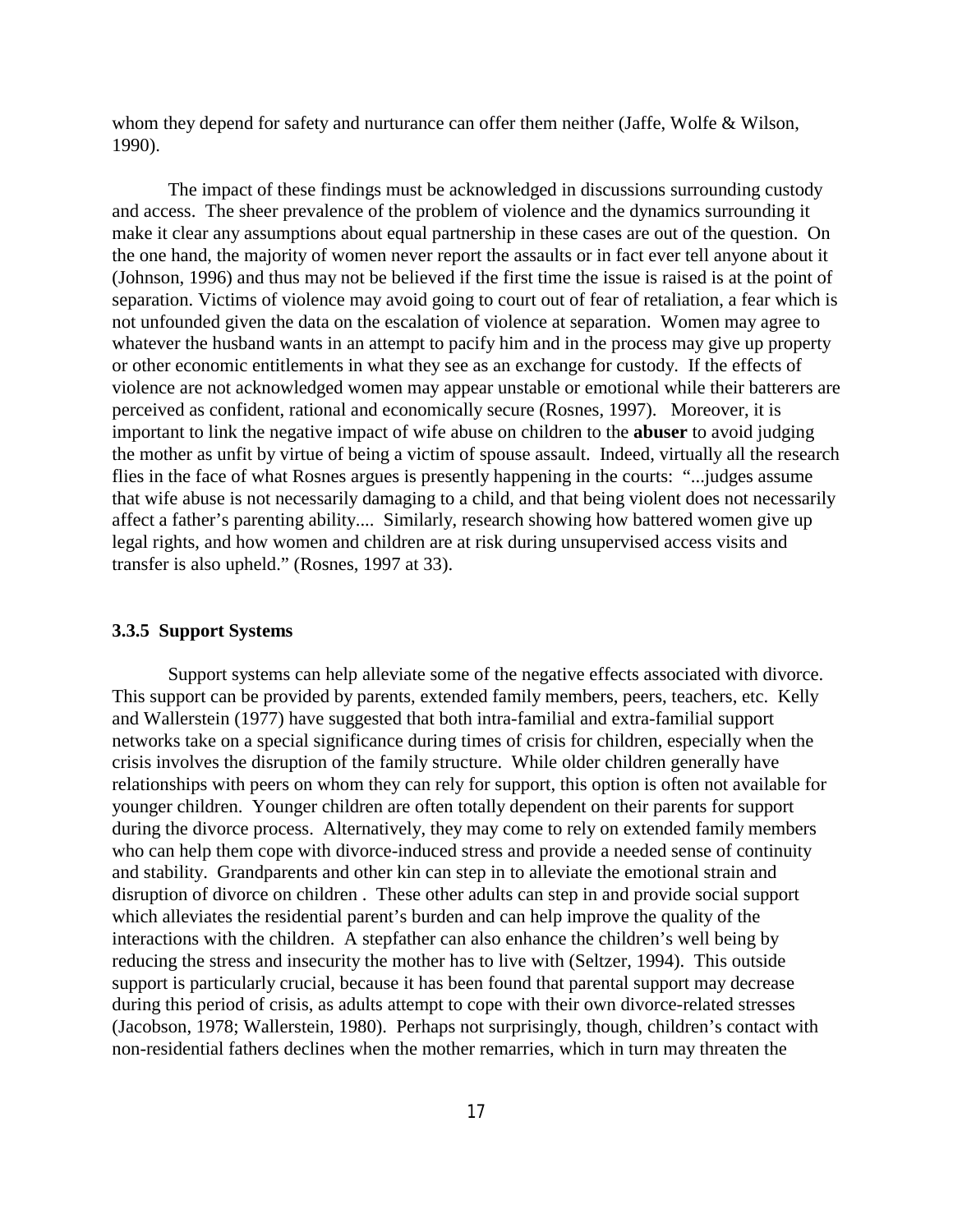<span id="page-20-0"></span>children's well-being, as the stress of adapting to a new presence in the family is combined with the loss of ties with their father (Seltzer, 1994).

A great deal of research has concluded that parental support, particularly the parent-child relationship, is very important in the adjustment of children following divorce. In fact, Hess and Camara (1979) found it to be a more powerful influence on children's social and school adjustment than parental harmony. While some studies have found that only a very good relationship with the mother has any mitigating effect (Hetherington *et al.*, 1979; Wallerstein & Kelly, 1975), others, such as Hess and Camara (1979), have found that the child's relationship with the non-custodial father is of equal importance. Further, Hess and Camara argue that a positive parent-child relationship, even with only one parent, has been found to greatly mitigate the negative effects of divorce.

Other research has indicated that support other than that provided by parents may be sufficient for children's positive adjustment. Stolba and Amato (1993) found that alternative family forms can be suitable for raising adolescents, if they provide support, control and supervision. However, they also found that, for younger children, extended single-parent households may be less beneficial. Further, Heath and MacKinnon (1988) found that mothers' use of support systems predicted daughters' perceptions of social competence, but not sons'. They concluded that, while the use of outside support systems may be desirable, for children's well-being, it is equally desirable for the mother to be self-reliant.

While sibling support has been identified as an important buffer against the stresses of divorce (Neugebauer, 1989), other research findings offer qualified support for this observation. Kelly and Wallerstein (1977), for example, found that interactions between siblings had the potential for becoming negative, serving to increase a child's feelings of alienation, injustice and anger. On the other hand, sole children who faced marital disruption, were found to be exhibit higher levels of stress and alienation.

#### **3.3.6 Divorce Proceedings**

The divorce process in Canada can be a very long and drawn out process. Lawyers in divorce proceedings are litigating in the best interests of their clients - the parents. However, children like their parents, often suffer the stress associated with lengthy battles over financial and custodial issues. But, often the custody arrangements granted are what is best or more suitable for the parents, and do not take into account children's wishes or needs (Wallerstein, 1985b).

In addition to the effects of the divorce decision, the divorce process itself may have a negative impact upon the adjustment of children. For instance, Saayman and Saayman (1989) argue that the adversarial nature of the legal system has a negative impact upon the psychological adjustment of children of divorce. They found that, following the divorce proceedings, a significant proportion of those examined were identified as neurotic or antisocial. This effect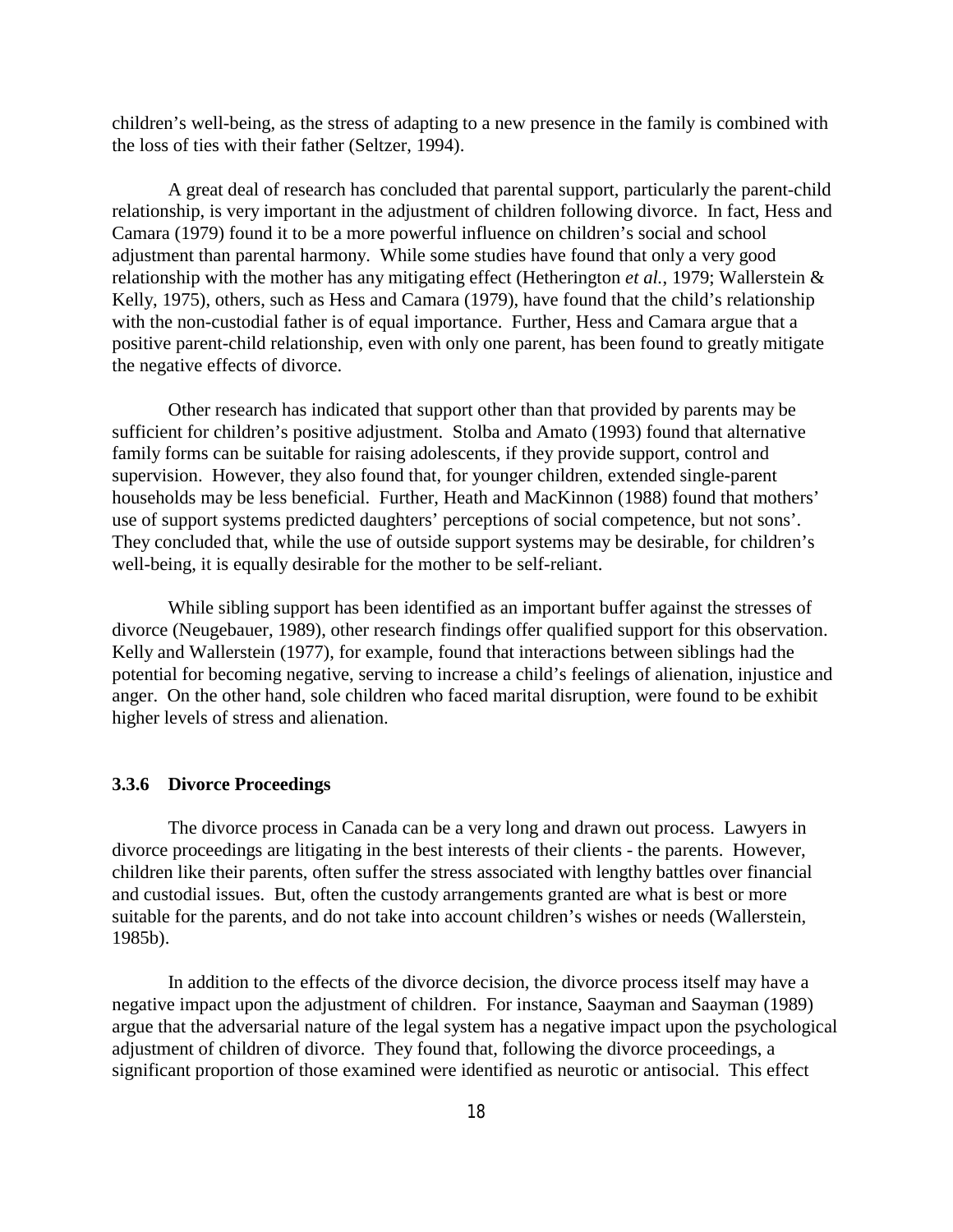was produced regardless of the approach or demeanour of the legal professionals involved. Therefore, they argue for the establishment of divorce mediation. It has also been found that behavioural problems in children are associated with the duration and animosity of their parents' legal battles (Healy *et al.*, 1990; Saayman & Saayman, 1989). Proponents of mediation argue that it can encourage co-operation and lead to better outcomes for children who might otherwise be exposed to lengthy court battles (Dillon & Emery, 1996). Further, an increase in satisfaction with the dispute resolution process may increase subsequent compliance with the agreements (Kelly, 1991; Kelly & Duryee, 1992).

Margulies and Luchow (1992) suggest that mediation is more appropriate than lawyerlitigated and negotiated divorce for those couples who would eventually resolve their divorce through a negotiated settlement. They contend that mediation is designed to promote adaptive behaviour rather than maladaptive struggle, is generally faster, and is less expensive. Saayman and Saayman (1989) also recommend replacing the adversarial process with divorce mediation, through family courts. They claim that mediators can assist in early identification and mediation for those children who are most at risk. In addition, they contend that mediators have the necessary skills for negotiation and making assessments, which lawyers do not.

In a follow-up of clients who had had been involved in divorce mediation, Duryee (1991) found a strong preference for mediation over litigation. Furthermore, counter to the contention that mediation causes power imbalances against women, this study found that women's responses were significantly more favourable towards mediation than men's. In response to the argument that mediators impose their own values, there was no evidence that clients felt imposed upon by the mediator's values. Overall, the clients stated that they appreciated the opportunity to express their own views and to focus on important issues. However, they were more equivocal about the nature of the agreements reached and expressed distrust in their spouse to live up to the agreement. No relation was found between client satisfaction and whether the counsellor made a recommendation to court.

Thus, while there some evidence to suggest high rates of consumer satisfaction among parents using mediation, the findings comparing litigation to mediation in terms of such factors as relitigation and compliance with the post-divorce arrangements remain inconclusive owing largely to the differences that exist in the various mediation programmes and the clientele they serve (Dillon & Emery, 1996).

The development of "parenting plans" is another option to the traditional legal process. A parenting plan is a document which is prepared by both parents, setting out various criteria for decision making, residential time, access and dispute resolution. The objective of the plan is to encourage discussion and agreement between the parents, rather than having a decision imposed by the court. It is hoped, in this way, that the agreements will be adhered to better. The *Washington State Parenting Act*, passed in 1987, is an example of an Act which incorporates parenting plans. Ellis (1990) conducted interviews with attorneys and judges, examined case records, and observed court proceedings in an attempt to examine the usefulness of this Act. She found that the Act increased the amount of shared decision making and residential time and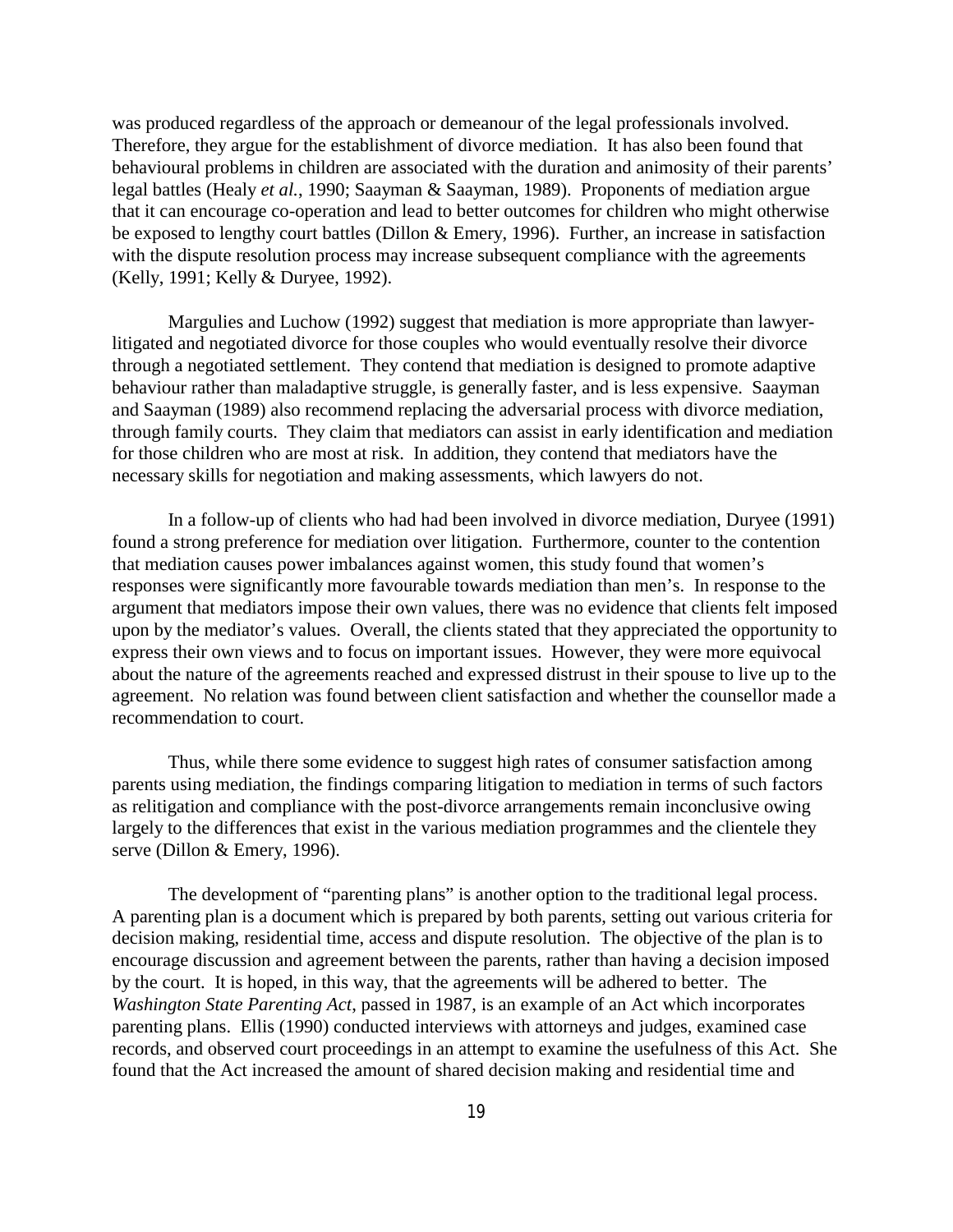<span id="page-22-0"></span>attempted to incorporate limitations in cases of abuse. However, she also found that most parenting plans contained a limited number of formulas for decision making, residential time and dispute resolution. In addition, there was no direct evidence that parenting plans helped parents focus on the child's needs, or prevented conflict. There was no information on the long-term effects of this Act.

Although the introduction of parenting plans and/or mediation services appear to be viable alternatives to litigation in matters of custody and access, there is relatively little known about the effectiveness of these options. Therefore, a great deal more research into various alternatives is necessary. For instance, since there are many different types of mediation services, it is necessary to examine the results of various types of mediation compared to litigation. In addition, there are a number of issues surrounding mediation which need to be addressed (e.g., mediation and power imbalances between women and men).

### **3.3.7 Custody and Access Arrangements**

The impact of custody and access arrangements on the children of separating couples has been the subject of much debate but perhaps not enough systematic study. For discussion purposes here, it might be useful to distinguish six types of custody arrangements: exclusive custody (one custodial parent and no access by non-custodial parent); sole custody (one custodial parent with access by non-custodial parent); joint legal custody (shared responsibility in decision making about aspects of child's life); joint physical custody (shared responsibility in daily care and childrearing); and, split custody (siblings are split between parents).

Major policy changes in the area of family law have promoted changes in the structure of post-divorce families in several jurisdictions, most notably the United States, the United Kingdom and Australia. Increasingly, we are witnessing an emphasis on agreement rather than conflict between parents and attempts to maximise or maintain relationships between fathers and their children. Mothers have traditionally been given custody of the children in the majority of cases, and fathers were allowed visitation but there is some evidence that shifts are occurring. Little (1991) found that joint legal custody was more common that sole legal custody in Los Angeles. However, sole maternal physical custody remained the most frequent award, with joint physical custody infrequently awarded (less than one family in six). Moreover, maternal custody arrangements appear to be more stable than other arrangements: children who live with their mother after divorce are more likely to remain in this arrangement during the first three to four years after separation, while over half of the children who start out by spending time in each parent's household or who start out living with their father make at least one change (Maccoby & Mnookin, 1992). In Canada, the data show that since 1978, the percentage of cases in which mothers get custody as gone from 79 percent to 73 percent. The percentage of cases in which fathers get custody has hovered around 15 percent, while the proportion of cases in which joint custody is awarded has increased significantly from 1 percent in 1986 to 14 percent in 1990 (Statistics Canada, 1993).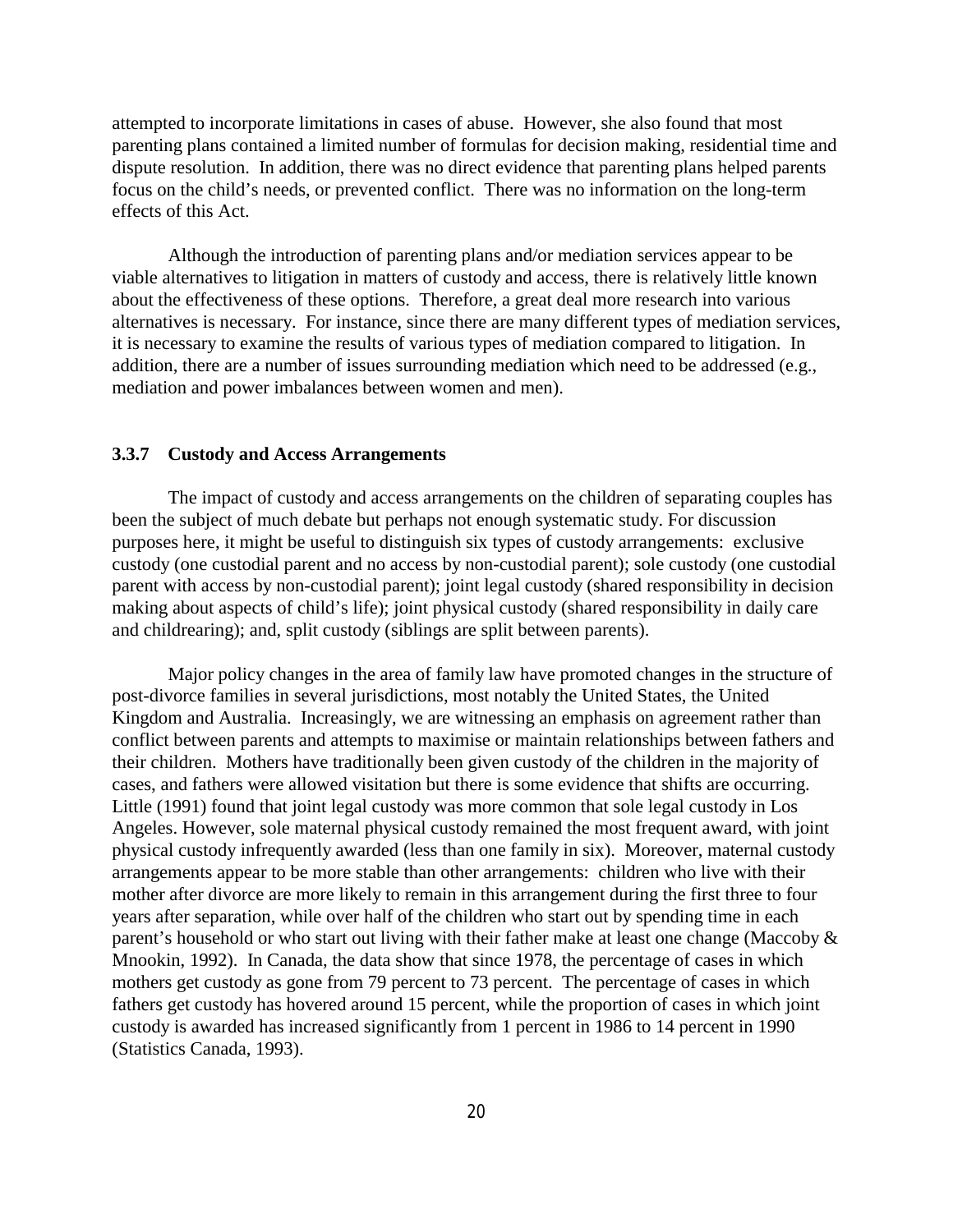Kelly (1993) reports that in California joint legal custody was not found to be significantly linked with higher levels of father involvement in decision making or time with children, nor did it result in greater compliance with child support after controlling for income. There was a slight decrease in discord of the joint legal custody group by final divorce but no corresponding increase in co-operative communication. However, Bahr *et al.* (1994) cite United States census data suggesting that fathers who had either joint custody or visitation privileges had a greater likelihood of paying child support. In terms of patterns in custody arrangements, Bahr's study found that joint legal custody was adopted in 21 percent of cases; mothers continued to receive sole custody in the majority of cases (70 percent); father's with sole custody were a small minority (6 percent); and, split custody occurred in about 5 percent of cases. Interestingly, these patterns did not change significantly from 1970 to 1993.

Whatever the custody and access arrangement, the overwhelming pattern has been for most divorced fathers to stop seeing their children, and for those who maintain contact to reduce the frequency of their visits. According to Seltzer (1991) about one in five divorced fathers has not seen his children in the past year, and less than one out of every two fathers sees his children more than several times a year. In addition, the longer divorced fathers and their children live apart, the less contact they have with each other. Non-residential mothers appear to be more likely than non-residential fathers to maintain contact with the children, but among families in which the non-residential parent has at least some contact, mothers and fathers are equally likely to see the children weekly or more frequently. Some fathers do maintain a presence in their children's lives after divorce: nearly 25 percent of non-residential fathers see their children at least weekly and more than a third who see their children also spend extended periods of time with them in visits that last longer than a weekend (Seltzer, 1993). Fathers who see their children also are more likely to maintain contact by phone or mail while non-residential fathers who do not see their children do not compensate by increased mail or phone contact.

In examining the impact of the Children Act in the United Kingdom, which promotes not just on-going contact but in fact what they call co-parenting, Neale and Smart (1997) found evidence to support the idea that fathers are re-evaluating their children and do seem to want to have their children living with them after divorce. There is no way of knowing though whether this is a new or growing trend. They also point out that the material and emotional resources for sustaining co-parenting as fostered by the Act are very scarce, and there is no real infra-structure available properly to support co-parenting during marriage, let alone after divorce.

Although the granting of sole custody to one parent with access privileges to the noncustodial parent has been the norm, it is recognised that in some cases (e.g., abuse) exclusive custody is necessary. The general view has been that not granting access privileges to the noncustodial parent is an extreme measure which can have a negative impact on the child. Research has found that diminished contact with the non-custodial parent has a negative impact on the relationship between the non-custodial parent and the child (McKinnon & Wallerstein, 1988) and that breaks in parent-child bonding can have negative effects on children's emotional and social development (Lund, 1984; Magid & Oborn, 1986), as well as on behaviour (Pesikoff & Pesikoff, 1985).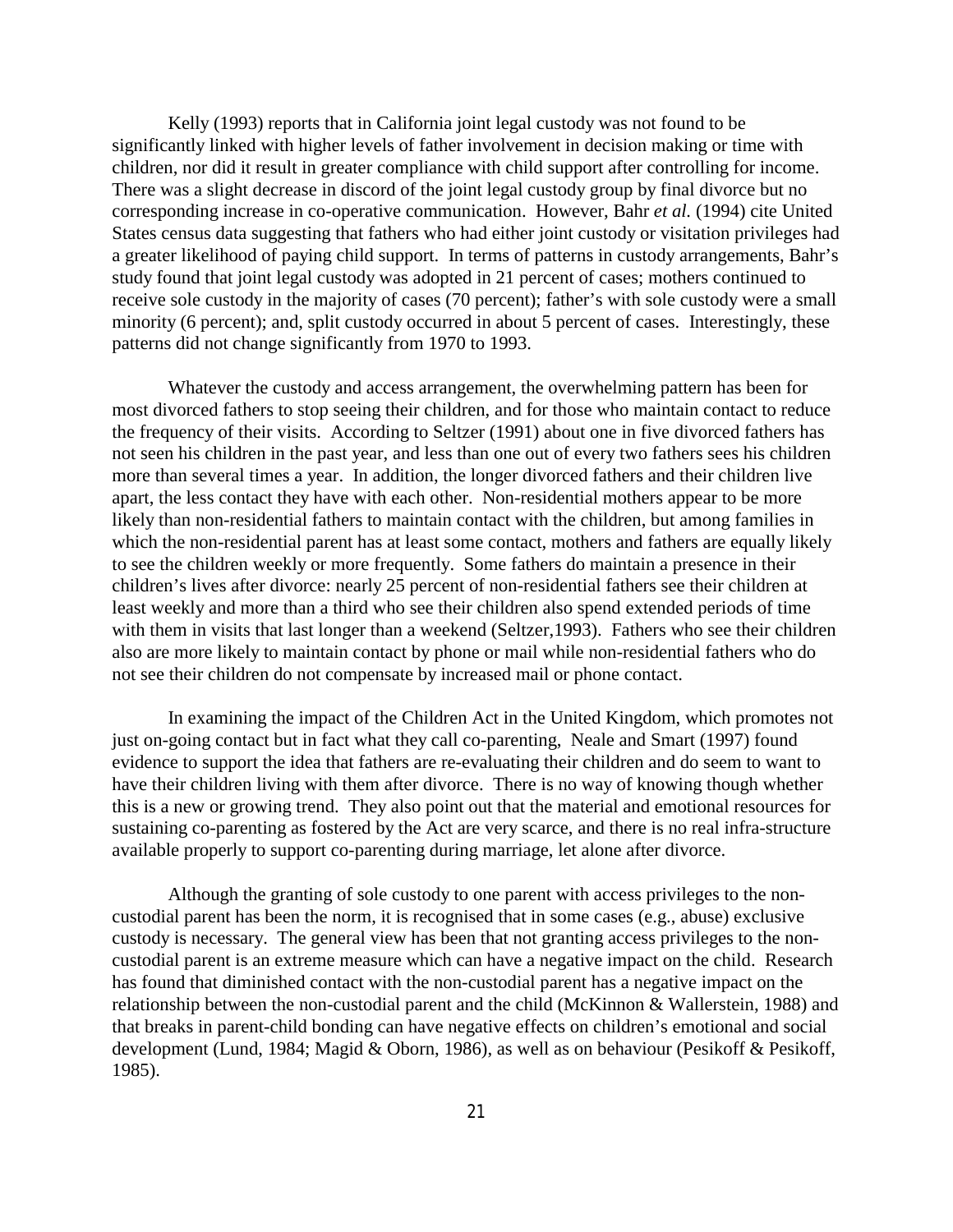Access to the non-custodial parent, however, may be more complex than was previously believed. For instance, Johnston, Kline and Tschann (1989) found that children who have more frequent access to both parents are more emotionally troubled and behaviourally disturbed than those with less access. These results were found regardless of whether inter-parental aggression was present (although it should be noted that all families in this study were involved in custody and access disputes). Healy *et al.* (1990) found that, among younger children and boys, frequent and regular visits with the non-custodial father increased self-esteem but led to more behaviour problems. Among older children and girls, frequent and regular visits were associated with lower self-esteem but fewer behaviour problems. Although a non-custodial parent may be granted access to a child, visitation may or may not take place. Kelly (1993) claims that little research has been conducted on the determinants of father dropout after separation, although she suggests that it may be because they are not given access (by the courts or by the custodial mother). She contends that contact with the non-custodial parent isn't unidimensional nor always beneficial, but rather depends on the child's age and sex, closeness of the relationship prior to the divorce, conflict, maternal and paternal adjustment, and the mother's hostility following the separation.

Generally, studies have found that children express a strong preference for flexible and unrestricted contact with the non-custodial parent (Mitchell, 1988; Neugebauer, 1989; Wallerstein, 1980).

It has been suggested that joint custody may be more beneficial than sole custody because it conveys to children that their parents are committed to them (Glover & Steele, 1989). On the other hand, children in joint custody arrangements may have problems in coping with the different family morals, values or practices between the two households (Wilson, 1985). In addition, joint custody may inadvertently provide the opportunity for greater inter-parental conflict, particularly with regard to key issues such as the child's bed time, discipline and the amount of television time allowed to the child (Kurtz & Derevensky, 1994).

Empirical findings in support of joint custody are equivocal at best. This may be because research conducted with the two types of joint custody (legal and physical) have not been well described. According to Kurtz and Derevensky (1994), investigations of joint custody most frequently employ joint legal custody arrangements, resulting in very limited implications or erroneous conclusions about joint physical custody. Although it is generally acknowledged that children from intact families are the best adjusted, some research has found that children living in joint physical custody arrangements are better adjusted emotionally and socially than those in sole custody (Glover & Steele, 1989; Neugebauer, 1989). However, McKinnon and Wallerstein (1987) found that children in joint custody were indistinguishable in their initial distress and responses to marital rupture from those in sole custody. Similarly, Kline, Tschann, Johnston and Wallerstein (1989) found no differences between joint physical custody and mother-custody arrangements in behavioural, emotional or social adjustments of children.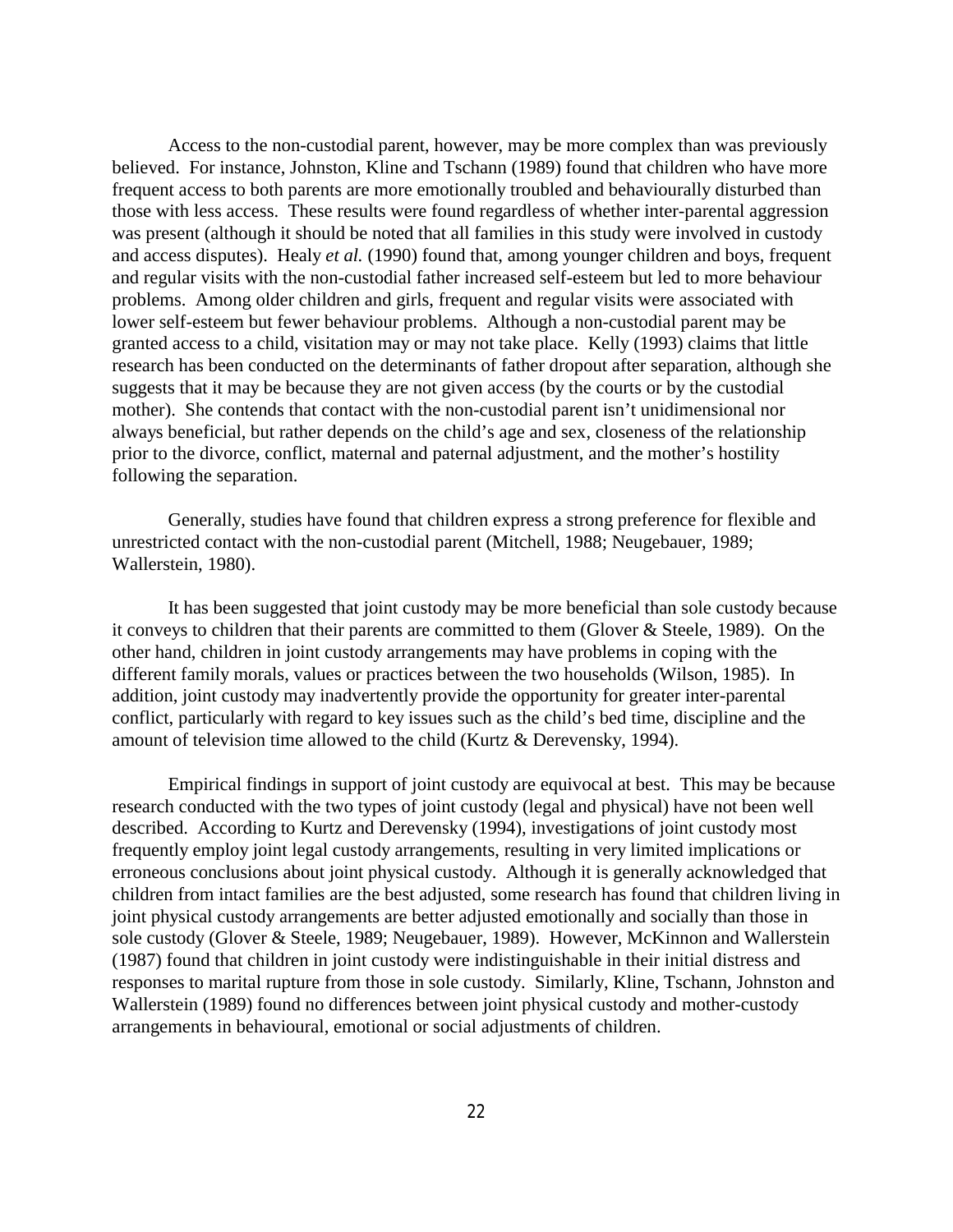<span id="page-25-0"></span>Research examining when joint custody works best has found that, among those electing shared parenting, some report high and others low satisfaction. Kurtz and Derevensky (1994) suggest that the successful implementation of joint custody requires that both parents be childfocused, committed to parenting, respect each other as parents, maintain flexibility, be cooperative, provide emotional stability and have the ability to set aside inter-parental conflict and personal needs for the sake of maintaining the shared parenting agreement. As Neal and Smart (1997) state: "Developing and sustaining co-parenting involves and enormous amount of time, emotional labour and sacrifice. It is likely to involve constant negotiations over, and fine tuning of, arrangements as well as ongoing debates over child care and discipline. The needs of new partners, children and the other parent need to be juggled. There is a constant concern over the adjustment of the children to a mobile existence and two lifestyles and environments." (at 208).

Kelly (1993) suggests that custody status alone doesn't predict post-divorce adjustment but rather that the outcomes for children are related to a complex range of socio-economic and psychological factors and depend less upon the structure of the post-divorce family than upon the quality, stability and reliability of the care received, particularly from the primary, residential parent. For example, court-ordered joint physical custody results in less satisfaction than voluntary arrangements, and when there is conflict, those in joint custody do less well. Finally, she argues that no differences have been found between maternal and paternal custody on a number of variables.

Kurtz and Derevensky (1994) point out the need for further research in this area, such as: a factorial study examining the effects of differential child care alternatives upon the family system; a longitudinal study to observe differences in family dynamics between joint physical and legal custody; an examination of which parents and children benefit from shared parenting; and, an examination of the effects of shared parenting on inter-parental relationships.

### **3.3.8 Environmental Changes**

Geographic movement is common among divorced families. Schlesinger (1982) observed that 40 percent of the children of separation or divorce had changed neighbourhoods following the divorce of their parents. Fulton (1979) found that children had moved an average of two times, and as many as eight times, following the marital dissolution. The reality for children and single parents is that divorce often means a change in school, neighbourhood, and peer groups. Physical dislocation may ultimately have an influence on many aspects of the child's life, including academic performance, peer relations, psychological well-being and physical health. Although there is little research available in this area, what has been done suggests that such changes may affect some aspects of children's functioning (Grych & Fincham, 1992). For instance, Stolberg and Anker (1983) argue that change is the major determinant in the development of child psychopathology in some children of divorce. In their study, they found that children of divorce reacted differently to environmental changes than children of intact families. As environmental change increased, behaviour pathology among the divorced group increased, while behaviour pathology among the intact group decreased. Similarly, Hodges *et al.*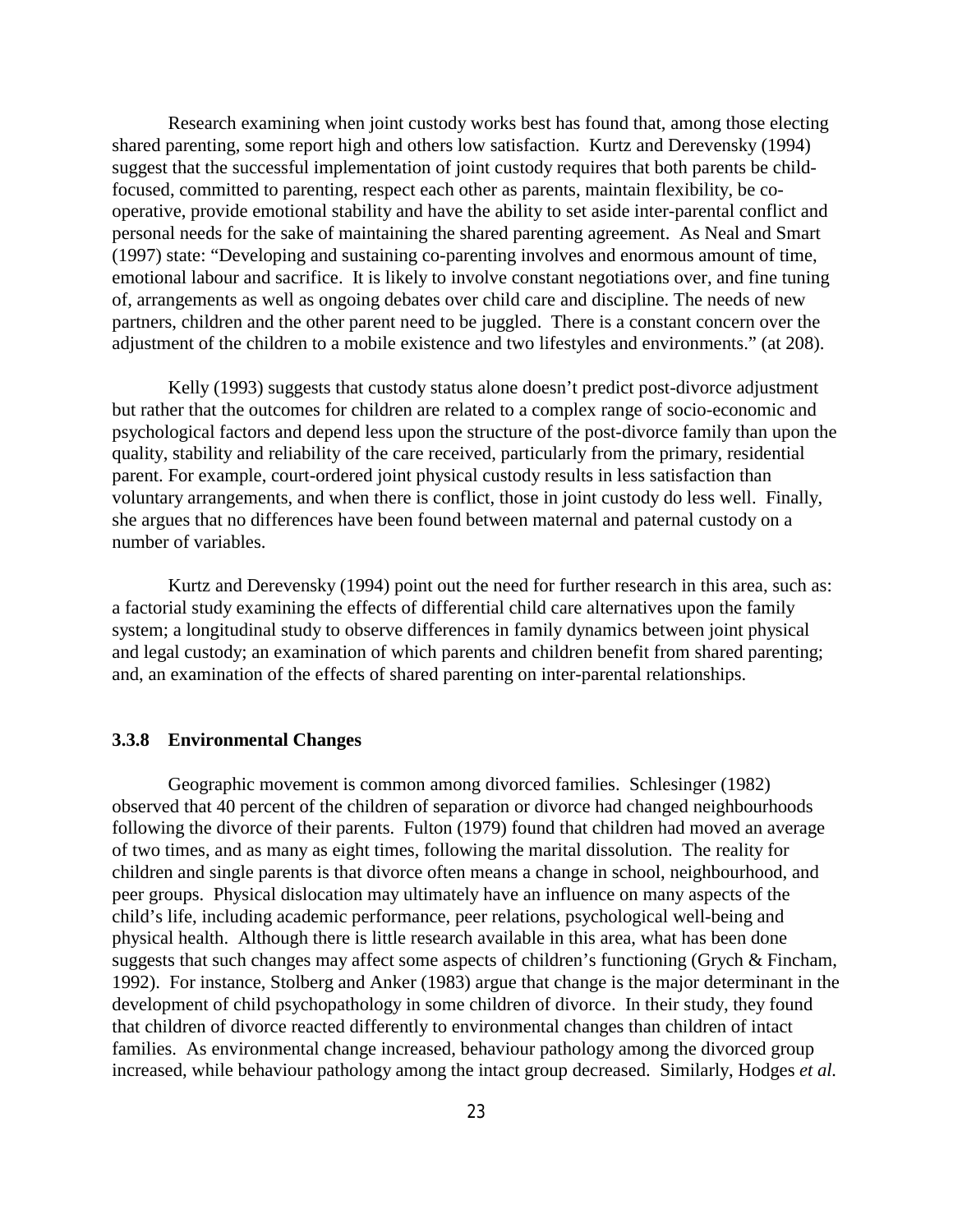(1984) found that as the amount of significant environmental changes increased, children become increasingly depressed, and exhibited more anxiety.

## **3.4 Summary**

The above discussion demonstrates that there are many factors besides parental divorce which have an impact on children's adjustment. However, the relation between these variables and outcome is very complex and, in many cases, not well defined or understood. What does appear to be increasingly evident is that family processes that exist during marriage have a critical impact on children's psychological adjustment and that information about the child's predivorce family has to be integrated with information about the divorce process and post-divorce factors to better advance our understanding. Grych and Fincham (1992) argue that comparisons between groups of children from divorced and intact families are less illuminating than investigations of variables that may mediate post-divorce adaptation. Therefore, they suggest that the focus of divorce research has shifted from examining structure (i.e., divorced versus intact families) to studying the process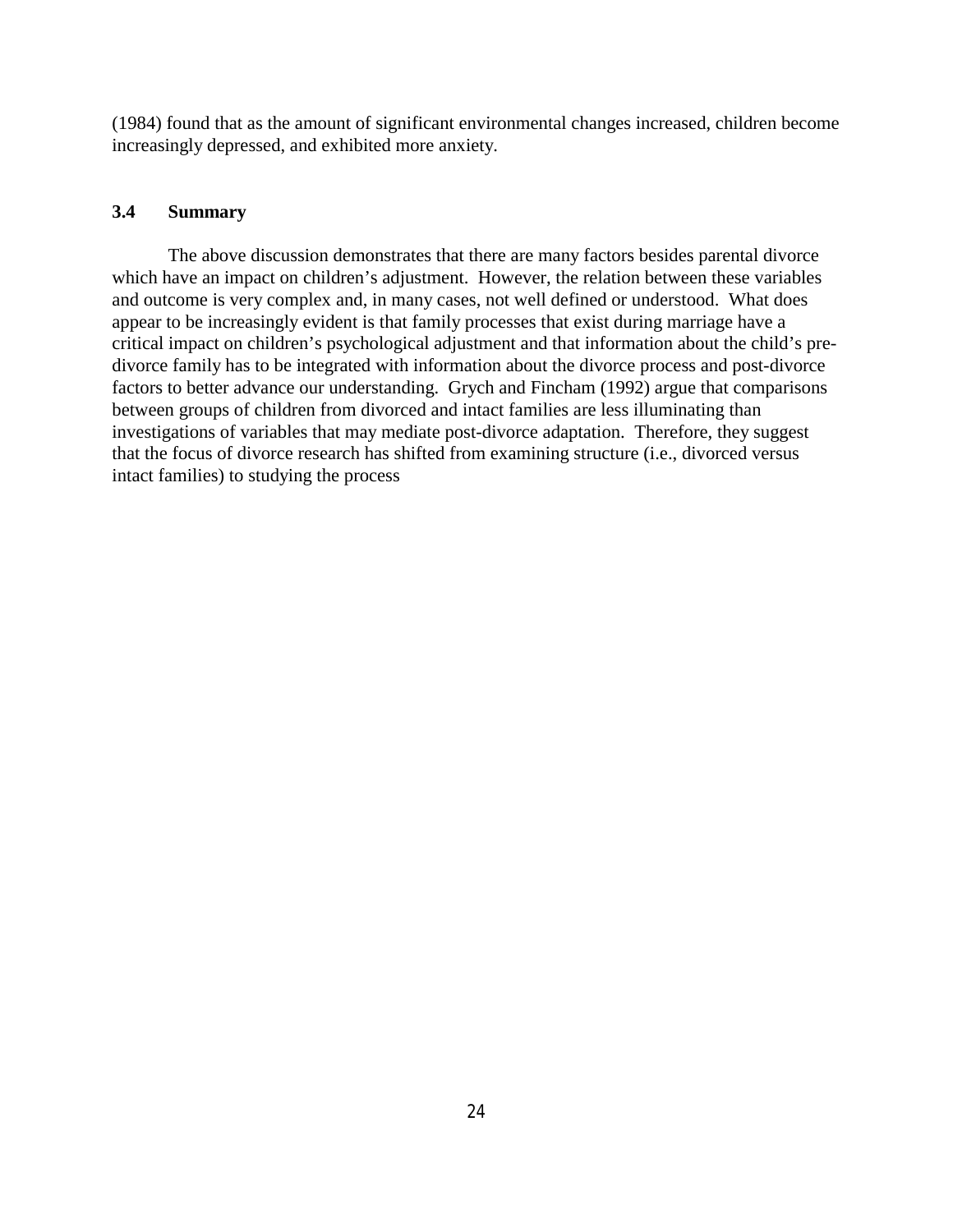# <span id="page-27-0"></span>**4.0 REDUCING NEGATIVE IMPACTS ON CHILDREN**

Reducing the negative effects of divorce on children is often a complex task for parents and social service professionals. Since, as discussed previously, divorce affects children in a variety of ways, steps to reduce the negative impacts of divorce may need to be multi-faceted and specifically tailored to the needs and life circumstances of the particular child. The more severely children are affected, the more intense the intervention which is required, with some children needing attention from trained psychologists or counsellors. Other children may receive help from family or peers, or in their local environment. Research findings suggest several key ways of reducing the negative impacts of divorce on children, such as increasing the selfsufficiency of single mothers, reducing conflict between parents, investigating alternatives to court for deciding custody and access arrangements, improving access arrangements, and making use of support groups outside the immediate family.

## **4.1 Self-Sufficiency of Single Mothers**

It has been found that while a large proportion of custodial mothers experience a downward financial spiral following divorce, a large proportion of divorced fathers experience an improved financial situation (Arditti, 1992). Furthermore, many single mothers that are awarded support and custody payments do not actually receive these awards. High non-compliance rates contribute to an unstable and insecure financial situation for custodial parents.

Although research has demonstrated that children's adjustment does not appear to be solely based on their financial situation, enhancing the self-sufficiency of single mothers would make the custodial home more stable. In addition, a better financial situation may have indirect effects (such as better adjustment of the mother, better living environment, etc.) which has been shown to have an beneficial effects on children's adjustment to divorce. Improved enforcement of spousal and child support awards would help in this regard.

## **4.2 Conflict/Communication**

It is evident from the research that inter-parental conflict has a major impact on children's post-divorce adjustment. Therefore, it is critical that parents attempt to reduce conflict among themselves. How to accomplish this, however, may be quite difficult, especially when there are long-standing hostilities. At the very least, as suggested by Hetherington and Camara (1988) and Devine (1996), children should not be directly exposed to the conflict. As well, some of the therapeutic programs discussed below may aid in accomplishing this objective.

If it appears that there is no way to reduce the conflict, or if one or both of the parents are unwilling to try, it may be necessary to examine the option of sole custody arrangements with little or no visitation for the non-custodial parent. In cases where spousal abuse has occurred, this may be the only viable solution. Another way of reducing conflict may involve access arrangements where a third party is involved in transferring the child between parents. In these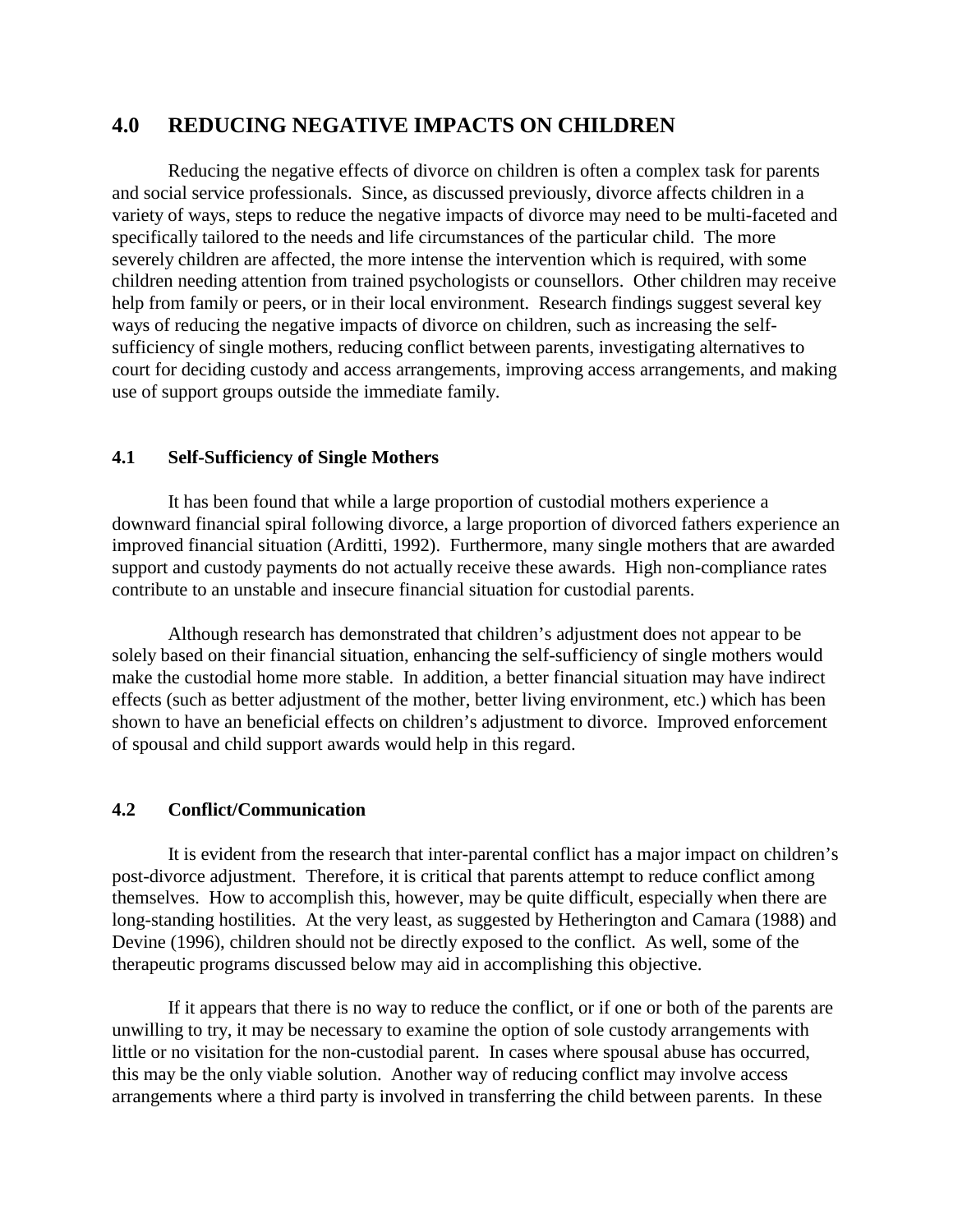<span id="page-28-0"></span>circumstances, a third party (such as a relative or the police) is the "go-between" when the child is going from one parent to the other, and the parents do not need to interact.

In addition to reducing conflict between parents, research has demonstrated that it is necessary to improve communication between parents and children, and between parents. Children who have gone through a divorce often feel left out of the process. Often children find out about their parents' divorce very suddenly, which may leave them unprepared to deal with the upheaval in their lives. In fact, Schlesinger (1982) found that 55 percent of the children interviewed stated that their parents had not talked to them about the separation before it occurred. Furthermore, Mitchell (1988) determined that one-third of the children were not given a reason as to why their parents' separated. It is important for parents to explain to children why the divorce is occurring.

It is also necessary to improve communication between the parents - this relates to the above discussion concerning conflict. It is necessary to be able to discuss the children's behaviour and agree upon courses of action.

### **4.3 Support Groups/Therapeutic Programs**

Once a divorce has occurred, children require support in order to minimise the negative effects they may experience. This can be informal support by family, peers or the educational system, or more formal therapeutic programs which are run by professional counsellors. In recent years, there has also been developments in Internet divorce counselling services on the World Wide Web.

Peers can play an important role in providing support, particularly those who have undergone similar experiences. Furthermore, intra-familial and extra-familial support networks can play an important role in reducing a child's level of stress and assisting them in coping with the upheaval of marital disruption. Schreiber (1983) suggests that surroundings can be helpful in providing support. For example, it may help if the child can keep his/her own room, home, day care, school, and neighbours. In this way, some of the established support systems are in place during the divorce process.

The educational system can help mitigate the negative effects of divorce in a variety of ways, including the provision of direct and indirect services as well as preventative services to children. Direct service can be provided through individuals or by groups, using counsellors or group therapy (Parker, 1994). Indirect services can be offered by increasing the awareness of school personnel on how to identify and assist children from divorced families. Preventative service would provide children of divorce with curriculum changes and additional facilities to help them cope with divorce (Hutchisons, 1989).

Grych and Fincham (1992) conducted an extensive examination of various intervention programs, as well as a discussion of evaluations of these programs. According to this article,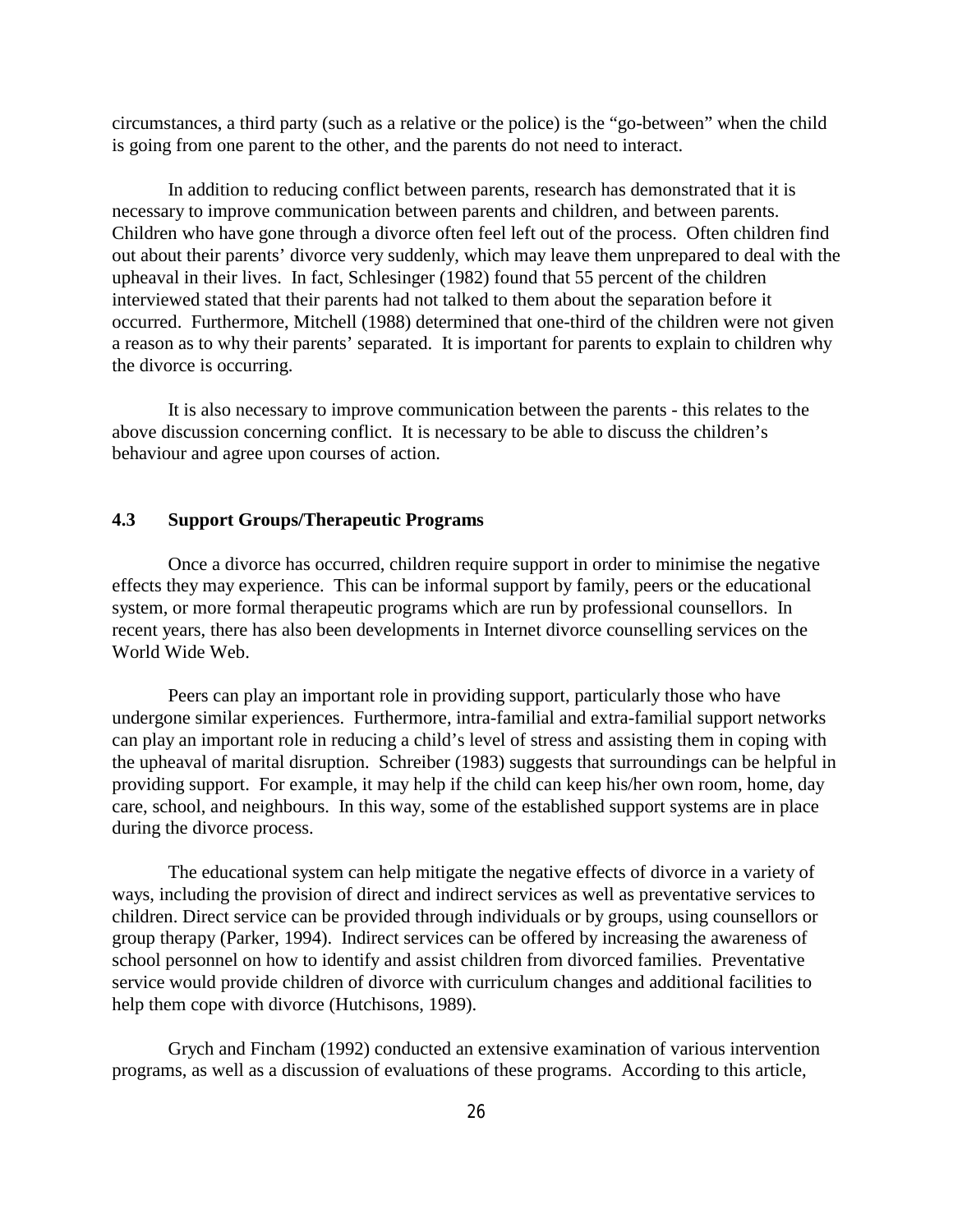most child-focused interventions attempt to help children by alleviating the negative feelings, misconceptions and practical problems they commonly experience following a divorce. The programs generally use a time-limited, small-group format (4 to 10 children); tend to be based in schools; and, share similar goals and strategies. The groups are usually both educational and therapeutic in focus and have the following types of goals: to clarify confusing and upsetting divorce issues, to provide a supportive place for children to work through difficult issues, to develop skills for coping with upsetting feelings and difficult family situations, and to improve parent-child communication. Techniques employed often include role playing, use of audiovisual materials, storytelling, social problem-solving exercises, drawing, bibliotherapy, and the creation of a group newspaper or television show which focuses on divorce.

Although child-focused groups are quite widespread, there appear to have been few formal evaluations of the various programs. Of those evaluations that have been conducted, the results seem encouraging - the intervention programs appear to have some positive effects in areas such as self-esteem, depression, social skills, and some forms of behaviour. However, Grych and Fincham caution that much of the support for the programs has been impressionistic or limited because the evaluations contain serious methodological flaws. Furthermore, Grych and Fincham question the potential of short-term interventions that target only the child, rather than the entire family.

There are two types of family-focused interventions. The first has an educational focus on parenting and parent-child relationships, and attempts to help parents improve their child management skills and their understanding of children's reactions to divorce. The second type of intervention program focuses on parents' personal adjustment to the divorce, rather than solely on their role as parents. This type of program is based on the belief that, by enabling the adults to be more effective parents, they also promote children's well-being. Both types of programs are delivered in a group format designed to help build effective coping skills and provide a supportive context, which may reduce the sense of loneliness and isolation experienced by many divorced adults. Groups have been conducted in a variety of settings, including schools, community mental health centres, and churches.

According to Grych and Fincham, there is even less empirical data on the effectiveness of parent-focused groups than on child-focused groups. Of the three evaluations examined, the programs appeared to improve some problem areas, such as the custodial parents' adjustment, mother-child relationship and discipline practices. And, although the programs attempted to improve parents' discipline practices, fewer address the quality of parent-child relations or interparental conflict - two other mediators emphasised by basic research. Furthermore, it is imperative to intervene with both custodial and non-custodial parents. Since the effect on children is indirect with these programs and may take considerable time to occur, it may be useful to develop groups for parents and children that operate in parallel. According to Grych and Fincham, parent-focused groups hold considerable promise for improving the quality of children's life after divorce, but information about the efficacy of parent-focused interventions is limited by three factors: research evaluating the effectiveness of this type of intervention has barely begun; there are many of the same methodological problems as for child-focused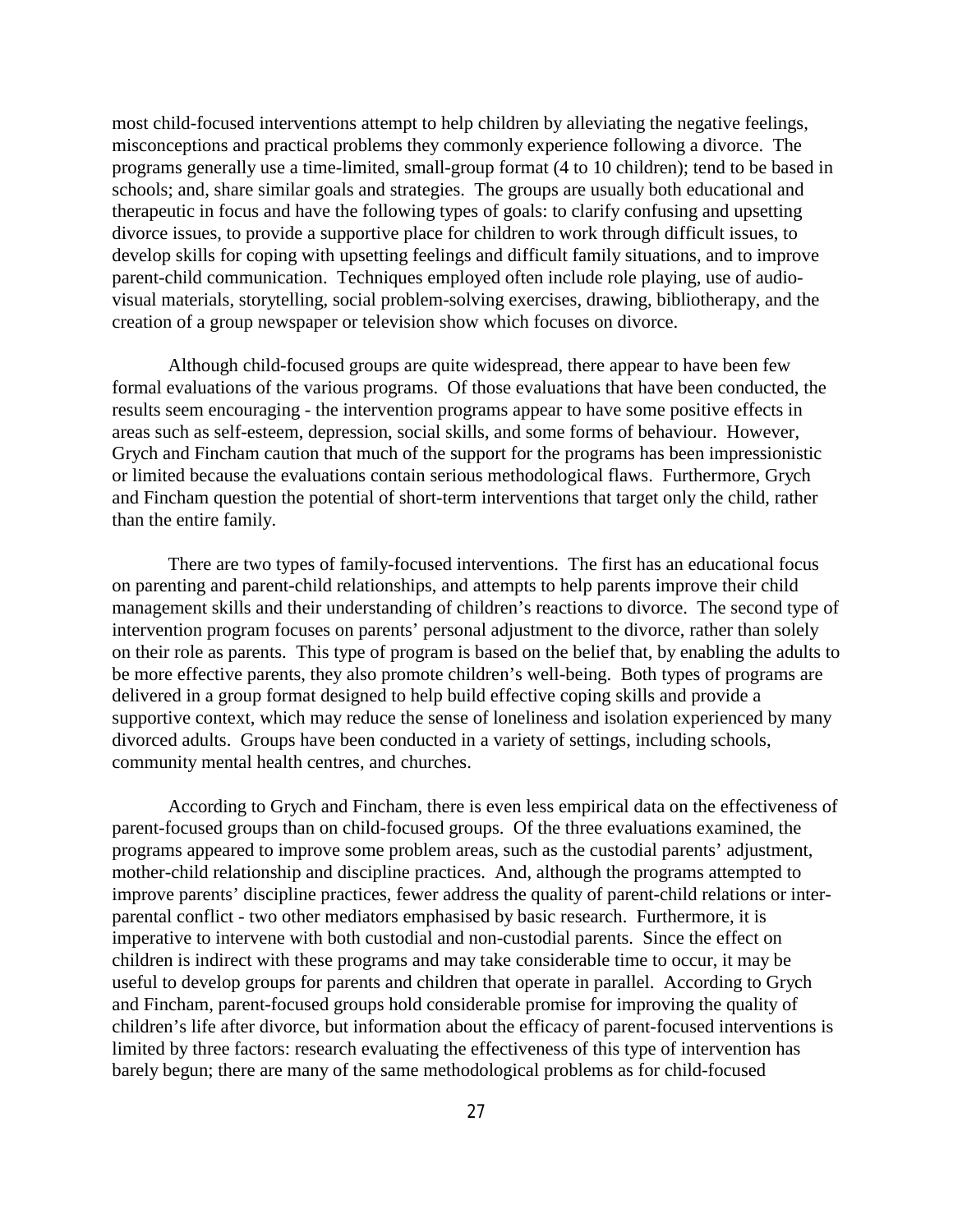<span id="page-30-0"></span>programs; and, as in the case of child groups, the short duration of the groups may limit their efficacy.

Although it has not yet been clearly established which types of programs are the most effective for diminishing the negative effects of divorce on children, it appears that interventions which provide support for parents, as well as parallel groups for children, hold the most promise. However, it is important to include both custodial and non-custodial parents. In addition, it is important to integrate research results in developing appropriate programs. For instance, since research has shown that inter-parental conflict, discipline, and parent-child relations are important factors in children's adjustment to divorce, programs for parents should attempt to incorporate these areas into the curriculum. Finally, more widespread and powerful effects may be obtained if programs target children as soon as possible after the decision to divorce is made.

### **4.4 Summary**

Overall, the research is fairly consistent in suggesting that reducing conflict between the parents and increasing communication (between parents and with the children) may reduce the negative impacts that divorce has on children. In addition, increasing the self-sufficiency of custodial mothers may aid in making children's homelife more stable. Research also indicates that access to both parents is important for the well-being of children, but depends on other factors (such as parental conflict). Furthermore, the issue of whether joint or sole custody is best for children has not been resolved, and most likely depends on a number of factors. Alternatives to litigation need to be more fully examined before any decision can be made on their usefulness in children's adjustment to divorce. Finally, support groups and therapeutic programs appear to be a feasible way to reduce negative effects on children. However, more research is necessary in order to determine which programs are the most effective.

Amato (1993) provides an in-depth examination of five major perspectives that have been used to account for children's adjustment to divorce. These include: absence of the noncustodial parent; adjustment of the custodial parent; inter-parental conflict; economic hardship; and, stressful life changes. Based on past research, Amato examines the amount of support the hypotheses for each of these perspectives receives. The results demonstrate that, although each model received some support, the most support was for the "inter-parental conflict model". Because no one model provided all of the answers, Amato proposes the development of a larger model which incorporates elements from all of these models - a "resources and stressors" model. This model suggests that children's development is facilitated by the possession of certain classes of resources (e.g., parental support, socio-economic resources). Also, marital dissolution can be problematic because it involves a number of stressors that challenge children's development (e.g., inter-parental conflict, disruptive life changes) and because it can interfere with children's ability to utilise parental resources (e.g., lose contact and access to income). Therefore, the total configuration of resources and stressors, rather than the presence or absence of a particular factor, needs to be considered.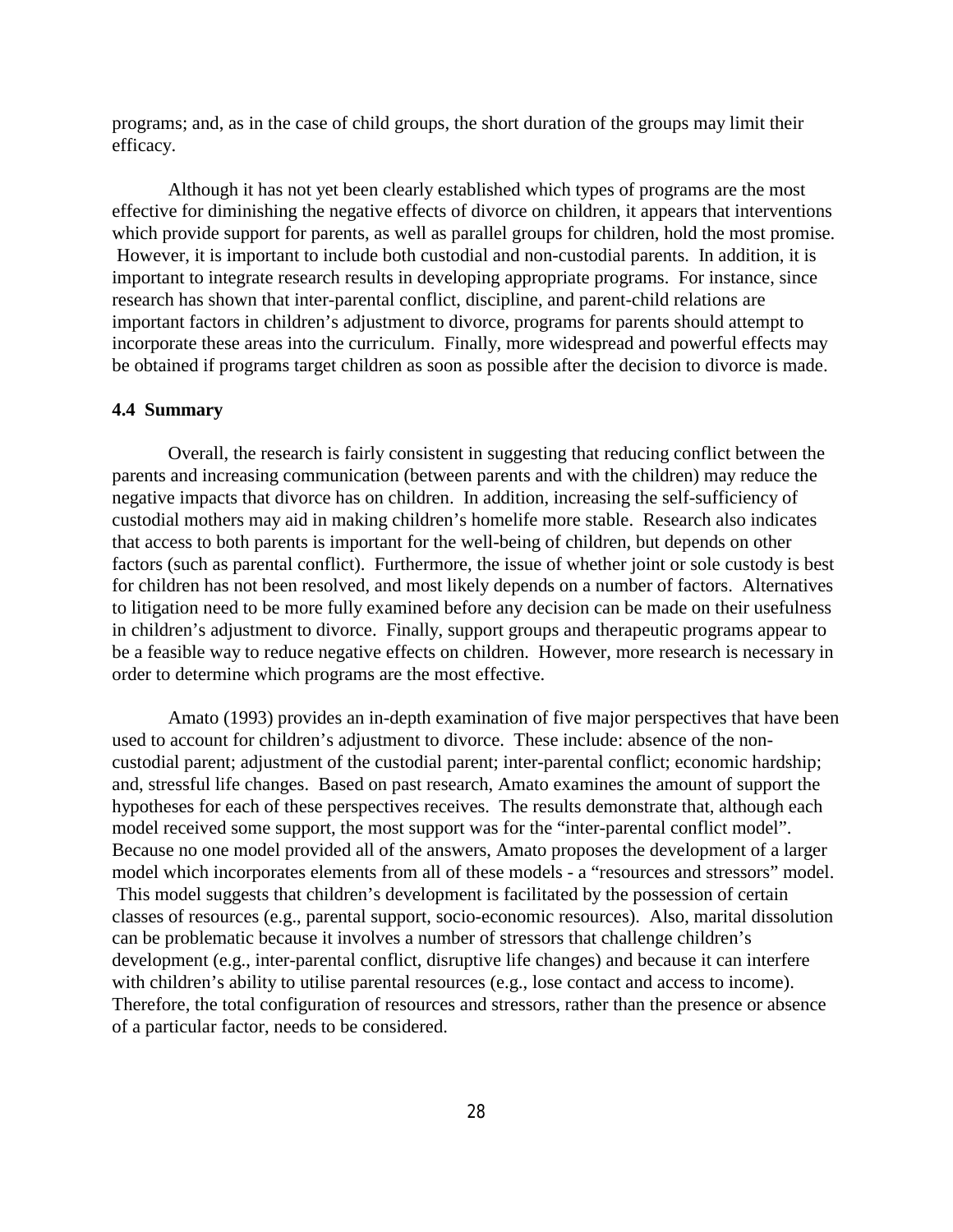# <span id="page-31-0"></span>**5.0 REFERENCES**

- Amato, P.R. , Loomis, L.S. and Alan Booth. (March 1995). "Parental Divorce, Marital Conflict and Offspring Well-being during Early Adulthood". *Social Forces*, 73 (3), 895-915.
- Amato, P.R. (1993). "Children's Adjustment of Divorce: Theories, Hypotheses, and Empirical Support". *Journal of Marriage and the Family*, 55, 23-38.
- Amato, P.R. (1991). "Parental Absence During Childhood and Depression in Later Life". *The Sociological Quarterly*, 32 (4), 543-556.
- Amato, P.R. and B. Keith. (1991a). "Parental Divorce and Adult Well-being: A Meta-Analysis". *Journal of Marriage and the Family*, 53, 43-58.
- Amato, P.R. and B. Keith. (1991b). "Parental Divorce and the Well-being of Children: A Meta-Analysis". *Psychological Bulletin*, 110 (1), 26-46.
- Amato, P.R. and B. Keith. (1991c). "Separation from a Parent During Childhood and Adult Socio-economic Attainment". *Social Forces*, 70 (1), 187-206.
- Amato, P.R. (1988). "Long-term Implications of Parental Divorce for Adult Self-concept". *Journal of Family Issues*, 9 (2), 201-213.
- Amato, P.R. (1987). "Children's Reactions to Parental Separation and Divorce: The Views of Children and Custodial Mothers". *Australian Journal of Social Issues*, 22 (4), 610-623.
- Amato, P.R. (in press). "Lifespan Adjustment of Children to their Parents' Divorces". Future of Children.
- Arditti, J.A. (1992). "Factors Related to Custody, Visitation, and Child Support for Divorced Fathers: An Exploratory Analysis". *Journal of Divorce and Remarriage*, 17 (3/4), 23-42.
- Bahr, S.J., Howe, J.D., Mann, M.M., and M. Bahr. (1994). "Trends in Child Custody Awards: Has the Removal of Maternal Preference Made a Difference". *Family Law Quarterly*. 28 (2), 247-267.
- Barber, B.L. and J.S. Eccles. (1992). "Long-term Influence of Divorce and Single Parenting on Adolescent Family- and Work-related Values, Behaviors, and Aspirations". *Psychological Bulletin*, 111 (1), 108-126.
- Bishop, S. and G.Ingersoll. (1989). "Effects of Marital Conflict and Family Structure on the Self-Concept of Pre- and Early Adolescents". *Journal of Youth and Adolescence*, 18 (1), 25- 38.
- Bourque, D.M. (1995). "'Reconstructing' the Patriarchal Nuclear Family: Recent Developments in Child Custody and Access in Canada". *Canadian Journal of Law & Society*, 10 (1), 1- 24.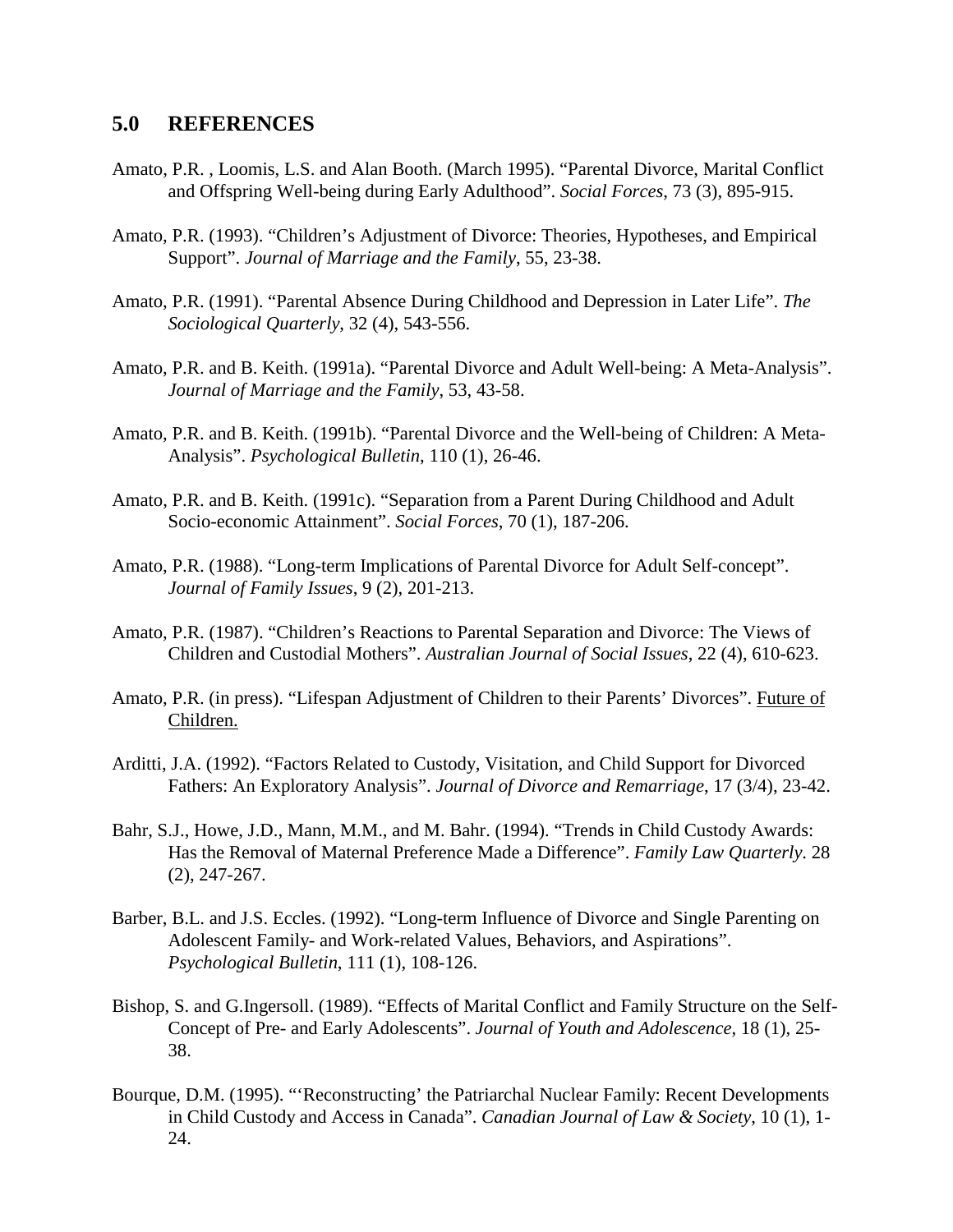- Brown, C. (1993, May). The impact of divorce on families: The Australian experience. Paper presented at the Association of Family and Conciliation Courts 30th Annual Conference, New Orleans, Louisiana.
- Buchanan, C.M., Maccoby, E.E., and S.M. Dornbusch. (1992). "Adolescents and their Families after Divorce: Three Residential Arrangements Compared". *Journal of Research on Adolescence*, 2 (3), 261-291.
- Buchanan, C.M., Maccoby, E.E., and S.M. Dornbusch. (1991). "Caught Between Parents: Adolescents' Experience in Divorced Homes". *Child Development*, 62, 1008-29.
- Buehler, C., and B.B. Trotter. (1990). "Nonresidential and Residential Parents' Perceptions of the Former Spouse Relationship and Children's Social Competence Following Marital Separation: Theory and Programmed Intervention". *Family Relations*, 39 (4), 395-404.
- Bureau of Review (1990). Evaluation of the *Divorce Act*. Department of Justice Canada.
- Carbone, June. (1992). "Equality and Difference: Reclaiming Motherhood as a Central Focus of Family Law". *Law and Social Inquiry*, 17 (3), 471-490.
- Cockett, M. and J. Tripp. (1994). "Children Living in Re-ordered Families". *Social Policy Research Findings*, 45, 45-48.
- Cochran, R.F. and P.C. Vitz. (1983). "Child Protective Divorce Laws: A Response to the Effects of Parental Separation on Children". *Family Law Quarterly*, 17 (3), 327-363.
- Demo, D.H. and A.C. Acock. (1988). "The Impact of Divorce on Children". *Journal of Marriage and the Family*, 50, 619-648.
- Dillan, Peter A. and Robert E. Emergy. (1996). "Divorce Mediation and Resolution of Child Custody Disputes: Long-term Effects". *Journal of Orthopsychiatry*, 66 (1), 131-140.
- Dronkers, J. (1996). "The Effects of Parental Conflicts and Divorce on the Average Well-being of Pupils in Secondary Education". *American Sociological Ass.*
- Dumas, J. and Y. Péron. (1992). Marriage and Conjugal Life in Canada: Current Demographic Analysis. Statistics Canada Catalogue,91-534E.
- Duryee, M. (1991). "Mandatory Court Mediation: Demographic Summary and Consumer Evaluation of One Court Service". *Family and Conciliation Courts Review*, 30 (2), 260- 267.
- Ellis, J.W. (1990). "Plans, Protections, and Professional Intervention: Innovations in Divorce Custody Reform and the Role of Legal Professionals". *University of Michigan Journal of Law Reform*, 24 (1), 65-188.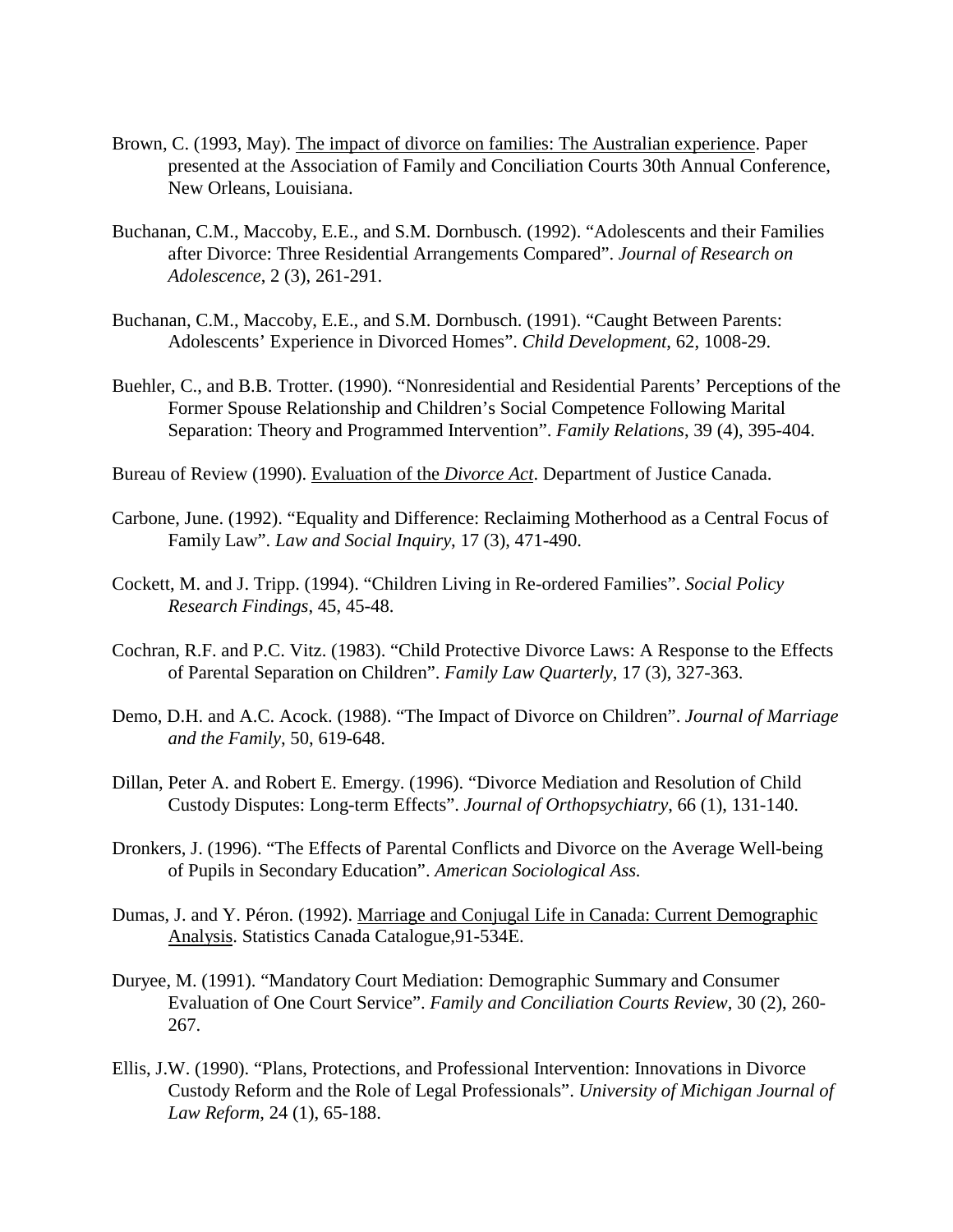- Farber, S., Primavera, J. and R.D. Felner. (1983). "Older Adolescents and Parental Divorce: Adjustment Problems and Mediators of Coping". *Journal of Divorce*, 7 (2), 59-75.
- Felner, R.D. (1977). "An Investigation of Crisis in Childhood: Effects and Outcomes in Children Experiencing Parental Death or Divorce". Ph.D Dissertation, *Dissertation Abstracts International*, 39(3B), 1475-B.
- Felner, R.D., Farber, S.S., Ginter, M.A., Boike, M.F. and E.L. Cowen. (1980). "Family Stress and Organization Following Parental Divorce or Death". *Journal of Divorce*, 4 (2), 67-76.
- Fineman, ..... L. (1989). "Custody Determination of Divorce: The Limits of Social Science Research and the Fallacy of the Liberal Ideology of Equality". *Canadian Journal of Women and the Law*, 3 (1), 88-110.
- Frost, A.K. and B. Pakiz. (1990). "The Effects of Marital Disruption on Adolescents: Time as a Dynamic". *American Journal of Orthopsychiatry*, 60 (4), 544-555.
- Fulton, J. (1979). "Parental Reports Children's Post-divorce Adjustment". *Journal of Social Issues*, 35 (4), 126-139.
- Glover, R.J. and C.Steele. (1989). "Comparing the Effects on the Child of Post-divorce Parenting Arrangements". *Journal of Divorce*, 12 (2/3), 185-201.
- Greif, J. (1980). "Access: Legal Right or Privilege at the Custodial Parent's Discretion?" *Canadian Journal of Family Law*, 3, 43-56.
- Grych, J.H. and F.D.Fincham. (1992). "Interventions for Children of Divorce: Toward Greater Integration of Research and Action". *Psychological Bulletin*, 111 (3), 434-454.
- Guidubaldi, J. and J.D. Perry. (1984). "Divorce, Socio-economic Status, and Children's Cognitive-Social Competence at School Entry". *American Journal of Orthopsychiatry*, 54 (3), 459-468.
- Guidubaldi, J. and J.D.Perry. (1985). "Divorce and Mental Health Sequelae for Children: A Twoyear Follow-up of a Nationwide Sample". *Journal of the American Academy of Child Psychiatry*, 24 (5), 531-537.
- Healy, J.M., Malley, J.E. and A.J.Stewart. (1990). "Children and their Fathers after Parental Separation". *American Journal of Orthopsychiatry*, 60 (4), 531-543.
- Heath, P. and C.MacKinnon. (1988). "Factors Related to the Social Competence of Children in SinglePparent Families". *Journal of Divorce*, 11 (3/4), 49-66.
- Hess, R.D. and K.A.Camara. (1979). "Post-divorce Family Relationships as Mediating Factors in the Consequences of Divorce for Children". *Journal of Social Issues*, 35(4), 79-95.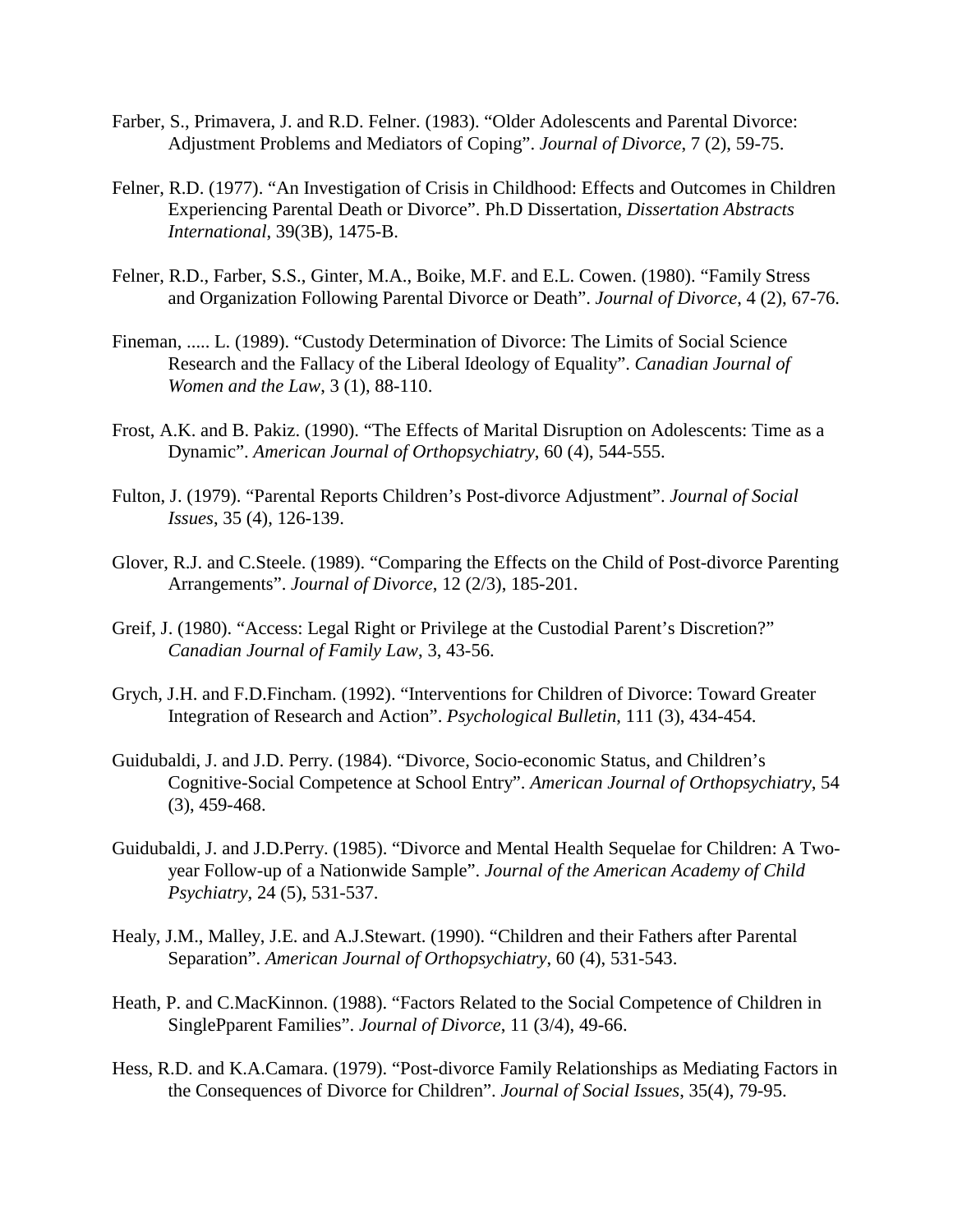- Hetherington, E.M. (1989). "Coping with Family Transitions: Winners, Losers, and Survivors". *Child Development*, 60 (1), 1-14.
- Hetherington, E.M. (1993). "An Overview of the Virginia Longitudinal Study of Divorce and Remarriage with a Focus on Early Adolescence". *Journal of Family Psychology*, 7 (1), 39-56.
- Hetherington, E.M. and K.A.Camara. (1988). "The Effects of Family Dissolution and Reconstitution on Children". In N.D. Glenn & M.T. Coleman (Eds.) Family Relations: A Reader (pp. 420-431). CA: Dorsey Press.
- Hetherington, E.M., Cox, M. and R.Cox. (1979). "Play and Social Interaction in Children Following Divorce". *Journal of Social Issues*, 35 (4), 26-69.
- Hetherington, E.M., Cox, M. and R. Cox. (1985). "Long-term Effects of Divorce and Remarriage on the Adjustment of Children". *Journal of the American Academy of Child Psychiatry*, 24 (5), 518-530.
- Hett, G.G. (1985). "Canadian Children from Single-parent Families: Are They an Overlooked Minority?" *The B.C. Counsellor*, 7 (1), 35-42.
- Hodges, W.F., Tierney, C.W. and H.K.Buchsbaum. (1984). "The Cumulative Effect of Stress on Pre-school Children of Divorced and Intact Families". *Journal of Marriage and the Family*, 46 (3/4), 611-617.
- Hutchison, R.L. and S.L. Spangler-Hirsh. (1989). "Children of Divorce and Single-parent Lifestyles: Facilitating Well-being". *Journal of Divorce*, 12 (2/3), 5-24.
- Jacobson, D.S. (1978). "The Impact of Marital Separation/divorce on Children: III. Parent-child Communication and Child adjustment, and Regression Analysis of Findings from Overall Study". *Journal of Divorce*, 2 (2), 175-194.
- Jaffe, P.G., Wolfe, David A. and S.K. Wilson. (1990). Children of Battered Women. Sage Publications, Newbury Park.
- Jekielek, S.M. (1996). "The Relative and Interactive Effects of Parental Conflict and Parental Marital Disruption on Child Well-being". *American Sociological Ass*.
- Johnson, H. (1996). Dangerous Domains Violence Against Women in Canada. Nelson Canada, Toronto.
- Johnston, J.R., Campbell, L.E.G.and S.S.Mayes. (1985). "Latency Children in Post-separation and Divorce Disputes. *Journal of the American Academy of Child Psychiatry*, 24 (5), 563-574.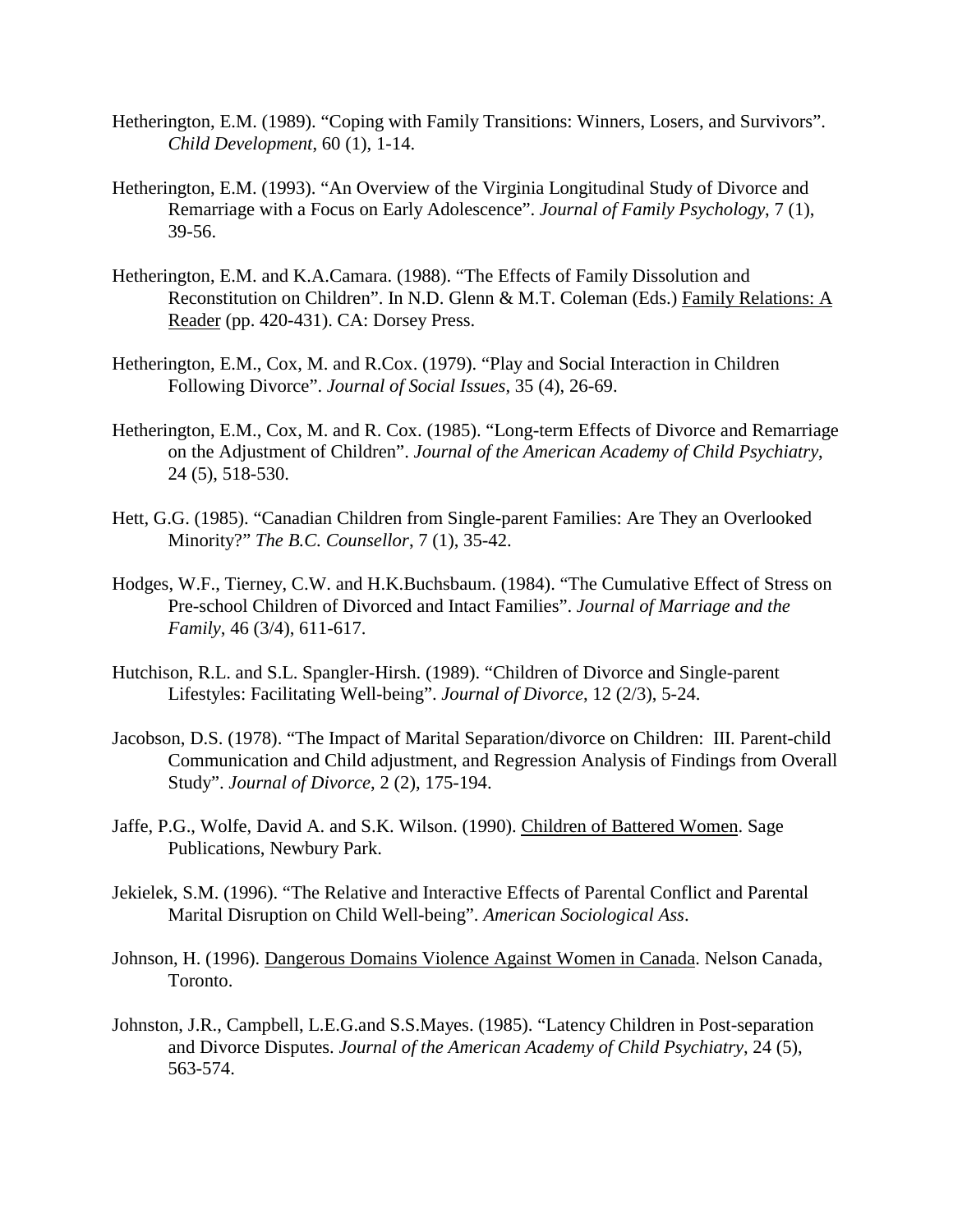- Johnston, J.R., Kline, M. And J.M.Tschann. (1989). "Ongoing Postdivorce Conflict: Effects on Children of Joint Custody and Frequent Access". *American Journal of Orthpsychiatry*, 59 (4), 576-592.
- Kalter, N. (1987). "Long-term Effects of Divorce on Children: A Developmental Vulnerability Model". *American Journal of Orthopsychiatry*, 57 (4), 587-600.
- Kalter, N., Kloner, A., Schreier, S. and K. Okla. (1989). "Predictors of Children's Post-divorce Adjustment". *American Journal of Orthopsychiatry*, 59 (4), 605-618.
- Kalter, N. and J. Rembar. (1981). "The Significance of a Child's Age at the Time of Parental Divorce". *American Journal of Orthopsychiatry*, 51 (1), 85-100.
- Kaye, S.H. (1989). "The Impact of Divorce on Children's Academic Performance". *Journal of Divorce*, 12 (2/3), 283-298.
- Kelly, J.B. (1994). "The Determination of Child Custody". *Children and Divorce*. 4 (1), 121-142.
- Kelly, J.B. (1993). "Current Research on Children's Postdivorce Adjustment: No Simple Answers". *Family and Conciliation Courts Review*, 31 (1), 29-49.
- Kelly, J.B. and M.A. Duryee. (1992). "Women's and Men's Views of Mediation in Voluntary and Mandatory Mediation Settings". *Family and Conciliation Courts Review*. 30, 34-49.
- Kelly, J.B. (1991). "Parent Interaction after Divorce: Comparison of Mediated and Adversarial Divorces Processes". *Behavioral Sciences and the Law*. 9, 387-398.
- Kelly, J.B., & Wallerstein, J.S. (1977). Brief interventions with children in divorcing families. *American Journal of Orthopsychiatry*, 47(1), 23-39.
- Kinard, E.M., & Reinherz, H. (1984). Marital disruption: Effects on behavioral and emotional functioning in children. *Journal of Family Issues*, 5(1), 90-115.
- Kitzmann, K.M. and R.E. Emery. (1994). "Child and Family Coping One Year After Mediated and Litigated Child Custody Disputes". *Journal of Family Psychology*. 8 (2), 150-159.
- Kline, M., Tschann, J.M., Johnston, J.R. and J.S.Wallerstein. (1989). "Children's Adjustment in Joint and Sole Physical Custody Families" *Developmental Psychology*, 25 (3), 430-438.
- Krantz, S.E. (1988). "Divorce and Children". In S.M. Dornbusch and M.H. Strober (Eds.) Feminism, children, and the new families (pp 249-273). N.Y.: The Guilford Press.
- Kulka, R.A. and H. Wiengarten. (1979). "The Long-term Effects of Parental Divorce in Childhood on Adult Adjustment". *Journal of Social Issues*, 35 (4), 50-78.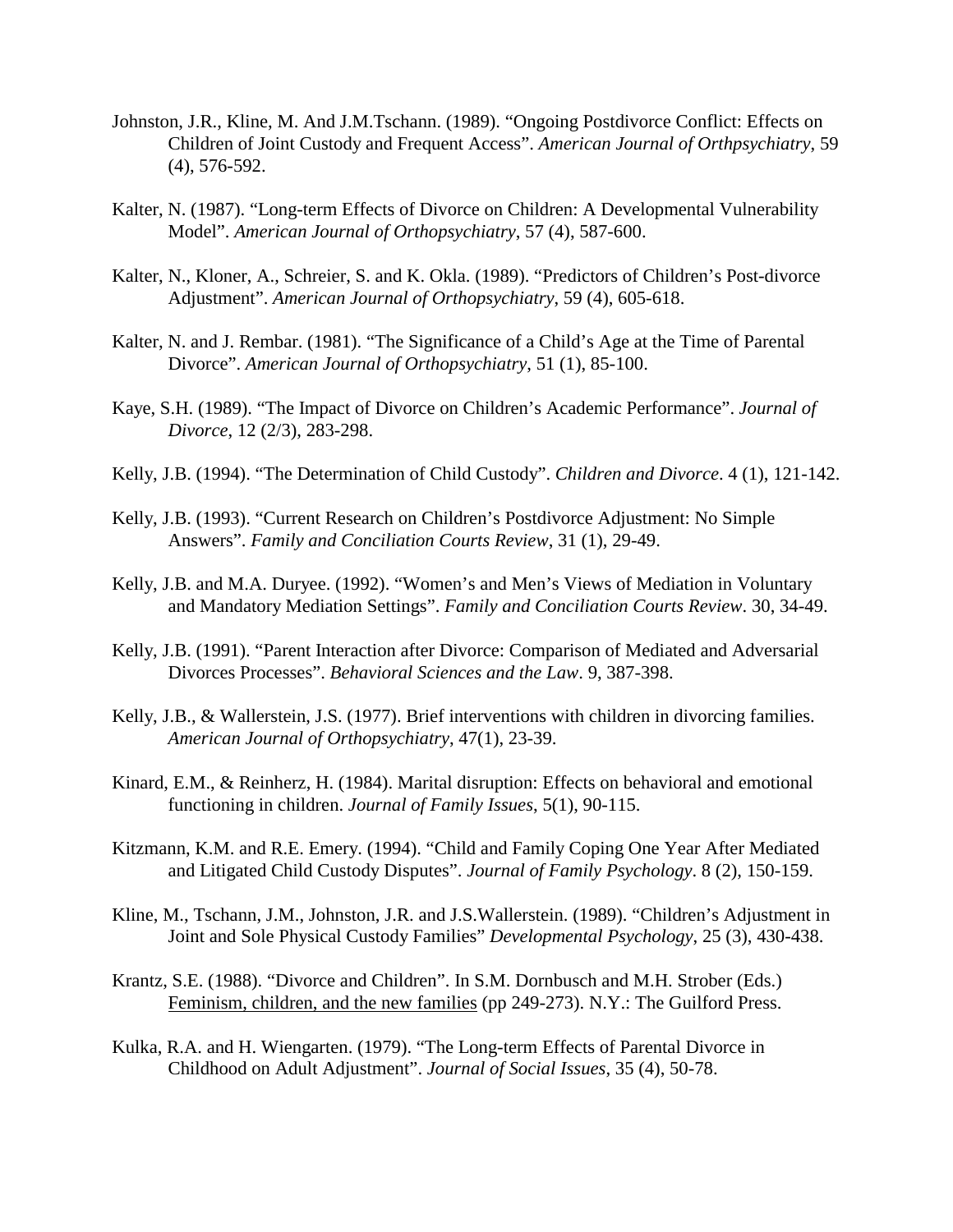- Kurdek, L.A. (1987). "Children's Adjustment to Parental Divorce: An Ecological Perspective". In J.P. Vincent (Ed.) Advances in Family Intervention, Asessment and Theory, Volume 4 (pp. 1-31). Greenwich, CT: JAI Press.
- Kurtz, L. and J.L. Derevensky. (1994). "Child Custody and Public Policy A Contemporary Debate Revisited". *Canadian Family Law Quarterly*, 11 (1), 57-70.
- Landerkin, H.F. and M.E. Clarke. (March 1990). "Divorce Effects on Families: Helping Strategies for Primary Care Physicians". Paper presented at the Thirty Fifth Scientific Assembly, College of Family Physicians, Alberta Chapter, Banff Alberta.
- Little, M.A. (1991). "The Impact of the Custody Plan on the Family: A Five-year Follow-up". *Family and Conciliation Courts Review*, 30 (2), 243-251.
- Littner, N. (1973). "The Effects on a Child of Family Disruption and Separation from One or Both Parents". *Conciliation Courts Review*, 11, 9-18.
- Lund, M. (1984). "Research on Divorce and Children". *Family Law*, 14, 198-204.
- Maccoby, E.E. and R.H. Mnookin. (1992) Dividing the Child: Social and Legal Dilemmas of Custody. Cambridge, Mass: Harvard University Press.
- Magid, K. and P. Oborn. (1986). "Children of Divorce: A Need for Guidelines". *Family Law Quarterly,* 20 (3), 331-341.
- Margulies, S. and A. Luchow. (1992). "Litigation, Mediation and the Psychology of Divorce". *Journal of Psychiatry and Law*, 20 (4), 483-504.
- McKane, M.L. (1991). "Split Identity and Children of Divorce". *Family and Conciliation Courts Review*, 29 (1), 63-72.
- McKinnon, R. and J.S.Wallerstein. (1987). "Joint Custody and the Pre-school Child". *Conciliation Courts Review*, 25(2), 39-47.
- McKinnon, R. and J.S.Wallerstein. (1988). "A Preventative Intervention Program for Parents and Young Children in Joint Custody Agreements". *American Journal of Orthopsychiatry*, 58, 168-178.
- Mechanic, D. and S.Hansell. (1989). "Divorce, Family Conflict, and Adolescents' Well-being". *Journal of Health and Social Behaviour*, 30, 105-116.
- Mednick, B.R., Baker, R.L., Reznick, C. and D.Hocevar. (1990). "Long-term Effects of Divorce on Adolescent Academic Achievement". *Journal of Divorce*, 13 (4), 69-85.

Mitchell, A. (1988). "Children's Experience of Divorce". *Family Law*, 18, 460-463.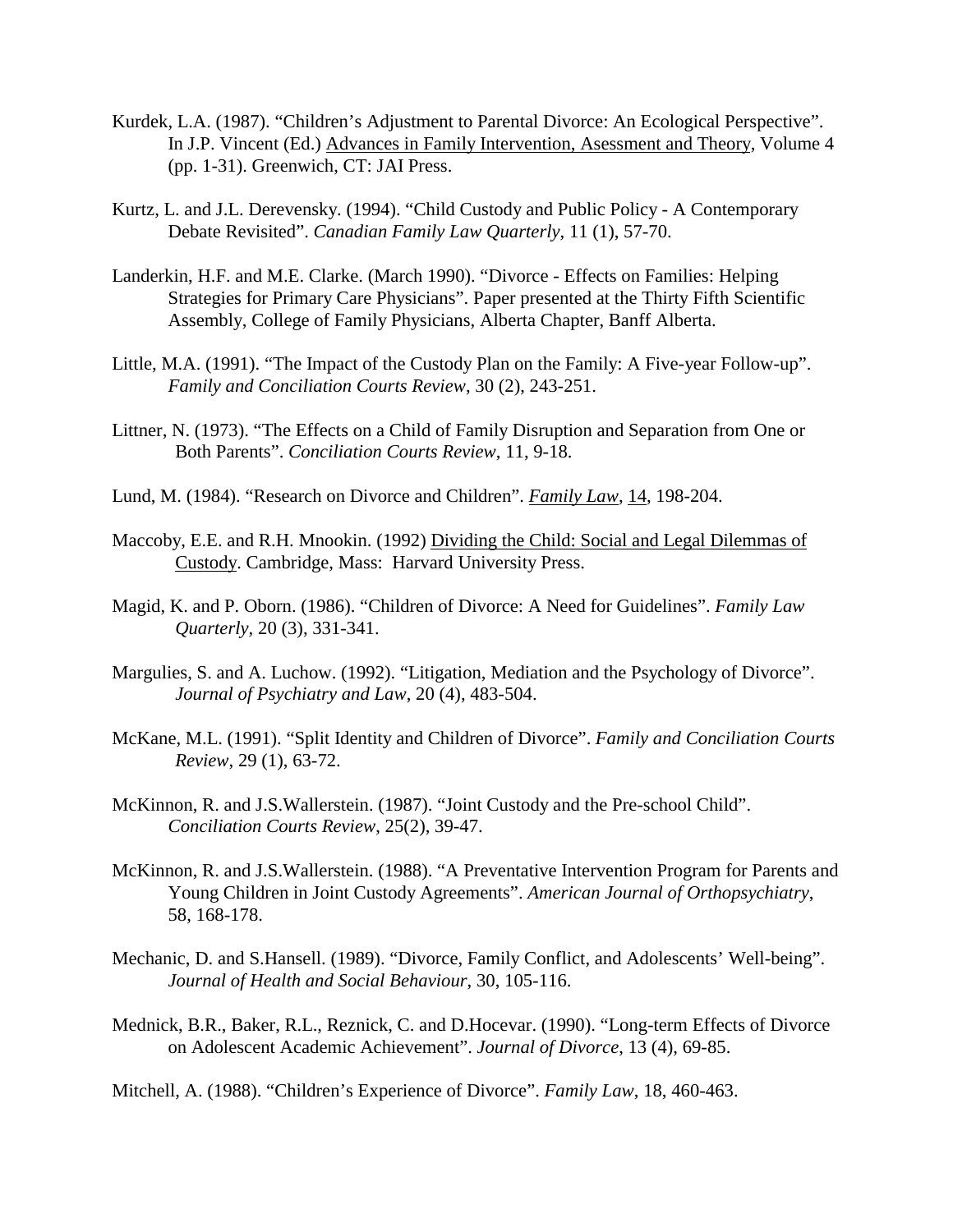- Neale, B. And C. Smart. (1997). "Experiments with Parenthood?" *Journal of Sociology*, 38 (2), 201-219.
- Nelson, G. (1990). Risk, resistance, and self-esteem: A longitudinal study of elementary schoolaged children from mother custody and two-parent families. Paper from Wilfred Laurier University.
- Neugebauer, R. (1989). "Divorce, Custody, and Visitation: The Child's Point of View". *Journal of Divorce*, 12 (2/3), 153-168.
- Nock, S.L. (1982). "Enduring Effects of Marital Disruption and Subsequent Living Arrangements". *Journal of Family Issues*, 3 (1), 25-40.
- Opie, A. (1993). "Ideologies of Joint Custody". *Family and Conciliation Courts Review*, 31 (3), 313-326.
- Pagelow, M.D. (1993). "Justice for Victims of Spouse Abuse in Divorce and Child Custody Cases". *Violence and Victims*, 8 (1), 69-83.
- Peck J.S. (1989). "The Impact of Divorce on Children at Various Stages of the Family Life Cycle". *Journal of Divorce*, 12 (2/3), 81-106.
- Pesikoff, R.B. and B.S.Pesikoff. (1985). "Child Custody in the 80's: The Effects of Divorce on Childhood and Teenagers and the Concept of Joint Custody". *Conciliation Courts Review*, 23 (1), 53-55.
- Peterson, J.L. and N.Zill. (1986). "Marital Disruption, Parent-Child Relationships, and Behavior Problems in Children". *Journal of Marriage and the Family*, 48, 295-307.
- Rosen, R. (1979). "Children of Divorce: An Evaluation of Two Common Assumptions". *Canadian Journal of Family Law*, 2 (4), 403-415.
- Rosnes, M. (1997). "The Invisibility of Male Violence in Canadian Child Custody and Access Decision Making". *Canadian Journal of Family Law*, 14 (1), 31-60.
- Saayman, G.S. and R.V.Saayman (1989). "The Adversarial Legal Process and Divorce: Negative Effects Upon the Psychological Adjustment of Children". *Journal of Divorce*, 12 (2/3), 329-348.
- Sanders, D. (1994). "Child Custody Decisions in Families Experiencing Woman Abuse". *Social Work*, 39 (1), 51-58.
- Schlesinger, B. (1982). "Children's Viewpoints of Living in a One-parent Family". *Journal of Divorce*, 5 (4), 1-23.
- Schreiber, R.F*. (1983). "Sharing Children of Divorce Duration and Development". Conciliation Courts Review*, 21 (1), 53-64.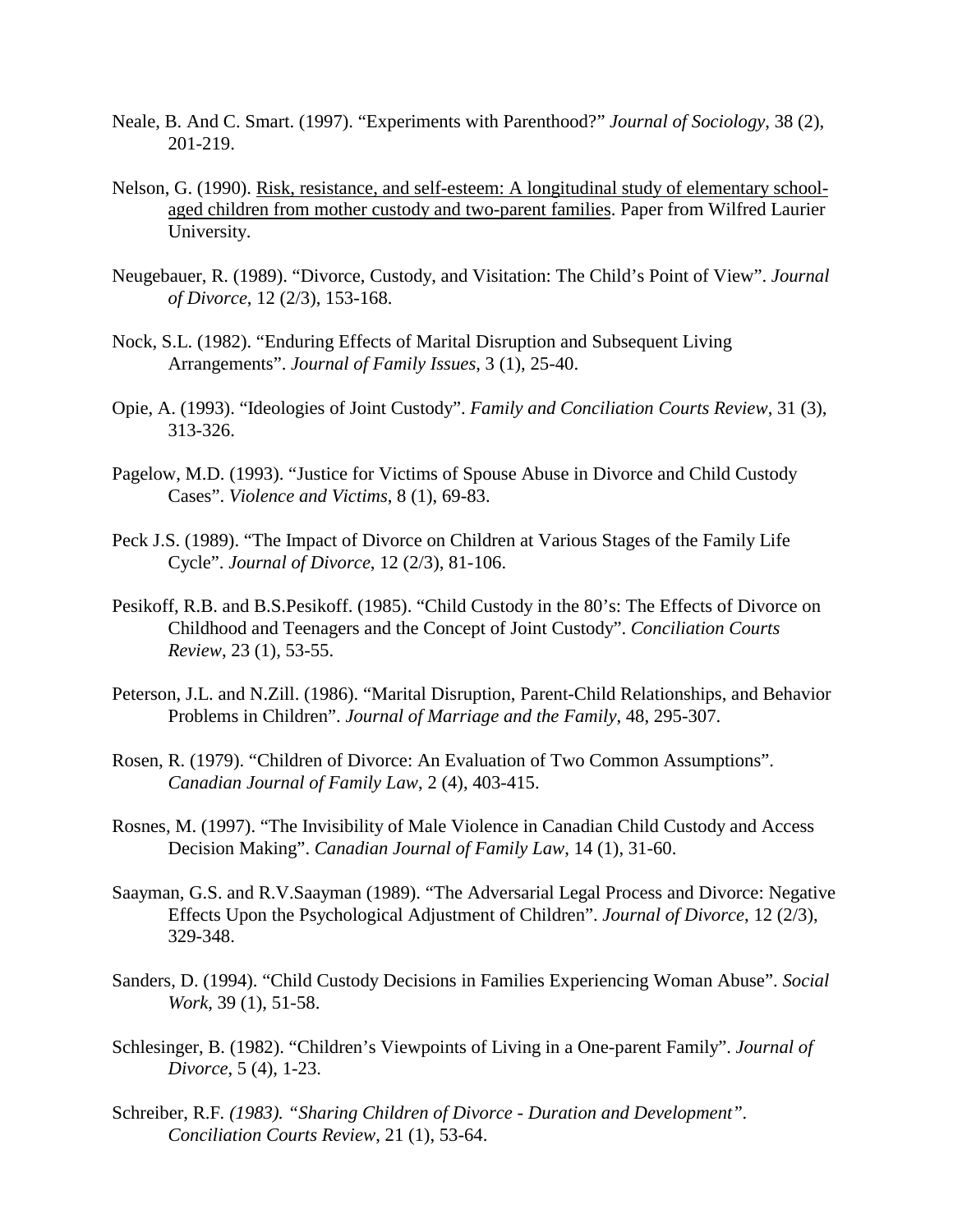- Seltzer, J.A. (1994). "Consequences of Marital dissolution for Children". *Annual Review of Sociology*, 20, 235-266.
- Shinn, M. (1978). "Father Absence and Children's Cognitive Development". *Psychological Bulletin*, 85, 295-324.
- Shybunko, D.E. (1989). "Effects of Post-divorce Relationships on Child Adjustment". In ?? (Ed.), Children of Divorce: Developmental and Clinical Issues (pp. 299-313). Haworth Press.
- Simons, P. (1980). "The Invisible Scars of Children of Divorce: A Portrait of their Pain". *Barrister*, 7(3), 14.
- Slater, E.J., Stewart, K.J. and M.W. Linn. (1983). "The Effects of Family Disruption on Adolescent Males and Females". *Adolescence*, 18 (72), 931-942.
- Smart, C. And S. Sevenhuijsen. (1989). Child Custody and the Politics of Gender. Routledge, London.
- Smart, Carol. (1991). "The Legal and Moral Ordering of Child Custody". *Journal of Law and Society*, 18 (4), 485-500.
- Statistics Canada (1993). A Profile of Families in Canada.

Statistics Canada (1997). Divorces 1995. Catalogue 84-213-XPB.

- Stolba, A. and P.R.Amato. (1993). "Extended Single-parent Households and Children's Behavior". *The Sociological Quarterly*, 34 (3), 543-549.
- Stolberg, A.L. and J.M.Anker. (1983). "Cognitive and Behavioral Changes in Children Resulting from Parental Divorce and Consequent Environmental Changes". *Journal of Divorce*, 7 (2), 23-41.
- Trombetta, D. (1980-81). "Joint Custody: Recent Research and Overloaded Courtrooms Inspire New Solutions to Custody Disputes". *Journal of Family Law*, 19 (2), 213-234.

Wallerstein, J.S. (1980). "The Child in the Divorcing Family". *The Judges Journal*, 19, 17-43.

- Wallerstein, J.S. (1984). "Children of Divorce: Preliminary Report of a Ten Year Follow-up of Young Children". *American Journal of Orthopsychiatry*, 53 (3), 444-458.
- Wallerstein, J.S. (1985a). "Children of Divorce: Preliminary Report of a Ten-year Follow-up of Older Children and Adolescents". *Journal of the American Academy of Child Psychiatry*, 24 (5), 545-553.